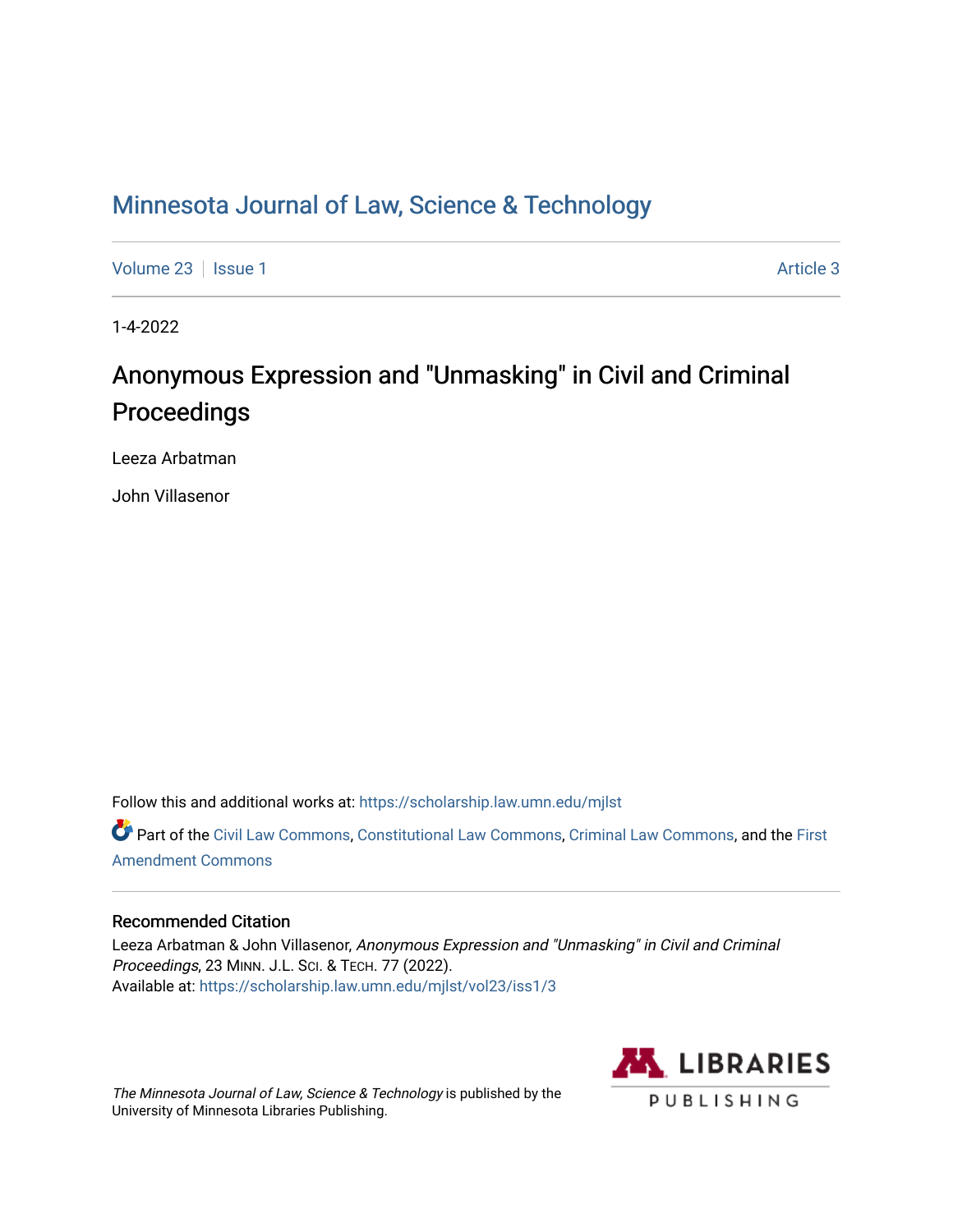# **Anonymous Expression and "Unmasking" in Civil and Criminal Proceedings**

# **Leeza Arbatman\* and John Villasenor†**

| I.  |    |                                             |  |
|-----|----|---------------------------------------------|--|
| П.  |    |                                             |  |
|     |    |                                             |  |
|     | B. |                                             |  |
| Ш.  |    |                                             |  |
|     |    |                                             |  |
|     |    | 1. Comparing Civil Unmasking Standards 92   |  |
|     |    |                                             |  |
|     |    | 3. The Evolution of Unmasking Standards99   |  |
|     |    | B. Unmasking in Criminal Proceedings 103    |  |
|     |    |                                             |  |
|     |    | 2. Grand Juries and Unmasking110            |  |
|     |    | 3. Glassdoor's Overreliance on Branzburg114 |  |
| IV. |    |                                             |  |
|     |    |                                             |  |
|     |    | 1. Limiting Subpoenas to Protect First      |  |
|     |    |                                             |  |
|     |    | 2. Online Associational Privacy Rights120   |  |
|     |    | B. Unmasking in Civil Litigation  121       |  |
|     |    | 1. Type of Anonymous Speech  124            |  |
|     |    |                                             |  |
|     |    |                                             |  |
| V.  |    |                                             |  |

© 2022 Leeza Arbatman & John Villasenor

<sup>\*</sup> J.D. Candidate, UCLA School of Law.

<sup>†</sup> Professor of law, engineering, and public policy, UCLA; director of the UCLA Institute for Technology, Law, and Policy; non-resident senior fellow, the Brookings Institution. We thank Jane Bambauer, Brian Kulp, Madeline Lamo, Laurie Levenson, Paul Alan Levy, Nathaniel Plemons, and Barry Stricke for their valuable feedback on this article. We also thank the librarians at the UCLA Law Library for their research assistance, in particular librarian Rachel Green.

<sup>77</sup>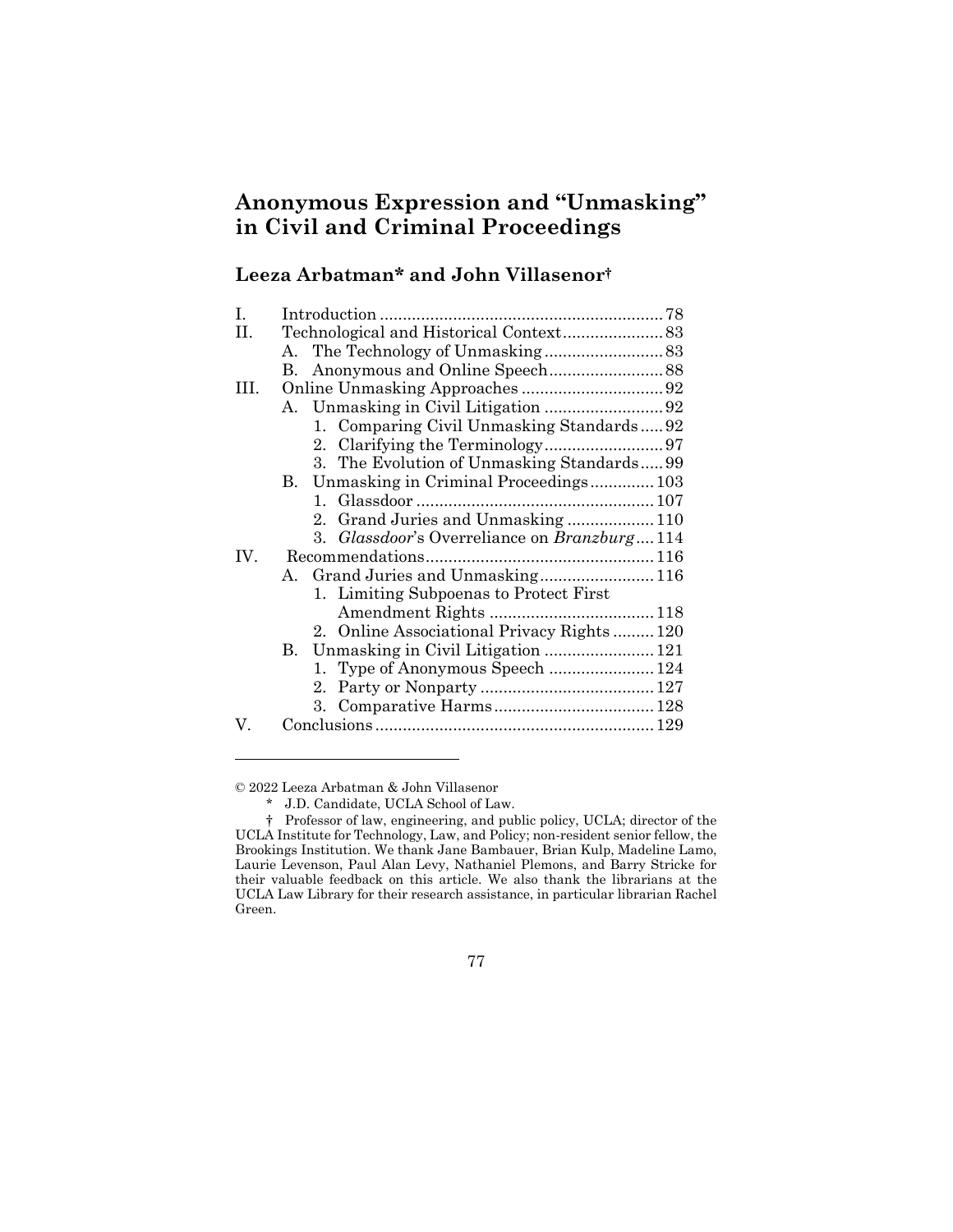#### I. INTRODUCTION

Freedom of expression under the First Amendment includes the right to anonymous expression.<sup>1</sup> However, there are many circumstances under which speakers do *not* have a right to anonymity, including when they engage in defamation<sup>2</sup> or when they are providing testimony to a grand jury.<sup>3</sup> This sets up a complex set of tensions that raise important—and as yet unresolved—questions regarding the scope of First Amendment protections for anonymous speech.

At the core of these tensions are frameworks for determining when online anonymous speakers should be "unmasked" so that their true identities may be revealed. In civil litigation, courts in cases involving allegedly defamatory<sup>4</sup> posts on sites such as Yelp have generally used approaches that, to varying degrees, aim to balance the interests of plaintiffs seeking to identify defendants in order to obtain redress with those of defendants who wish to remain anonymous. But despite over two decades of adjudicating such cases, courts have yet to settle on a standard.<sup>5</sup> Furthermore, state legislatures have been reluctant to engage with this issue. While Virginia and Washington D.C. have

<sup>1</sup>*. See* McIntyre v. Ohio Elections Comm'n, 514 U.S. 334, 357 (1995) (holding that the First Amendment protects the right to anonymous expression in relation to political speech).

<sup>2</sup>*. See* New York Times Co. v. Sullivan, 376 U.S. 254, 269 (1964) ("[L]ibel can claim no talismanic immunity from constitutional limitations. It must be measured by standards that satisfy the First Amendment.").

<sup>3</sup>*. See* United States v. Calandra, 414 U.S. 338, 345 (1974) ("The power of a federal court to compel persons to appear and testify before a grand jury is . . . firmly established."). More generally, of course, constitutionally unprotected speech does not gain any extra protection simply by virtue of being anonymous. For example, true threats (Virginia v. Black, 538 U.S. 343 (2003)), incitements to imminent lawless action (Brandenburg v. Ohio, 395 U.S. 444 (1969)), copyright infringement, etc. are all unprotected, regardless of whether a speaker is anonymous.

<sup>4.</sup> Of course, defamation is not the only form of unprotected speech that arises in civil litigation involving unmasking demands. Another example is copyright infringement, i.e., when a rights-holding plaintiff is attempting to ascertain the identity of a person who has posted allegedly infringing material.

<sup>5</sup>*. See infra* Part III.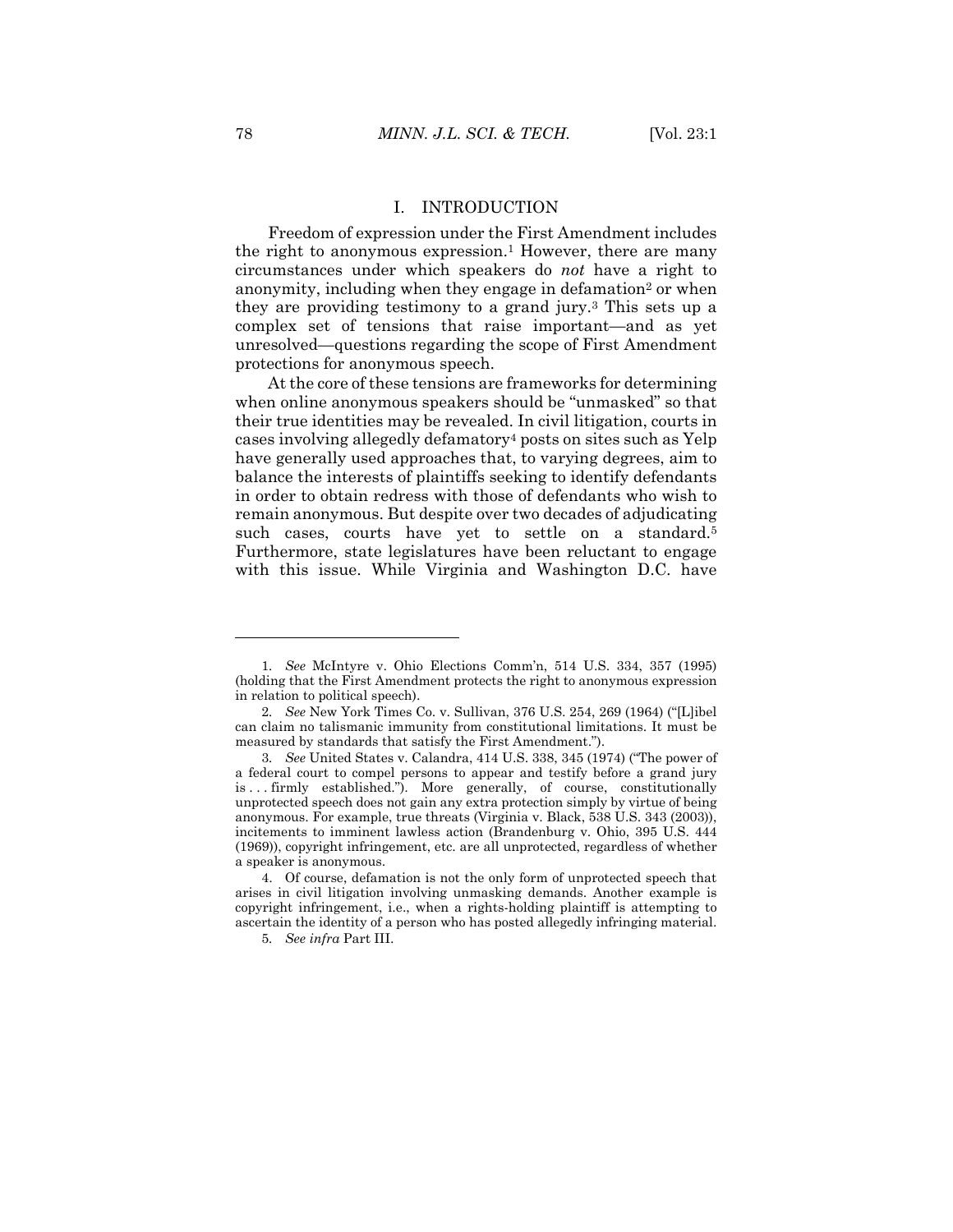statutes addressing procedures for unmasking,<sup>6</sup> in the vast majority of states unmasking is addressed in the absence of any statutory framework.

This landscape has created both uncertainty and inefficiency for over two decades. Uncertainty arises because only a minority of jurisdictions have clear precedents,<sup>7</sup> meaning that both plaintiffs and parties arguing on behalf of anonymous defendants have little ability to predict which of the many possible approaches to unmasking a particular court will ultimately decide to adopt.<sup>8</sup> The lack of clarity also leads to inefficiency, as state and federal trial and appellate courts repeatedly grapple with variations on the same question of how to balance a plaintiff's interest in unmasking with the rights of defendants or third parties to remain anonymous, often arriving at different answers despite similar underlying fact patterns.

To further complicate matters, the question of what rules should govern unmasking can also arise in criminal proceedings in relation to grand jury investigations.<sup>9</sup> In the only published circuit court decision to date addressing this question, the Ninth Circuit held in 2017 in *In re Grand Jury Subpoena, No. 16-03- 217, United States v. Glassdoor*<sup>10</sup> (hereinafter *Glassdoor*) that grand jury subpoenas seeking the identity of anonymous online

<sup>6.</sup> VA. CODE ANN. § 8.01-407.1*;* D.C. CODE § 16–5503. The D.C. statute is narrow, applying only to claims "arising from an act in furtherance of the right of advocacy on issues of public interest." There is also a California statute (CAL. CIV. PROC. CODE  $\S$  1987.2(c)) regarding unmasking, but it pertains only to the issue of when a California court should award attorney's fees and other expenses incurred in moving to "quash or modify a subpoena from a court of this state for personally identifying information" sought from an "interactive computer service" in relation to "an action pending outside the state."

<sup>7.</sup> Paul Alan Levy, *Legal Perils and Legal Rights of Internet Speakers: An Outline with Citations*, 18–19, https://mkus3lurbh3lbztg254fzode-wpengine .netdna-ssl.com/wp-content/uploads/internetlegalrightsoutlineV3-2.pdf (last visited Nov. 18, 2021).

<sup>8</sup>*. See infra* Part III. As will be discussed, one of the few jurisdictions in which there is a clear precedent is Delaware, where the Delaware Supreme Court squarely addressed the unmasking issue in *Doe v. Cahill*, 884 A.2d 451 (Del. 2005).

<sup>9.</sup> Of course, unmasking questions can also arise in relation to criminal proceedings outside of grand jury investigations. The discussion herein, *infra* Part III, focuses on grand jury investigations as that was the context for *Glassdoor*.

<sup>10.</sup> 875 F.3d 1179, 1188 (9th Cir. 2017).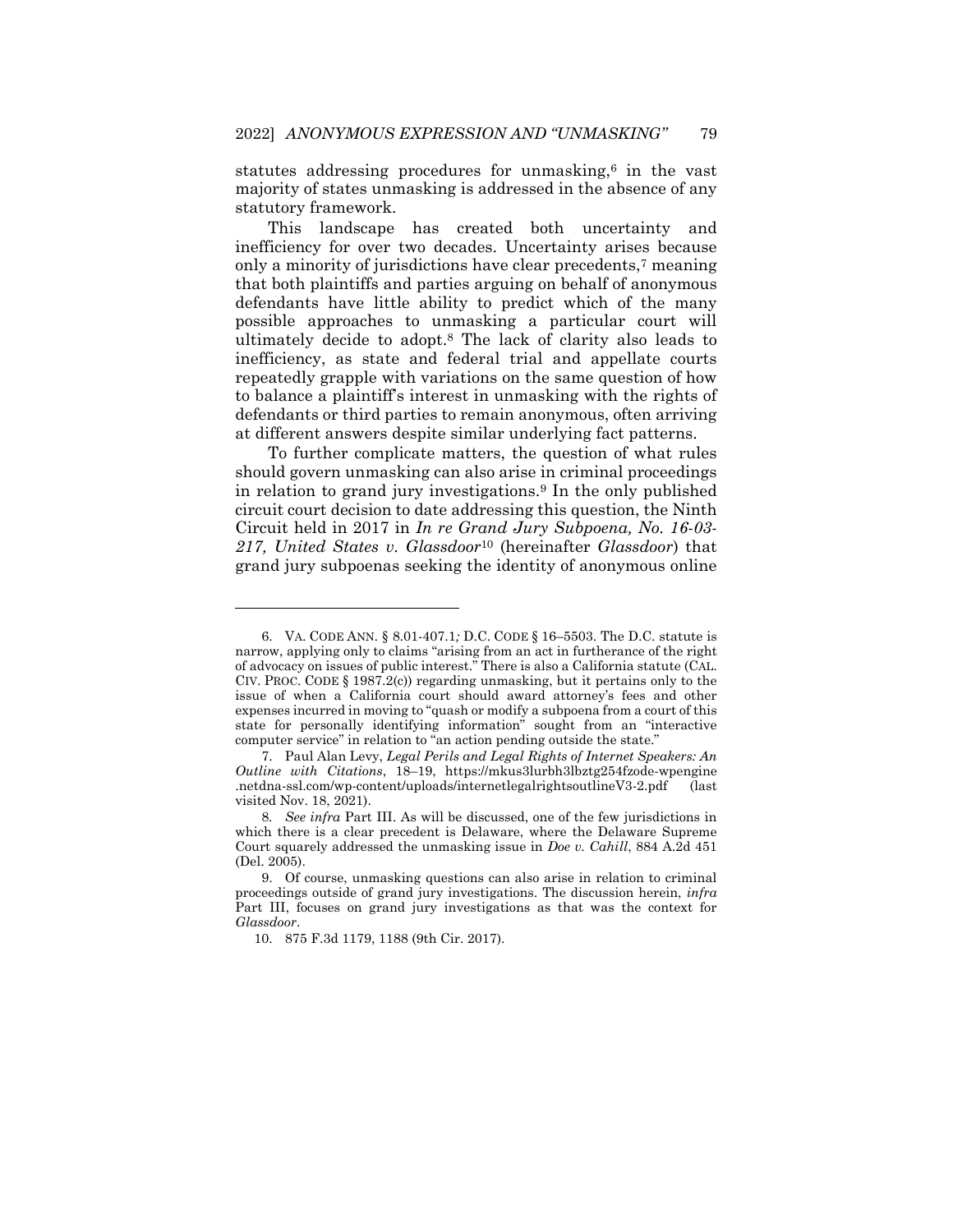speakers are valid so long as the investigation is conducted in good faith.<sup>11</sup>

Previous scholarship on unmasking has primarily focused on the civil context, expressing support<sup>12</sup> or criticism<sup>13</sup> for the various tests articulated in civil cases for evaluating whether an anonymous speaker's identity should be revealed, suggesting new ways for how these tests should be applied,<sup>14</sup> highlighting the lack of legislative attention this issue has received,<sup>15</sup> and asserting the need for Supreme Court guidance in order for anonymous online speech to be adequately protected.<sup>16</sup> With

<sup>11</sup>*. Id.* at 1990. Good faith is presumptively present in grand jury proceedings, and thus has no direct analog in civil litigation, where the issue of good faith can be examined, but it is not assumed. Thus, the question of whether a grand jury proceeding is being conducted in good faith is very different from the inquiry that some (but certainly not all) courts perform in relation to unmasking demands in civil litigation regarding whether plaintiffs have a good faith belief that they have been injured by legally actionable speech.

<sup>12</sup>*. See, e.g.*, Taylor McMallman, *The Shadow in the Comments Section: Revealing Anonymous Online Users in the Social Media Age*, 41 CAMPBELL L. REV. 225, 246 (2019) ("The approach suggested by [the] *Anonymous Online* [court] implicitly considers the type of speech at issue as a basis for revealing the defendant's identity  $\dots$ . If determining the [appropriate unmasking] standard was based on the type of speech, the unpredictability that arises from a wide-open value determination would be substantially reduced, if not cease to exist." (footnote omitted)).

<sup>13</sup>*. See, e.g.*, Kelly Waldo, *Signature Mgm't Team LLC v. Doe: The Right to Anonymous Speech Post-Judgment*, 19 N.C. J.L. & TECH. 253, 276 (2018) ("The [*Signature Management*] court's formulation of . . . [a] presumption in favor of unmasking does not show sufficient caution when deciding whether to reveal an identity, a move from which there is no going back.").

<sup>14</sup>*. See, e.g.*, Nathaniel Plemons, *Weeding Out Wolves: Protecting Speakers and Punishing Pirates in Unmasking Analyses*, 22 VAND. J. ENT. & TECH. L. 181, 208 (2019) ("Currently, many courts that have confronted plaintiffs seeking to unmask anonymous internet speakers have settled on either adopting or adapting one of two analyses: the *Dendrite* or *Cahill* approach . . . . [N]either of these approaches consider the strong legal basis for and overwhelming practical importance of lowering the plaintiff's burden to unmask anonymous [intellectual property] infringers. The test that best balances plaintiff and anonymous internet speaker interests is a *Dendrite* approach that implements a rebuttable presumption in favor of the plaintiff in IP infringement cases." (footnote omitted)).

<sup>15</sup>*. See, e.g.*, Ethan B. Siler, *Yelping the Way to a National Statutory Standard for Unmasking*, 51 WAKE FOREST L. REV. 189, 199–200 (2016) (underscoring the limited attention that state legislatures have given this issue) (footnote omitted).

<sup>16</sup>*. See, e.g.*, Jonathan Turley, *Registering Publius: The Supreme Court and the Right to Anonymity*, CATO SUP. CT. REV. 57, 82 (2002) ("The failure of the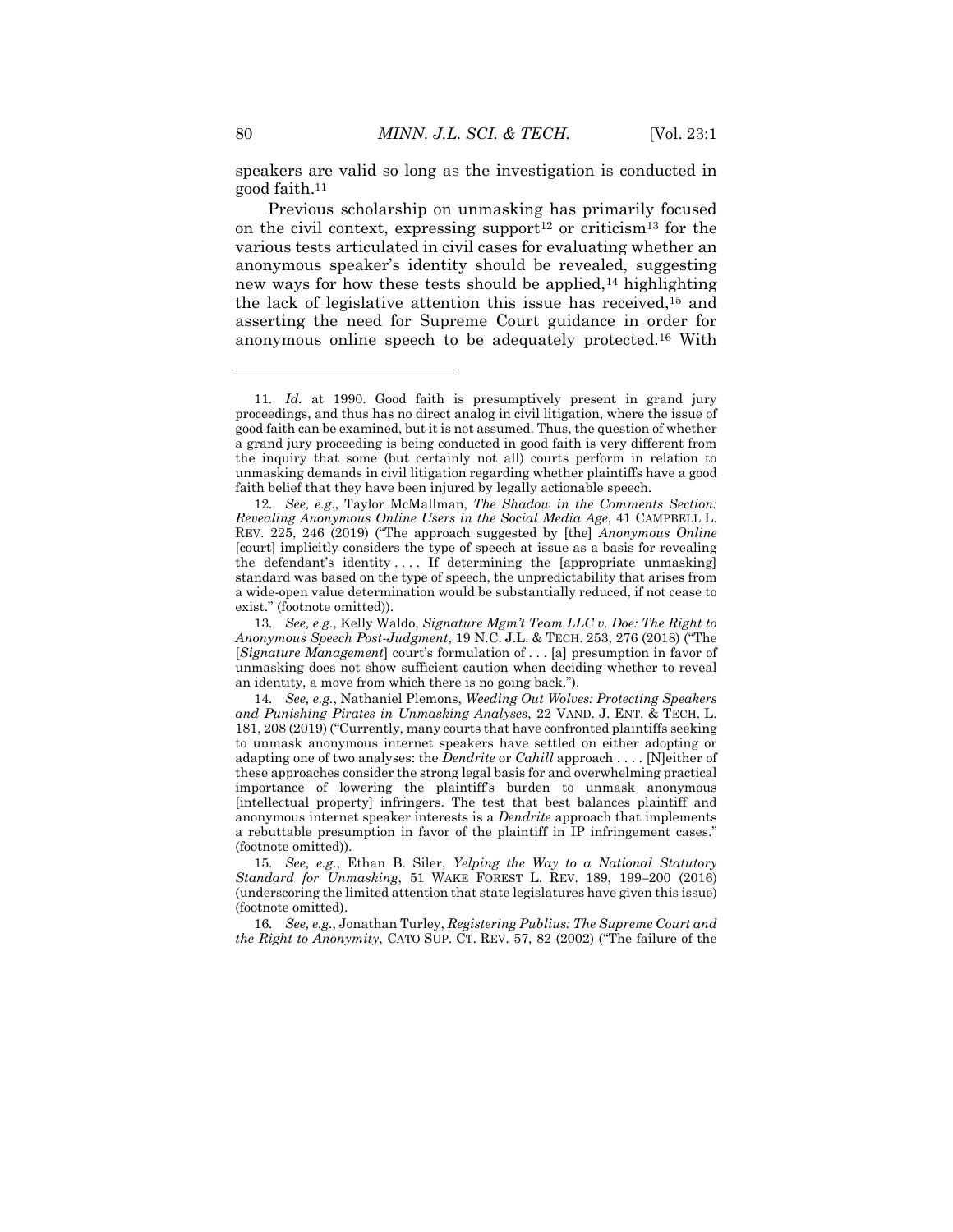respect to unmasking in relation to criminal proceedings, there is a noteworthy gap in both case law and scholarship. Just a few law review articles to date mention *Glassdoor*, and all only in passing.<sup>17</sup> And while there is some published commentary on *Glassdoor*, <sup>18</sup> there has been little legal scholarship devoted to analyzing its implications in detail.

 $\overline{a}$ 

website-to-disclose-anonymous-users-identities ("The setback for anonymity of online speech could have a wide-reaching impact as the [*Glassdoor*] decision sends ripples out from the Ninth Circuit."); Minda Zetlin, *Federal Court Will Decide—in Secret—Whether to Unmask Anonymous Glassdoor Reviewers*, INC. (Jul. 21, 2017), https://www.inc.com/minda-zetlin/federal-court-is-deciding-insecret-whether-onli.html (lamenting the fact "that [the *Glassdoor*] decision . . . [was] being made behind closed doors" and that the public would potentially "not know anything about it until well after the decision ha[d] been made"); Lisa A. Hayes, *Anonymous Speech Online Dealt a Blow in U.S. v. Glassdoor Opinion*, CTR. FOR DEMOCRACY & TECH. (Nov. 8, 2017),

Court to be clearer on the foundations and standard for a right to anonymity leaves a dangerous ambiguity when privacy and confidentiality are under increased attack. Just as the Court succeeded recently in reinforcing the longneglected right of association, it was hoped that it would draw a bright line of protection around anonymous speech. It may still do so . . . . [T]he Court is inching closer to a clear and unambiguous recognition of anonymity, not as an 'aspect' or a 'condition,' but as a right of free speech and freedom of the press.") (footnote omitted).

<sup>17</sup>*. See, e.g.*, Evan Caminker, *Location Tracking and Digital Data: Can Carpenter Build a Stable Privacy Doctrine?*, 2018 SUP. CT. REV. 411, 477 n.312 (mentioning *Glassdoor* as an example of how "[c]ourts moved to protect personal privacy interests implicated by subpoenas issued to corporations" will "do so, if at all, by ensuring the information is requested in good faith or tightening the required showing of relevance—not by requiring a showing of anything approaching probable cause"); Madeline Lamo & Ryan Calo, *Regulating Bot Speech*, 66 UCLA L. REV. 988, 1022 n.215 (2019) (noting in their discussion of why society should act cautiously when regulating bot speech that "[w]hile the Ninth Circuit's *Glassdoor* ruling has already been the subject of extensive criticism for its failure to take the unique qualities of online speech into account . . . it remains to be seen whether the Supreme Court will intervene"); Barry Stricke, *People v. Robots: A Roadmap for Enforcing California's New Online Bot Disclosure Act*, 22 VAND. J. ENT. & TECH. L. 839, 891 (2020) (citing *Glassdoor* in analyzing California's online bot disclosure act as an example of when a third-party publisher was unable to block a subpoena to protect its users' anonymity).

<sup>18</sup>*. See, e.g.*, Aaron Mackey & Sophia Cope, *Appeals Court's Disturbing Ruling Jeopardizes Protections for Anonymous Speakers*, ELEC. FRONTIER FOUND. (Nov. 14, 2017), https://www.eff.org/deeplinks/2017/11/appeals-courtsdisturbing-ruling-jeopardizes-protections-anonymous-speakers ("The Ninth Circuit's decision in *U.S. v. Glassdoor, Inc.* is a significant setback for the First Amendment."); Brian Kulp, *US v. Glassdoor: Ninth Circuit Compels Website to Disclose Anonymous Users' Identities*, JOLT DIGEST (Nov. 20, 2017), https://jolt.law.harvard.edu/digest/us-v-glassdoor-ninth-circuit-compels-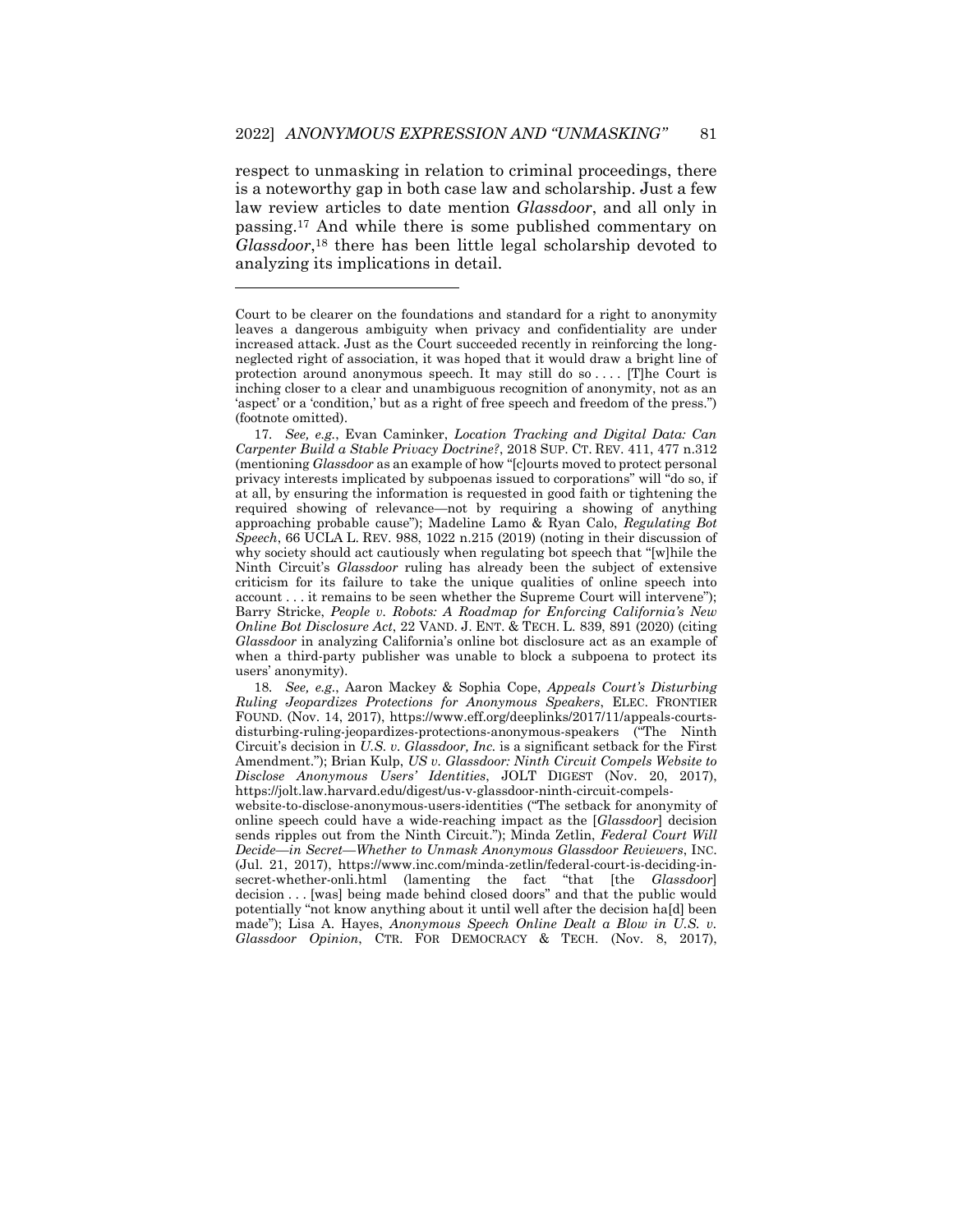Against this backdrop, there is also another recent and concerning development: As part of the broader discussion about potential new regulation of social media companies, proposals have been made in Congress and in the pages of the *Wall Street Journal* to mandate banking industry-style identity verification to users creating new accounts on social media services.<sup>19</sup> While these proposals target the process of *creating* accounts on social media companies, as opposed to *using* accounts to post pseudonymously, they are clearly intended to make it easier for plaintiffs to unmask the people behind pseudonymous postings deemed problematic.

Given that the Supreme Court has confirmed that both online speech<sup>20</sup> and anonymous speech<sup>21</sup> are protected by the First Amendment, state or federal legislation aimed specifically at undermining the ability to speak anonymously online would clearly run into constitutional challenges. But the fact that such proposals are even being contemplated demonstrates both the timeliness and importance of greater attention in the legal academic press to online anonymous speech.

To that end, this Article articulates a set of approaches that would enable far more clarity, consistency, and balance than has heretofore been present in court proceedings involving unmasking demands. With respect to civil litigation, the Article provides an overview and comparison of the approaches

https://cdt.org/blog/anonymous-speech-online-dealt-a-blow-in-us-v-glassdooropinion ("If [*Glassdoor*] stands, it will have far-reaching consequences for the ability of companies to protect anonymous speech online.").

<sup>19</sup>*. See, e.g.*, Andy Kessler, *Online Speech Wars Are Here to Stay*, WALL ST. J. (Jan. 24, 2021, 5:15 PM), https://www.wsj.com/articles/online-speech-warsare-here-to-stay-11611526491 (suggesting legislation should compel social media companies to follow "know your customer" requirements inspired by analogous requirements in the financial industry); *see also* Ron Johnson (@SenRonJohnson), TWITTER (Jan. 26, 2021, 4:04 PM), https://twitter.com/SenRonJohnson/status/1354218776670203905 ("One solution may be to end user anonymity on social media platforms. Social media companies need to know who their customers are so bad actors can be held accountable.").

<sup>20.</sup> Reno v. Am. Civ. Liberties Union, 521 U.S. 844, 870 (1997) (holding that the First Amendment protects online speech).

<sup>21.</sup> McIntyre v. Ohio Elections Comm'n, 514 U.S. 334, 342 (1995) ("[A]n author's decision to remain anonymous, like other decisions concerning omissions or additions to the content of a publication, is an aspect of the freedom of speech protected by the First Amendment.").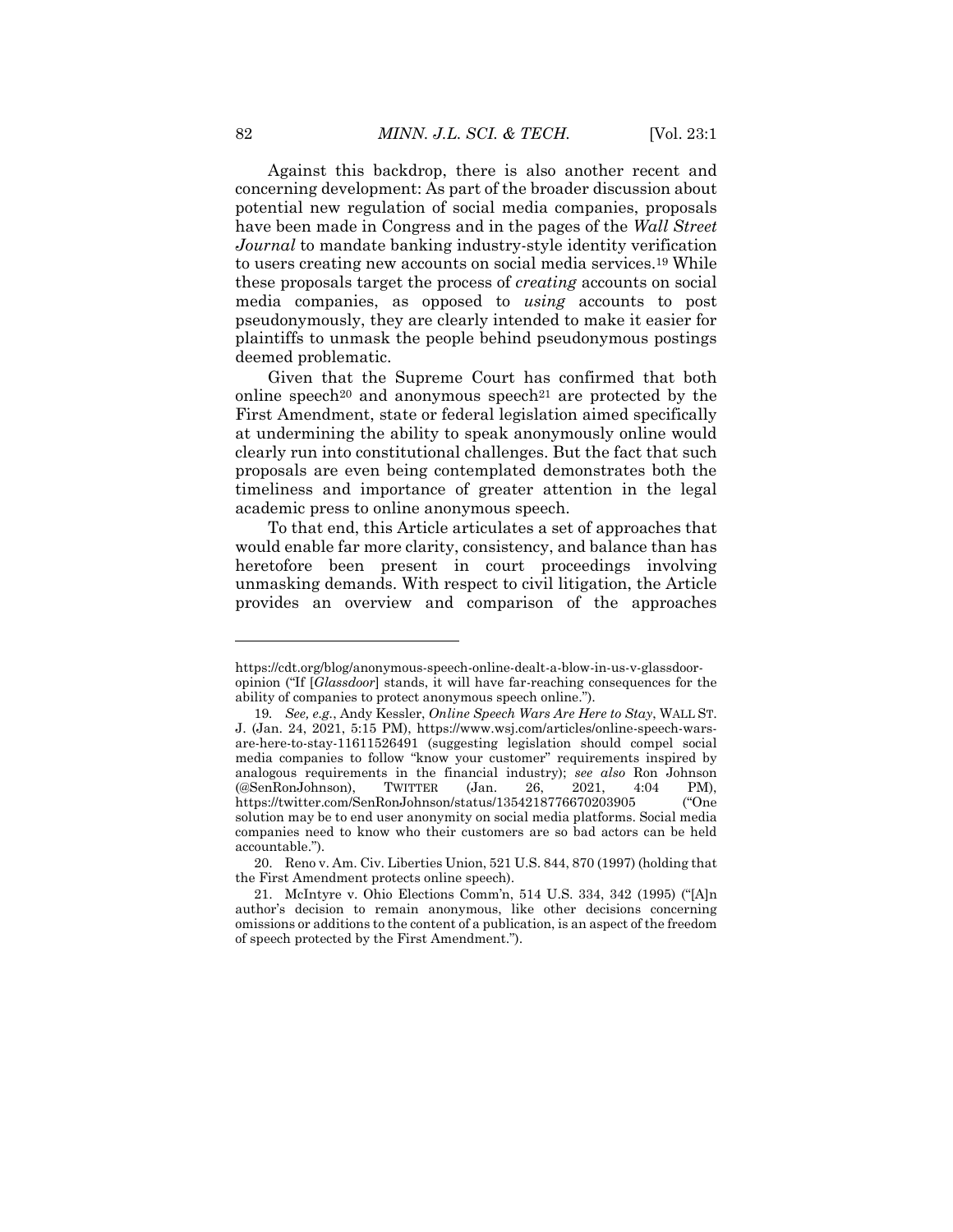articulated to date, arguing that the best approach is a prima facie standard inspired by a 2001 New Jersey court ruling (*Dendrite International, Inc. v. Doe No. 3*),<sup>22</sup> but augmented by a more specific balancing test based on a set of three factors: (1) the type of speech at issue; (2) whether the anonymous speaker is a party to the litigation; and (3) the comparative harms that would result from making an incorrect unmasking decision.

The Article also analyzes unmasking in grand jury proceedings, endorsing the approach used by the Western District of Wisconsin in *In re Grand Jury Subpoena to Amazon.com Dated 7, 2006*. <sup>23</sup> In that decision, the court fashioned a filtering mechanism to limit the power and scope of a government subpoena, protecting the First Amendment rights of anonymous Amazon customers while still giving the government the ability to identify witnesses for its investigation.<sup>24</sup> This approach is more protective than that used in *Glassdoor* and comports more properly with the underlying First Amendment considerations that arise (though in different form) in both civil and criminal proceedings.

The remainder of this Article proceeds as follows: Part II provides an overview of the technological aspects of how users' digital communications platforms and services are unmasked and also briefly notes some pre-digital-era precedents regarding anonymous speech. Part III presents a table and discussion comparing various approaches to unmasking in civil litigation. It then provides an analysis of the *Glassdoor* decision and its implications. Part IV presents recommendations for addressing unmasking in civil (and separately) criminal cases. Conclusions are presented in Part V.

# II. TECHNOLOGICAL AND HISTORICAL CONTEXT

# A. THE TECHNOLOGY OF UNMASKING

While the term "anonymous" is often used (including in this Article) to describe online postings in which publishers wish to hide their identity, as a strictly technical matter such postings are nearly always pseudonymous. True anonymity is extremely difficult to achieve online. Far more commonly, people who wish

<sup>22.</sup> 775 A.2d 756 (N.J. Super. Ct. App. Div. 2001).

<sup>23.</sup> 246 F.R.D. 570 (W.D. Wis. 2007).

<sup>24</sup>*. Id.*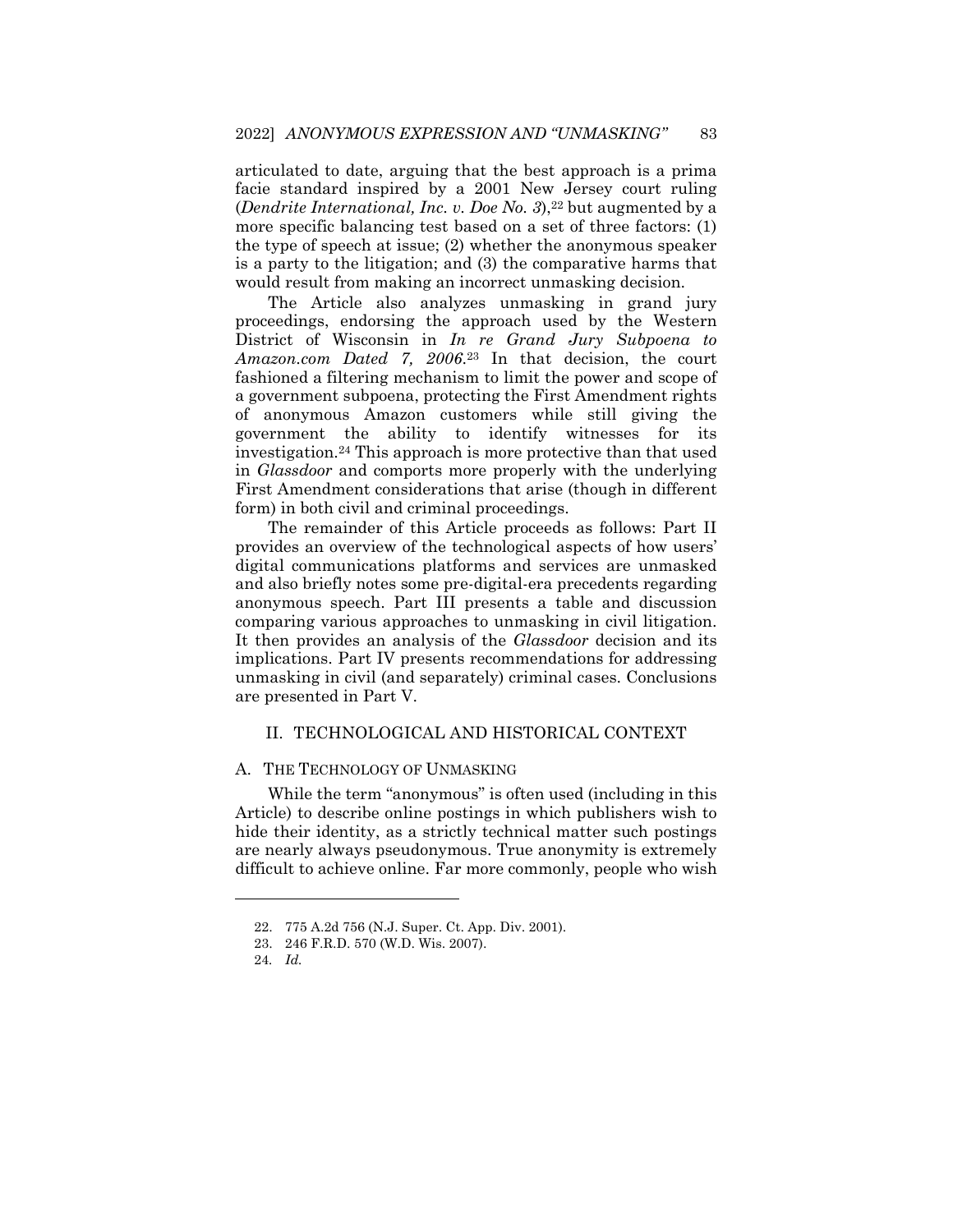to keep their identities private publish under pseudonyms, or use websites like Techdirt that do not require users to register before posting comments. The information necessary to tie a pseudonym to the person behind it is generally (though not always) available in the internal logs of the communications services and devices used for the publication.

Consider what happens when reviewers post reviews on Yelp of businesses they have frequented. Reviewers can publish using screen names that may have little or no clear connection to their real names. But that connection can nonetheless be made through a combination of information from one or more of Yelp, an internet service provider, a mobile phone company, and the device used by the user.<sup>25</sup> Each time a user of Yelp (or of any other online service) signs on and engages with the service, records are created that can typically identify the person and or the device that made the connection.

For instance, consider a person posting to Yelp from a laptop computer connected to a wireless network located in a workplace. When connected to the internet, the laptop computer will be associated with a public<sup>26</sup> internet protocol (IP) address known to the internet service provider. This association is often indirect. It is common for businesses (and homes, etc.) to receive internet service using a particular public IP address used for communication from an internet service provider to a router

<sup>25</sup>*. Cf.* Cale Guthrie Weissman, *What is an IP Address and What Can It Reveal about You?*, INSIDER (May 18, 2015), https://www.businessinsider.com/ip -address-what-they-can-reveal-about-you-2015-5 (describing what an IP address does and does not reveal).

<sup>26.</sup> The term "public" here does not mean that any member of the public could look up the IP address online and trace it to a specific home or business address. Rather, it means that the fact that a given IP address is among those used by a particular internet service provider (ISP) would be a matter of public record, though the specific way in which an ISP chooses to allocate IP addresses to its customers is not generally public. *See* Tim Fischer, *What is a Public IP Address?*, LIFEWIRE (Sept. 9, 2021), https://www.lifewire.com/what-is-a-publicip-address-2625974. However, the information to tie a particular IP address to a particular street address typically is available within the ISP's own internal records, and thus accessible to litigants through legal process. *See* Weissman, *supra* note 25 (describing an instance "where the authorities, knowing only the IP address, contacted the ISP and were able to find the identity of a person sending harassing emails").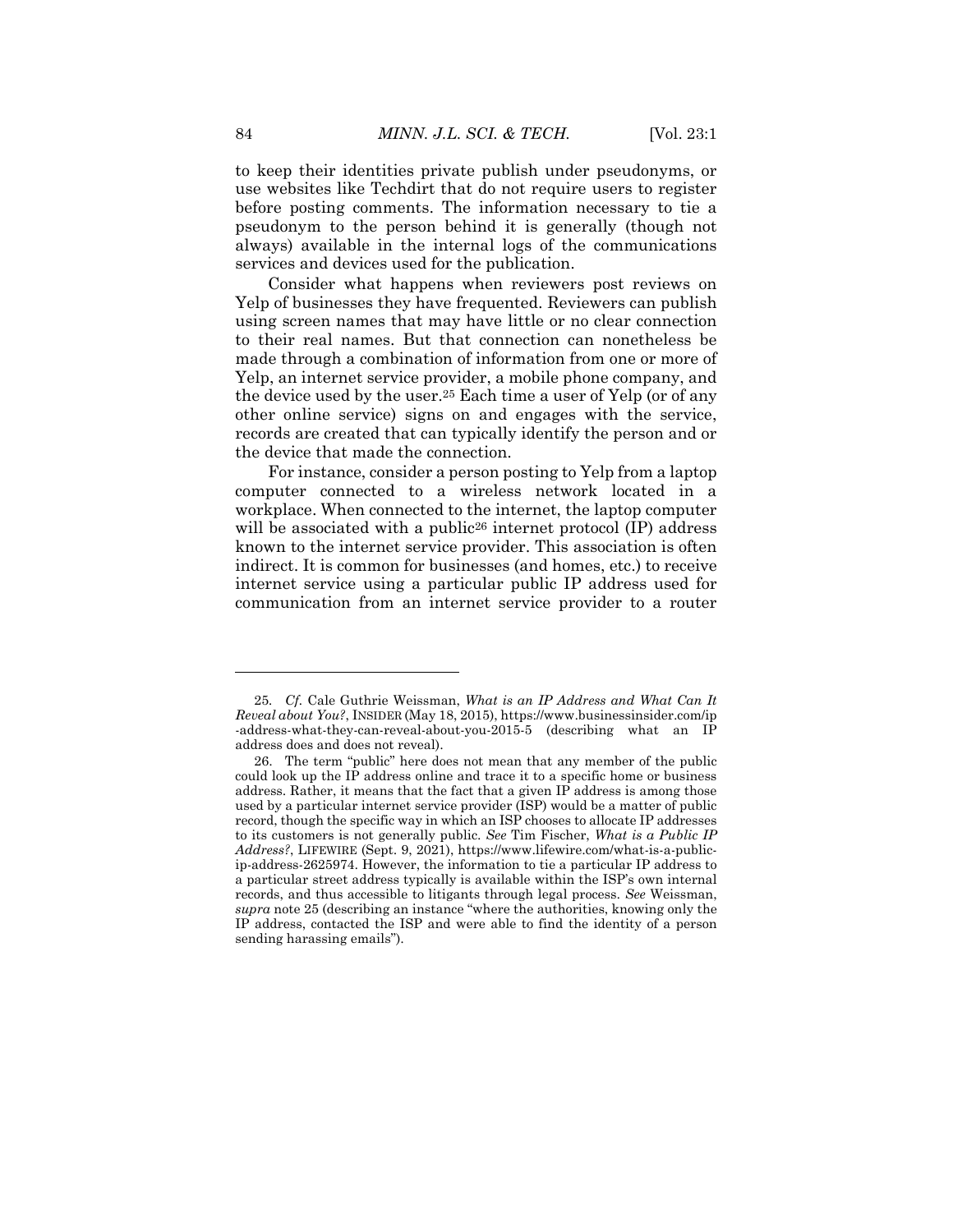located in a particular building.<sup>27</sup> Within a company or residence, there is often also an internal, private network that is used to allow multiple devices to connect to the router, and from there to the internet.<sup>28</sup>

In the case of a user posting to Yelp from a laptop computer on a company wireless network, Yelp would know the username (and other account information) of the user as well as the IP address being used to communicate with the user. Even if the user were to register for a Yelp account by providing a false name and an e-mail address created for the sole purpose of facilitating anonymous posting to Yelp, the communications with Yelp would still be traceable using the IP address to a particular router. That router in turn would often be associated with a private subnetwork of devices internal to the company. Within that subnetwork, each device would have its own unique address known to the router, though not to the ISP.

In this scenario, identifying a particular laptop computer used to communicate via a company wireless network with Yelp would, from a technological standpoint, require several steps. The first step would involve obtaining from Yelp the IP address and therefore the location of the router being used for the communications. The second step could involve obtaining records from within the router. These records would provide device address data for the internal (to the company) network and time stamps to identify the specific laptop computer used in the Yelp posting.<sup>29</sup>

And in the scenario above, there is an additional way that the user's identity might be ascertained: Suppose that the user

<sup>27</sup>*. See* Weissman, *supra* note 25 ("Routers, instead, connect to individual computers, and it's the routers that then connect to the rest of the internet using their own individual IP address.").

<sup>28</sup>*. See id.* ("Think of routers as the bridge between the network within your house (or business, library, coffee shop, etc.) and the outside world network (that is, the internet).").

<sup>29.</sup> The foregoing description is exemplary, but by no means limiting. There are many other variations on how devices such as laptop computers connect to the internet. For instance, virtual private networks add an additional layer of complexity. In addition, there are many wireless networks (such as those in airports, restaurants, and public buildings) in which identifying the specific person who accessed the internet using the network could be more difficult. However, unless an internet user has gone to significant lengths to electronically mask their identity, it is usually possible, given sufficient access and resources, to identify which specific computer was used in relation to internet activity that has come under scrutiny.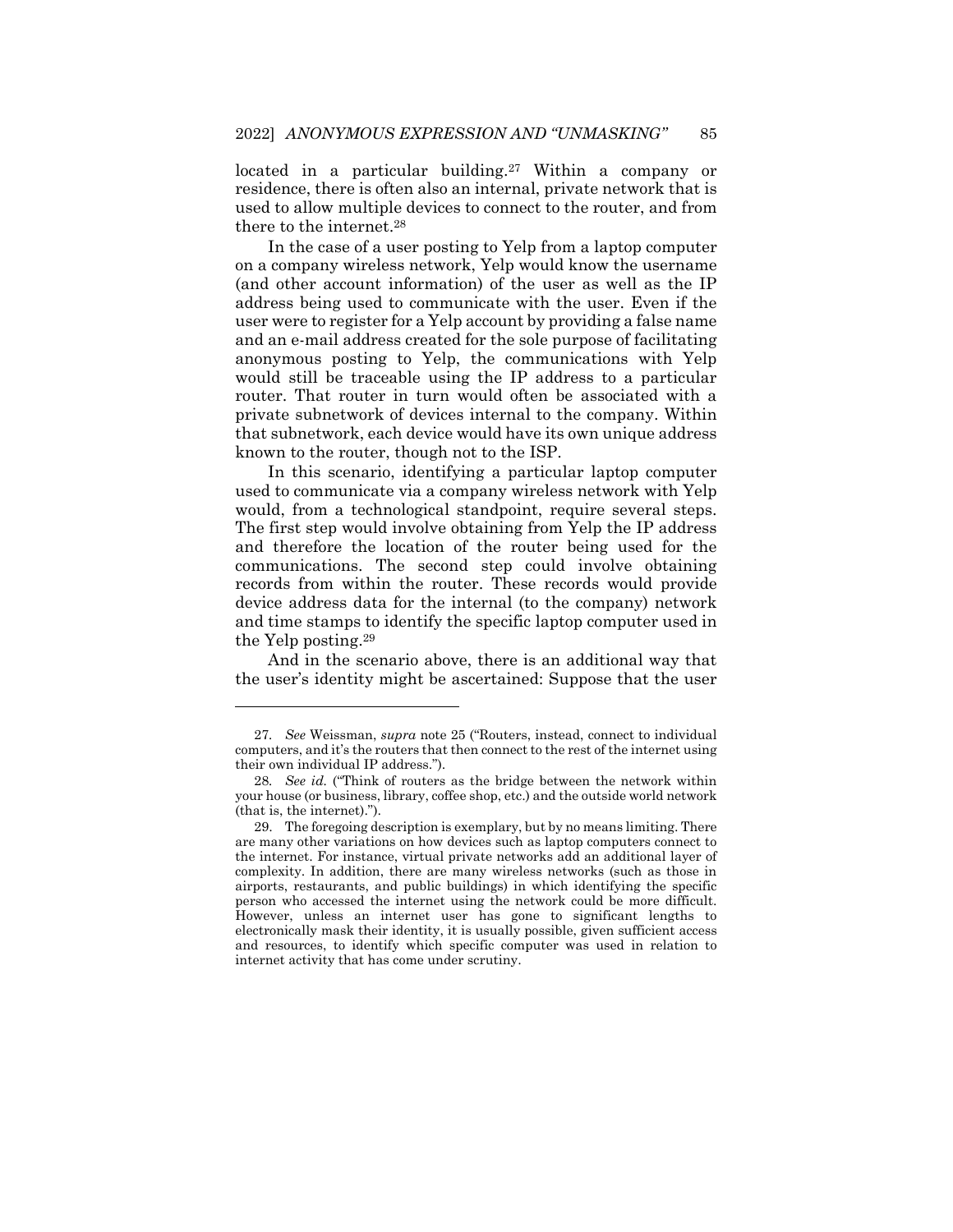created a special e-mail address to use only for posting to Yelp. The fact of creating and using that address would also facilitate identification. For instance, if the user creates and uses a custom Gmail account for this purpose, a subpoena to Google would reveal information about the IP address(es) used to create and utilize the associated e-mail address—and from there it would often be fairly straightforward to identify the individual behind the e-mail account.

Of course, there are also tools available for people wishing to hide their online identity by thwarting the technological unmasking approaches described above. Tor, for example, is a browser that intentionally promotes anonymity by routing internet traffic through a series of intermediary nodes so that the web site being accessed (e.g., Yelp) only knows the identity of the node in the chain that it directly communicates with—and does not know the identity of the upstream nodes, including the computer of the Tor user.<sup>30</sup> Alternatively, or in addition, a user might choose to register for and access an online service using a mobile phone specifically procured for anonymity (i.e., a phone for which there is no database at a mobile network company tying the user to the phone).<sup>31</sup>

When anonymity-conferring tools such as Tor or "burner" mobile phones are used, unmasking involves both legal and technical barriers. Even if a court concludes that a user posting to the internet via Tor should be unmasked, it would not know who to name in an order to actually do the unmasking. An additional complication is that many of the nodes in a Tor network may be overseas, raising jurisdictional challenges.<sup>32</sup> However, the overwhelming majority of internet users do not go to such lengths to remain anonymous. This Article therefore focuses on unmasking as a legal question, while also recognizing

<sup>30.</sup> Aliya Chaudhry, *How to Use the Tor Browser's Tools to Protect Your Privacy*, THE VERGE (Feb. 21, 2020), https://www.theverge.com/2020/2/21/2113 8403/tor-privacy-tools-private-network-browser-settings-security.

<sup>31.</sup> This mobile phone scenario assumes that the user would access the internet only using the cellular network, as using nearby Wi-Fi access points would lead to the same unmasking procedures described in the previous paragraphs.

<sup>32.</sup> From a strictly legal standpoint, the use of overseas servers to provide electronic communication with a U.S. user provides a nexus that might resolve the jurisdictional question. But that would still leave the *practical* challenge of obtaining information from these servers.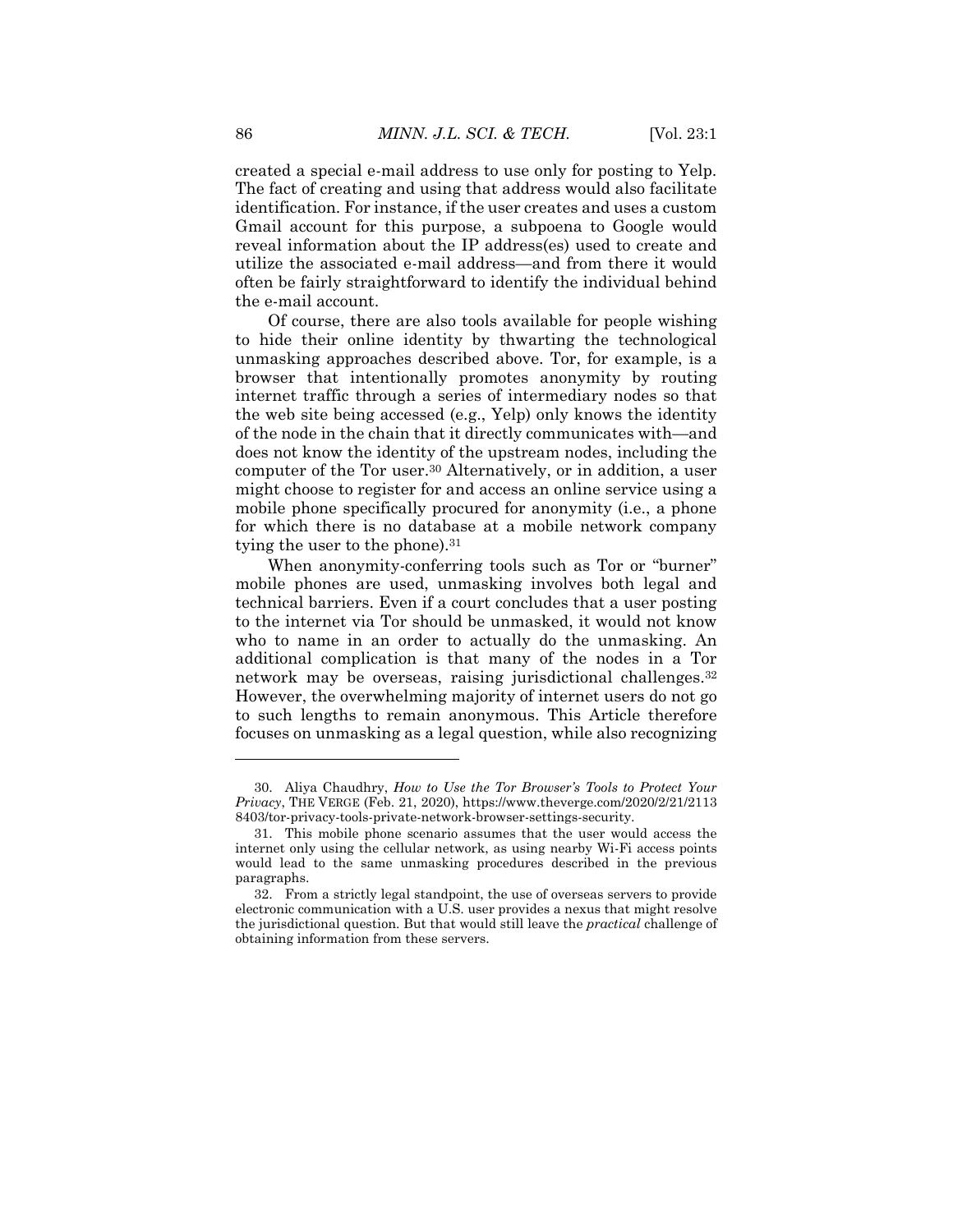that there are circumstances where a court ordering unmasking could also face technological hurdles.

Most of the case law on unmasking has arisen in civil litigation. This is a direct consequence of the enormous growth in online platforms that allow users publicly identified only by pseudonyms to publish on the internet, and the resulting expansion in the amount of content hosted by such sites.

To take one example, Yelp was founded in 2004.<sup>33</sup> It was home to one million reviews by 2007, 100 million reviews by 2016, and 200 million reviews by 2019.<sup>34</sup> Between Q4 2019 and Q4 2020, the total number of reviews on Yelp grew by 19 million, corresponding to about 52,000 new reviews per day.<sup>35</sup> Given that volume, it is inevitable that some owners of businesses reviewed on Yelp will conclude, rightly or wrongly, that they have been defamed. It is also inevitable that some subset of them will choose to pursue litigation, knowing that unmasking a defendant is a necessary step to succeed on a claim.

Yelp is far from the only web site that hosts content that might lead to an unmasking demand. Twitter is another such site.<sup>36</sup> Twitter users have enormous latitude in choosing their "handles"—that is, the username by which the account is publicly known. Some Twitter accountholders choose handles that unambiguously identify the owners of the account—for example, handles like @nytimes and @elonmusk leave no doubt about who actually owns an account. But some Twitter users post using handles that do not convey the identity of the account owner. When tweets from such accounts lead to legal action, unmasking becomes a key goal of the litigation.<sup>37</sup>

<sup>33</sup>*. Fast Facts*, YELP, https://www.yelp-press.com/company/fast-facts/defau lt.aspx (last visited February 23, 2021).

<sup>34</sup>*. Id*.

<sup>35</sup>*. Id*.

<sup>36.</sup> Facebook, on the other hand, requires accountholders to use their real names. *See What Names are Allowed on Facebook?*, FACEBOOK HELP CTR., https://www.facebook.com/help/112146705538576 (last visited Nov. 17, 2021) ("The name on your Facebook account should be the name that your friends call you in everyday life. This name should also appear on an ID or document from our ID list.").

<sup>37.</sup> To take one example, in 2019 Rep. Devin Nunes (R-CA) filed a defamation claim in a Virginia court naming (among other defendants, including Twitter) the owners of two Twitter accounts, identified in the complaint only by their handles. Complaint, Nunes v. Twitter, Inc., No. C49-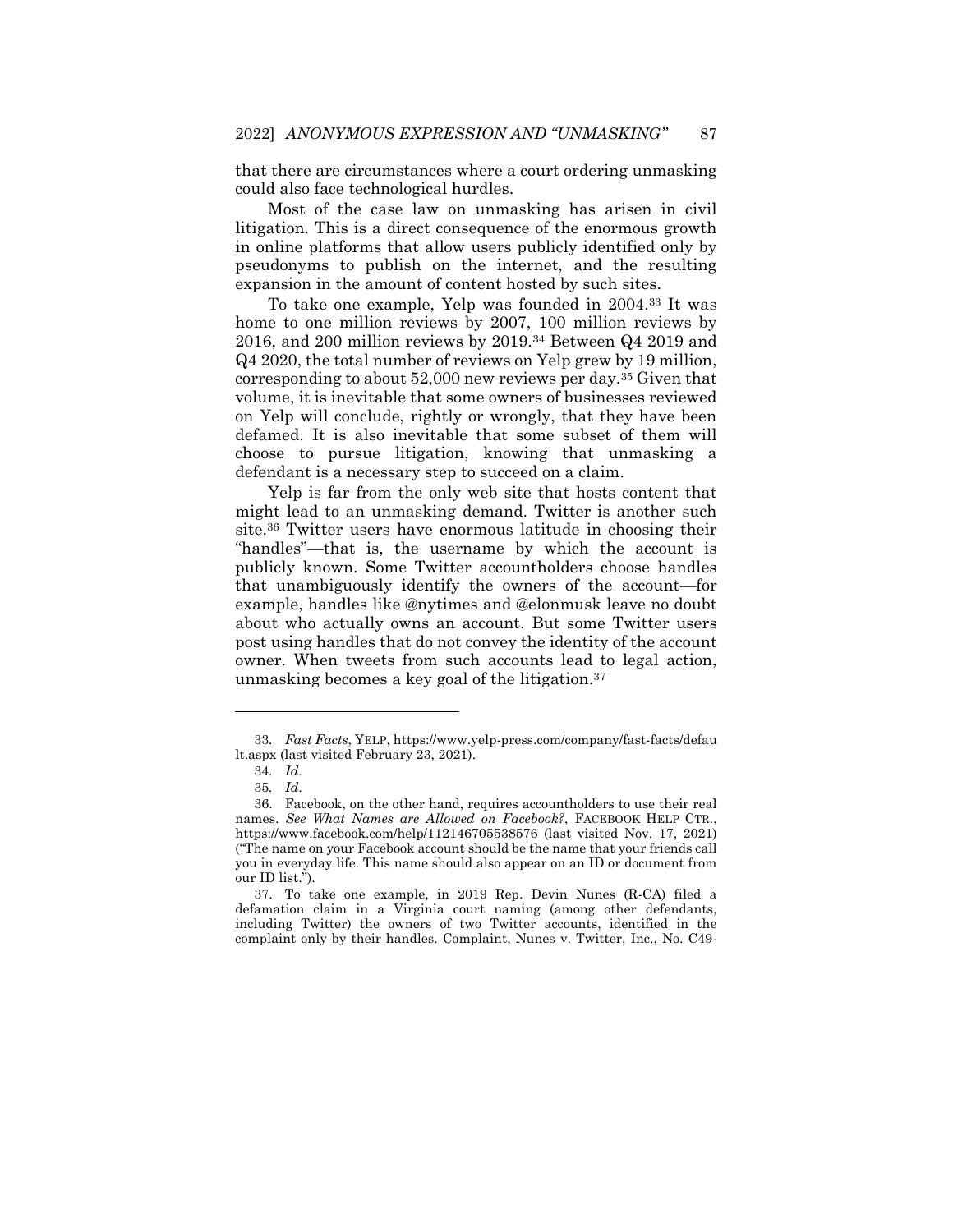While unmasking demands are a common feature of online defamation cases, they can also arise in relation to allegations of trademark infringement, breach of confidentiality obligations, copyright infringement, and more. The content in question is often published through internet services such as Yelp and Twitter that host third-party postings, but can also be published through other mechanisms, e.g., by a defendant publishing through its own web site.

#### B. ANONYMOUS AND ONLINE SPEECH

Anonymous speech has played a vital role since (and before) the founding of the United States. As Allison Hayward has written: "From the United States' earliest days, speakers addressing controversial public questions have sought anonymity. The authors of the Federalist Papers, which supported ratification of the Constitution, published under the pseudonym Publius, and the revolutionary-era pamphleteers had published under assumed names, often to escape prosecution."<sup>38</sup>

The right to anonymous expression is closely tied to another right grounded in, though not explicitly stated in, the First Amendment: that of free association.<sup>39</sup> Association involves

<sup>1715 (</sup>Va. Cir. Ct. Mar. 18, 2019), https://www.courthousenews.com/wpcontent/uploads/2019/05/nunes-complaint.pdf. The complaint anticipated that unmasking would be a part of the litigation, stating that "[t]he Twitter attacks on Nunes were pre-planned, calculated, orchestrated, and undertaken by multiple individuals acting in concert, over a continuous period of time exceeding a year. The full scope of the conspiracy, including the names of all participants and the level of involvement of donors and members of the Democratic Party, is unknown at this time and will be the subject of discovery in this action." *Id*. at \*23. In June 2020, a judge ruled that Twitter was shielded by Section 230 from liability for posts by its users. Brian Fung, *Nunes Cannot Sue Twitter Over Accounts Posing as his Mother and a Cow, Judge Rules*, CNN (June 24, 2020), https://www.cnn.com/2020/06/24/politics/devin-nunes-twitterlawsuit-cow/index.html; *see also* 47 U.S.C. § 230 (protecting online platforms from liability for content users post to their platforms).

<sup>38.</sup> Allison Hayward, *Anonymous Speech*, THE FIRST AMEND. ENCYCLOPEDIA (June 2017), https://www.mtsu.edu/first-amendment/article/32 /anonymous-speech.

<sup>39</sup>*. See, e.g.*, United Transp. Union v. State Bar of Michigan, 401 U.S. 576, 578–79 (1971) ("We held in [Brotherhood of Railroad Trainmen v. Virginia State Bar, 377 U.S. 1 (1964)] that the First Amendment guarantees of free speech, petition, and assembly give railroad workers the right to cooperate in helping and advising one another in asserting their rights under the [Federal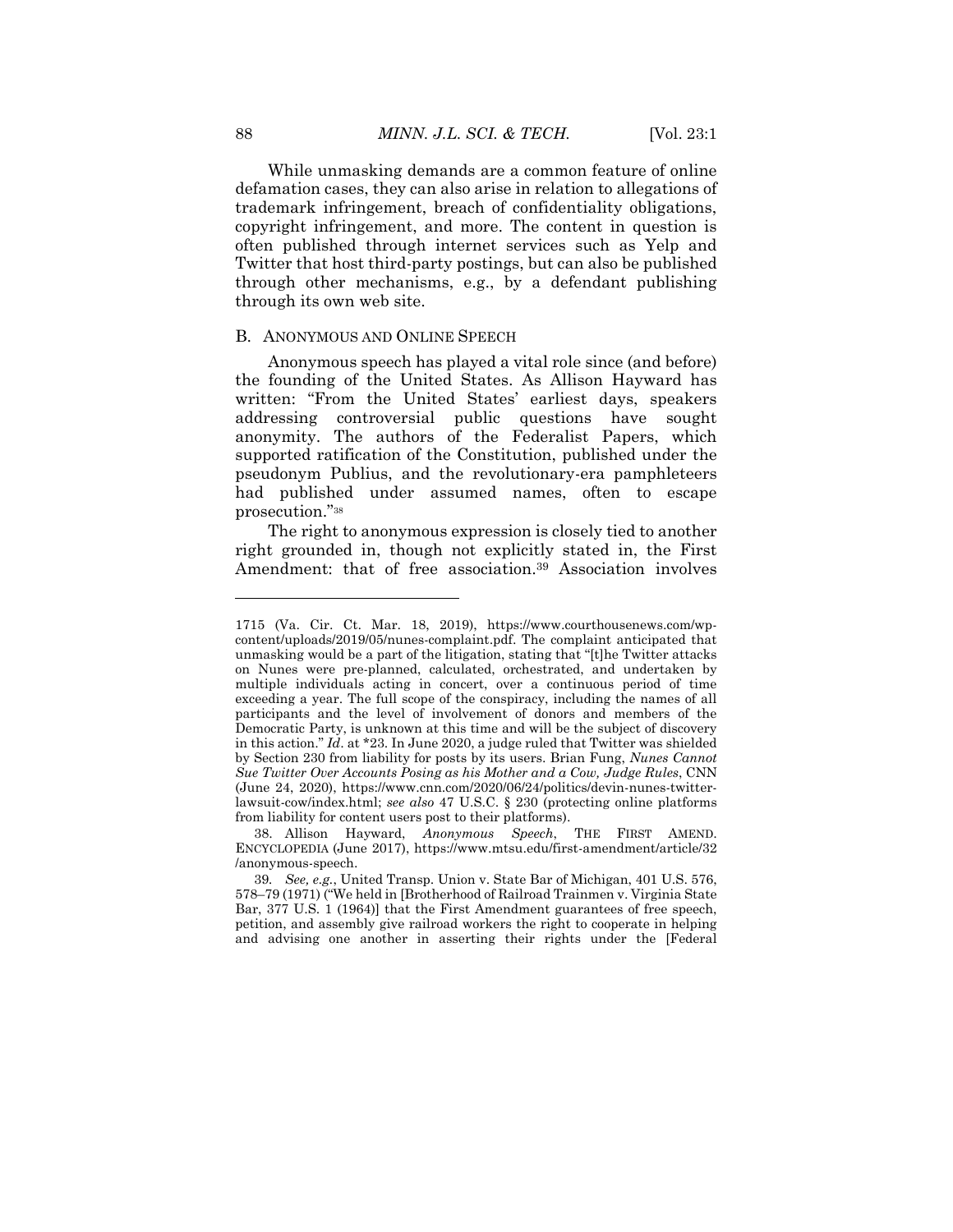discourse, and in some cases may involve discourse among persons who wish to keep their identities hidden from nonparticipants, and sometimes even from each other as well.<sup>40</sup> As such, pre-digital analogs to contemporary unmasking questions often arose through government attempts to compel disclosure of associational relationships.

In the mid-20th century, the Supreme Court issued a series of decisions stemming from McCarthy-era investigations by the House Committee on Un-American Activities and from broader government investigations of the NAACP's civil rights advocacy. In *Watkins v. United States*, <sup>41</sup> *NAACP v. Alabama*, <sup>42</sup> and *Bates v. Little Rock*, <sup>43</sup> the Court blocked the government's attempts to compel disclosures of membership lists. On the other hand, in *Barenblatt v. United States*, <sup>44</sup> the Court sided with the government after Barenblatt was held in contempt of Congress for refusing to disclose information regarding whether he and another person were members of the Communist Party.<sup>45</sup>

All of these cases addressed a form of unmasking, though not in the digital context in which it most commonly occurs today: The government sought to obtain the identities of people who, through their association with one another, were engaged in activities—including expression—that the government deemed concerning. Their identities were sought primarily because of government interest in the organizations to which they belonged. In other words, it was the *fact* of their membership, not the authorship of any particular published statement, that the government wished to ascertain.

Employers' Liability Act]. While not deciding every question that possibly could be raised, our opinion left no doubt that workers have a right under the First Amendment to act collectively to secure good, honest lawyers to assert their claims against railroads.").

<sup>40.</sup> For instance, as will be discussed in more detail *infra*, consider a Facebook group for persons who have a particular rare medical condition. Anonymity allows participants in the group to retain their medical privacy including from one another—while still benefiting from being members of that online community.

<sup>41.</sup> 354 U.S. 178 (1957).

<sup>42.</sup> 357 U.S. 449 (1958).

<sup>43.</sup> 361 U.S. 516 (1960).

<sup>44.</sup> 360 U.S. 109 (1959).

<sup>45</sup>*. Id*. at 113–15.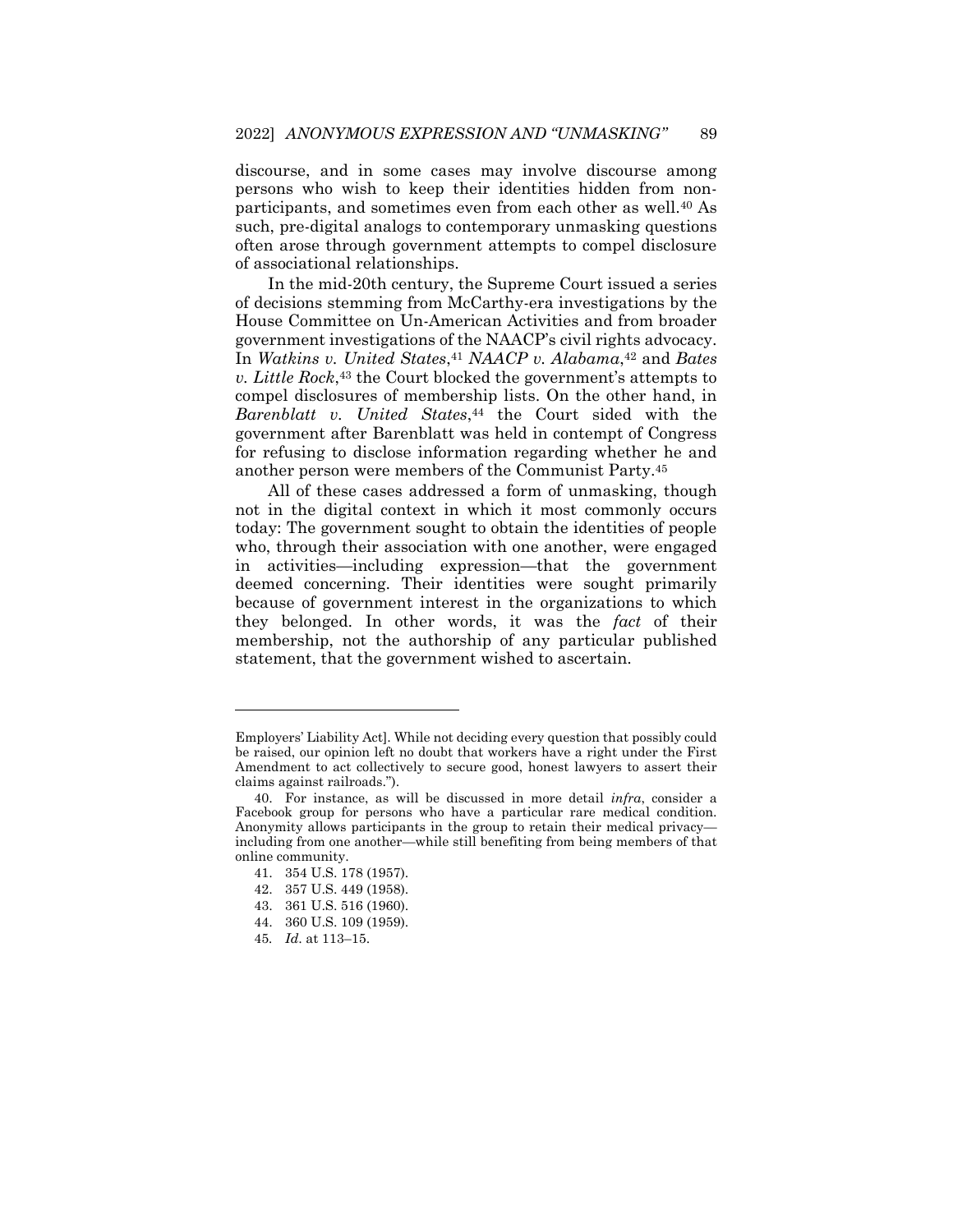This contrasts with the frequently encountered form of unmasking in the digital era, where a plaintiff in a civil case, or the government in a criminal case, is attempting to connect the dots between public online expression and the non-public identity of the person who authored it. Contemporary cases are thus different from those of the mid-twentieth century, as they often involve speakers who have elected to speak publicly under the protections of anonymity that digital technology can facilitate and that an adverse party seeks to use the legal system to remove. And while the growth of online expression has changed many things, it has not changed the underlying fact that such speech is presumptively protected: In *Reno v. ACLU*, 46 a 1997 decision arising from a challenge to the Communications Decency Act (CDA),<sup>47</sup> the Court struck down much of the CDA and offered a broader conclusion regarding the scope of online freedom of expression: "[O]ur cases provide no basis for qualifying the level of First Amendment scrutiny that should be applied to this medium."<sup>48</sup>

The landscape regarding online anonymity will also be influenced by *Americans for Prosperity Foundation (AFPF) v. Bonta, Attorney General of California*, a 2021 Supreme Court decision that addressed a related but different issue, associational privacy rights in relation to information collected by the government about charitable donors.<sup>49</sup> *AFPF* arose out of a challenge to a California law requiring tax-exempt charities to submit confidential lists of their major donors' names and addresses.<sup>50</sup> The AFPF contended that this requirement violates freedom of association rights as recognized in *NAACP v. Alabama*. <sup>51</sup> California argued that the requirement is necessary to prevent fraud.<sup>52</sup> In finding for AFPF, the Court wrote "[w]e are left to conclude that the Attorney General's disclosure

<sup>46.</sup> 521 U.S. 844 (1997).

<sup>47.</sup> The CDA was Title V of the Telecommunications Act of 1996 (Pub. L. No. 104-104, 110 Stat. 56 (1996)).

<sup>48</sup>*. Reno*, 521 U.S. at 870.

<sup>49.</sup> 141 S. Ct. 2373 (2021).

<sup>50</sup>*. Id.* at 2379–80.

<sup>51.</sup> Brief for Petitioner at 1, 2, AFPF v. Bonta, 141 S. Ct. 2373 (2021) (No. 19-251), 2021 WL 722924, at \*1, \*2.

<sup>52.</sup> Brief for Respondent at 1, AFPF v. Bonta, 141 S. Ct. 2373 (2021) (No. 19-251, 19-255), 2020 WL 7345503, at \*4.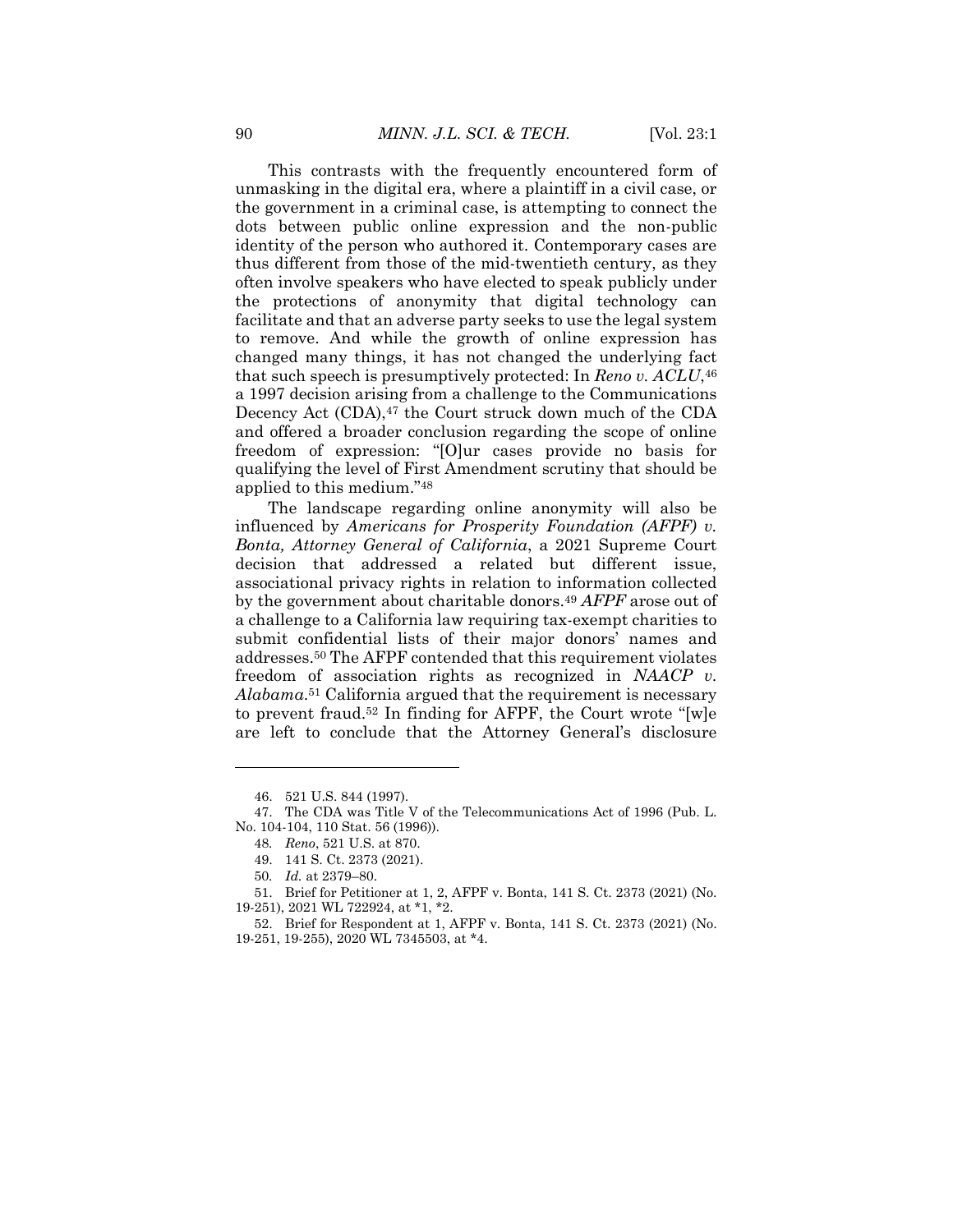requirement imposes a widespread burden on donors' associational rights . . . . We therefore hold that the up-front collection of [donor information] is facially unconstitutional."<sup>53</sup> While this decision addressed disclosures to the government in relation to charitable giving, the Court's strong support for associational privacy rights will undoubtedly influence lower courts in future online unmasking cases.

Finally, it is important to note that the right to anonymous speech is not monolithic; rather, some forms of speech, and therefore some forms of anonymous speech, get more protection than others. The *McIntyre v. Ohio Elections Commission* Court gave a nod to these variations in 1995 when it wrote in relation to "core political speech" that "[n]o form of speech is entitled to greater constitutional protection."<sup>54</sup> By contrast, there is less protection for anonymous commercial speech,<sup>55</sup> that is defamatory,<sup>56</sup> infringes copyright,<sup>57</sup> or violates criminal law. For instance, a state can criminalize incitement to imminent lawless action, or the making of certain threats, without running afoul of the First Amendment.<sup>58</sup>

<sup>53.</sup> AFPF, 141 S. Ct. at 2389.

<sup>54.</sup> 514 U.S. 334, 347 (1995).

<sup>55.</sup> Cent. Hudson Gas v. Pub. Serv. Comm'n of N.Y., 447 U.S. 557, 563 (1980) ("The Constitution . . . accords a lesser protection to commercial speech than to other constitutionally guaranteed expression.").

<sup>56.</sup> Of course, a defendant can only be held liable for defamation of a public or private figure if he or she made the statements at issue with the requisite mental state. *See* New York Times Co. v. Sullivan, 376 U.S. 254, 279–80 (1964) (holding that a public official can only recover for defamation if the statements were made with "actual malice"); Gertz v. Robert Welch, Inc., 418 U.S. 323, 342 (1974) (broadening the "actual malice" standard to encompass public figures, not just public officials).

<sup>57.</sup> Copyright infringement is most often addressed through civil litigation, though it is also addressed through criminal statutes. *See, e.g.*, 17 U.S.C. § 506(a).

<sup>58</sup>*. See*, *e.g.*, Brandenburg v. Ohio, 395 U.S. 444, 447 (1969) (holding that speech advocating illegal activity is punishable only if it is "directed to inciting or producing imminent lawless action and is likely to incite or produce such action"); *see also* 18 U.S.C. § 875.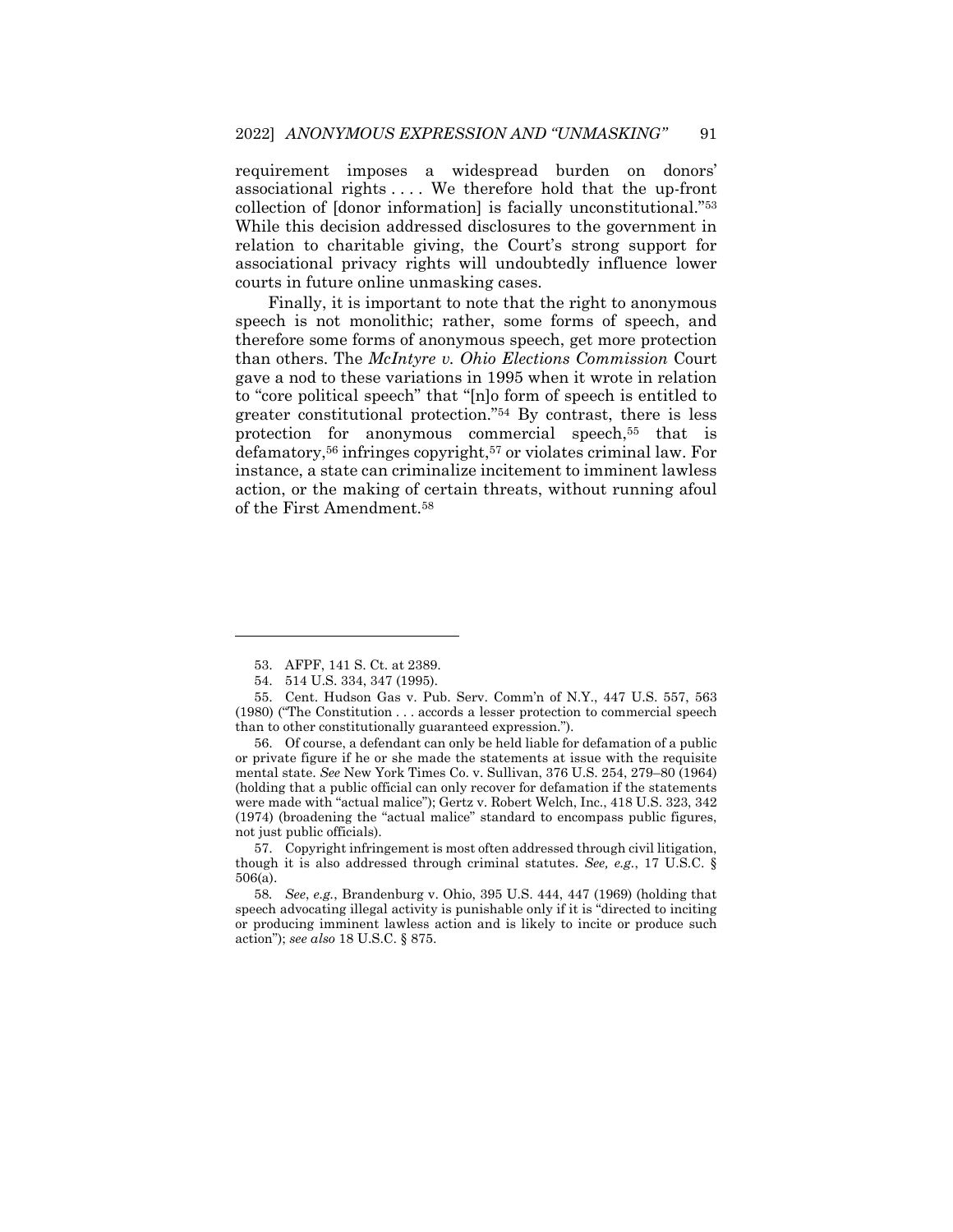# III. ONLINE UNMASKING APPROACHES

### A. UNMASKING IN CIVIL LITIGATION

While there are many examples of recent litigation involving unmasking, some of the most-used approaches were created in rulings dating from the early growth years of the internet, as that is when courts first began grappling with complaints filed against defendants known only by online pseudonyms. Courts in recent years have consistently looked to (but have not always adopted the approaches used in) these early cases as they fashion their own responses to demands by plaintiffs to unmask defendants.

#### 1. Comparing Civil Unmasking Standards

The table below provides an overview and comparison of the standards most commonly articulated in civil cases that have been relied on by courts, and also includes the Virginia unmasking statute.<sup>59</sup> The statute and standards are listed in order of least protective of anonymous speech to most protective.<sup>60</sup>

<sup>59.</sup> An analogous, though less detailed, table was provided in Daniel J. Solove & Paul M. Schwartz, *Privacy and the Media*, *in* PRIVACY LAW FUNDAMENTALS 1, 9-10 (3d ed. 2017). We have not included the D.C. or California statutes in this table because, as explained earlier (*see supra* note 6), the D.C. statute applies only to claims regarding "the right of advocacy on issues of public interest," and the California statute does not provide a standard for unmasking, and is instead limited only to the issue of attorney's fees.

<sup>60.</sup> All of the cases detailed in this table deal with unmasking in the discovery context. By contrast, the Sixth Circuit recently addressed postjudgment unmasking in *Signature Mgmt. Team, LLC v. Doe,* 876 F.3d 831 (6th Cir. 2017). The court explained that at this stage, there is a presumption in favor of unmasking similar to the presumption of access to judicial records and that courts "must consider both the public interest in open records and the plaintiff's need to learn the anonymous defendant's identity in order to enforce its remedy." *Id.* at 837. The court outlined factors weighing in favor of unmasking—namely, if the expression reaches a large number of people, if it concerns a well-known or public figure, if it is not protected (e.g., defamatory), and if the plaintiff needs to enforce an ongoing injunction. *Id.* Factors weighing against unmasking include "engag[ing] in substantial protected speech that unmasking would chill" and if a defendant named in an unmasking demand has already "willingly participated in litigation and complied with all relief ordered." *Id.*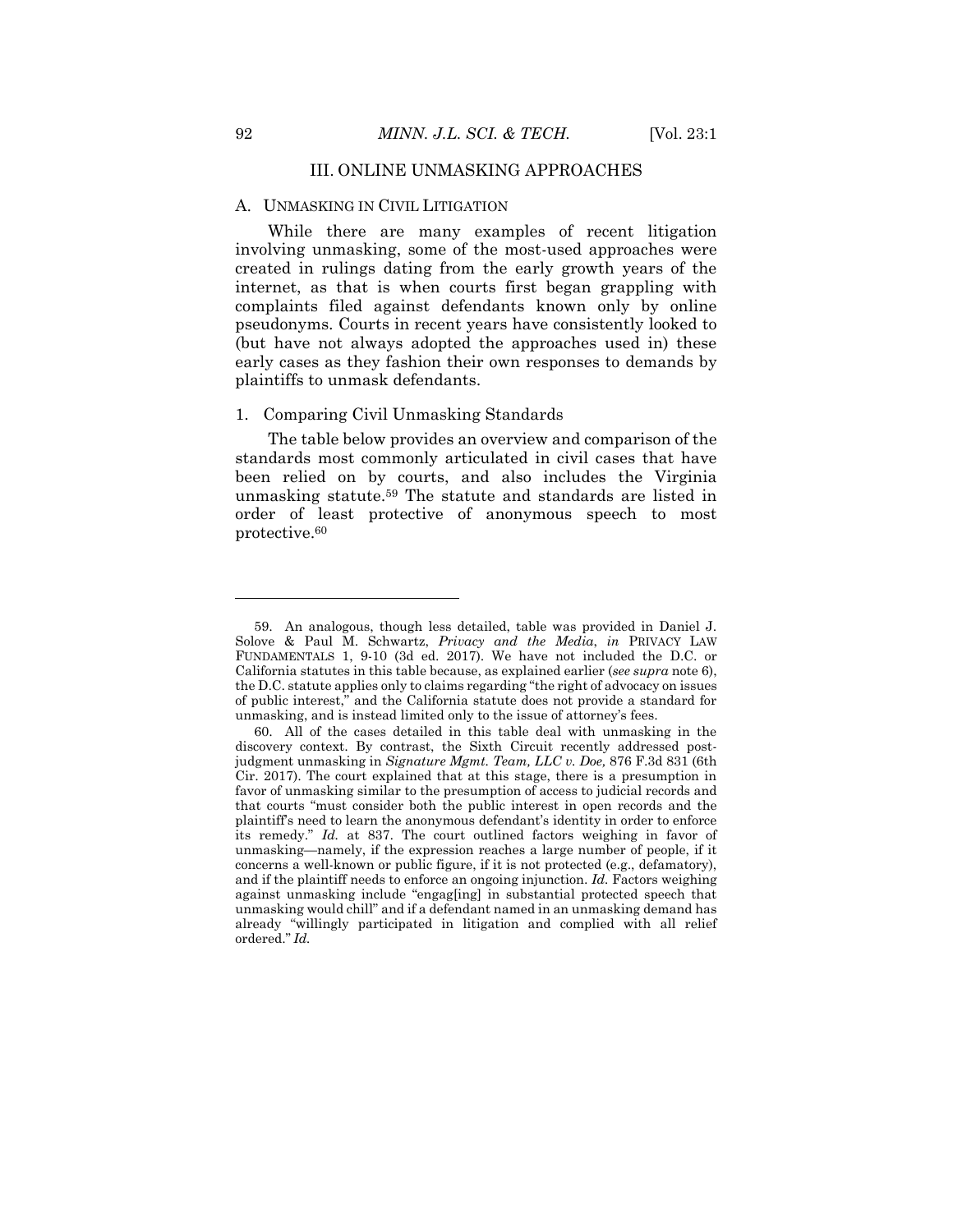| UNMASKING STANDARDS: CIVIL LITIGATION              |                                                                                                                                                                                                                                                                                                                                                                                                                               |  |  |
|----------------------------------------------------|-------------------------------------------------------------------------------------------------------------------------------------------------------------------------------------------------------------------------------------------------------------------------------------------------------------------------------------------------------------------------------------------------------------------------------|--|--|
| Case/Statute                                       | <b>Standard</b>                                                                                                                                                                                                                                                                                                                                                                                                               |  |  |
| VA. CODE ANN. § 8.01-407.1                         | Showing That the Conduct May                                                                                                                                                                                                                                                                                                                                                                                                  |  |  |
| $(2002)$ :<br>Identity<br><sub>of</sub><br>Persons | Be Tortious or Illegal                                                                                                                                                                                                                                                                                                                                                                                                        |  |  |
| Communicating Anonymously Over<br>the Internet     | The<br>Virginia<br>statute<br>requires,<br>among other things, showing "that one or<br>more communications that are or may be<br>tortious or illegal have been made by the<br>anonymous communicator, or that the<br>party requesting the subpoena has a<br>legitimate, good faith basis to contend that<br>such party is the victim of conduct<br>actionable in the jurisdiction where the<br>suit was filed." <sup>61</sup> |  |  |
| In re Subpoena Duces Tecum                         | <b>Good Faith</b>                                                                                                                                                                                                                                                                                                                                                                                                             |  |  |
| to America Online, Inc. <sup>62</sup> (Va. Cir.    | third-party platform<br>A<br>be<br>can                                                                                                                                                                                                                                                                                                                                                                                        |  |  |
| Ct. 2000) (America Online)                         | ordered<br>to<br>unmask<br>an<br>anonymous<br>defendant if:<br>(1) "the court is satisfied by the<br>pleadings or evidence supplied to that<br>$court$ ;]<br>$(2) \ldots$ the party requesting the<br>subpoena has a legitimate, good faith basis<br>to contend that it may be the victim of<br>conduct actionable in the jurisdiction<br>where suit was filed[;] and                                                         |  |  |
|                                                    | (3)<br>subpoenaed<br>the<br>identity<br>information is centrally needed to advance<br>that claim."63                                                                                                                                                                                                                                                                                                                          |  |  |
| Columbia Insurance Co. v.                          | <b>Motion to Dismiss</b>                                                                                                                                                                                                                                                                                                                                                                                                      |  |  |
| $See scandy.com64$ (N.D. Cal. 1999)                | Tо<br>unmask<br>an<br>anonymous                                                                                                                                                                                                                                                                                                                                                                                               |  |  |

# 2022] *ANONYMOUS EXPRESSION AND "UNMASKING"* 93

defendant, the plaintiff must:

"sufficient specificity;"

(1) Identify the missing party with

(*Seescandy.com*)

<sup>61.</sup> VA. CODE ANN. § 8.01-407.1 (2002).

<sup>62.</sup> 52 Va. Cir. 26, 2000 WL 1210372 (Va. Cir. Ct. Jan. 31, 2000), *rev'd on other grounds*, 542 S.E.2d. 377 (Va. 2001).

<sup>63</sup>*. Id.* at \*8.

<sup>64.</sup> 185 F.R.D. 573 (N.D. Cal. 1999).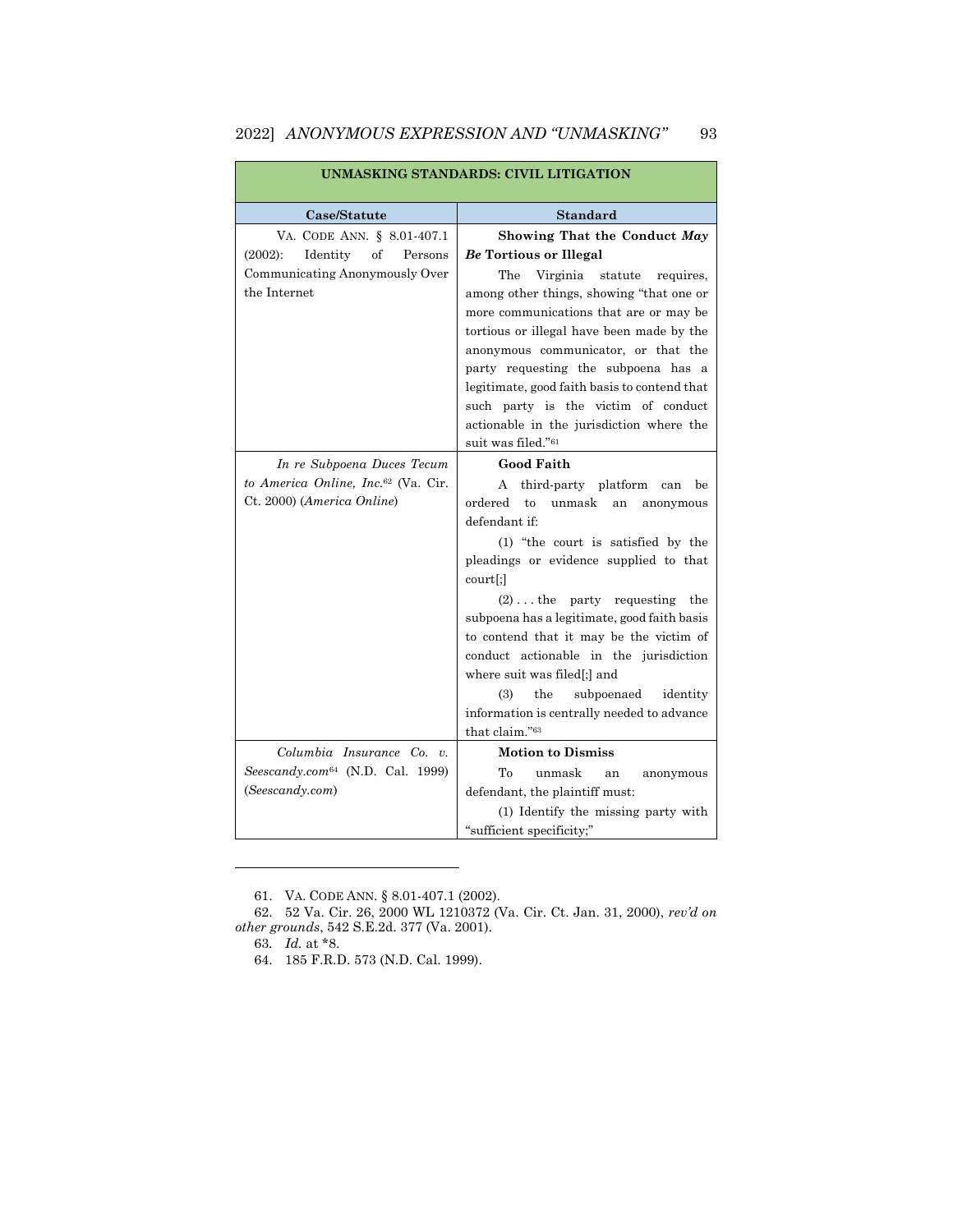|                                         | (2) "identify all previous steps taken         |
|-----------------------------------------|------------------------------------------------|
|                                         | to locate the elusive defendant" in order to   |
|                                         | ensure that they made "a good faith effort     |
|                                         | to comply with the requirement of service      |
|                                         | of process and specifically identifying        |
|                                         | defendants;"                                   |
|                                         | (3) establish that the suit<br>can             |
|                                         | survive a motion to dismiss; and               |
|                                         | (4) file a discovery request, showing          |
|                                         | the "limited number of persons or entities"    |
|                                         | will<br>who<br>be<br>served<br>and why<br>the  |
|                                         | information sought is necessary. <sup>65</sup> |
| Doe v. 2TheMart.com, Inc. <sup>66</sup> | <b>Between Motion to Dismiss and</b>           |
| (W.D. Wash. 2001) $(2The Mart.com)$     | Prima Facie                                    |
|                                         | In determining if it should grant or           |
|                                         | deny a motion to quash a subpoena, the         |
|                                         | court considers whether:                       |
|                                         | (1)<br>the<br>subpoena<br>seeking<br>the       |
|                                         | information was issued in good faith and       |
|                                         | not for any improper purpose,                  |
|                                         | (2) the information sought relates to          |
|                                         | a core claim or defense,                       |
|                                         | (3) the identifying information is             |
|                                         | directly and materially relevant to that       |
|                                         | claim or defense, and                          |
|                                         | (4)<br>information<br>sufficient<br>to         |
|                                         | establish or to disprove that claim or         |
|                                         | defense is unavailable from any other          |
|                                         | source."67                                     |
|                                         | Some<br>have<br>found<br>this<br>courts        |
|                                         | standard<br>when<br>the<br>appropriate         |
|                                         | anonymous speaker is not a party to the        |
|                                         |                                                |
|                                         | $s$ uit. $68$                                  |

<sup>65</sup>*. Id.* at 578–80.

<sup>66.</sup> 140 F. Supp. 2d 1088 (W.D. Wash. 2001).

<sup>67</sup>*. Id.* at 1095.

<sup>68</sup>*. See*, *e.g.*, Rich v. Butowsky, Case No. 20-mc-80081-DMR, 2020 WL 5910069 (N.D. Cal. Oct. 6, 2020); Sedersten v. Taylor, No. 09–3031–CV–S–GAF, 2009 WL 4802567 (W.D. Mo. Dec. 9, 2009); Enterline v. Pocono Med. Ctr., 751 F. Supp. 2d 782 (M.D. Pa. 2008).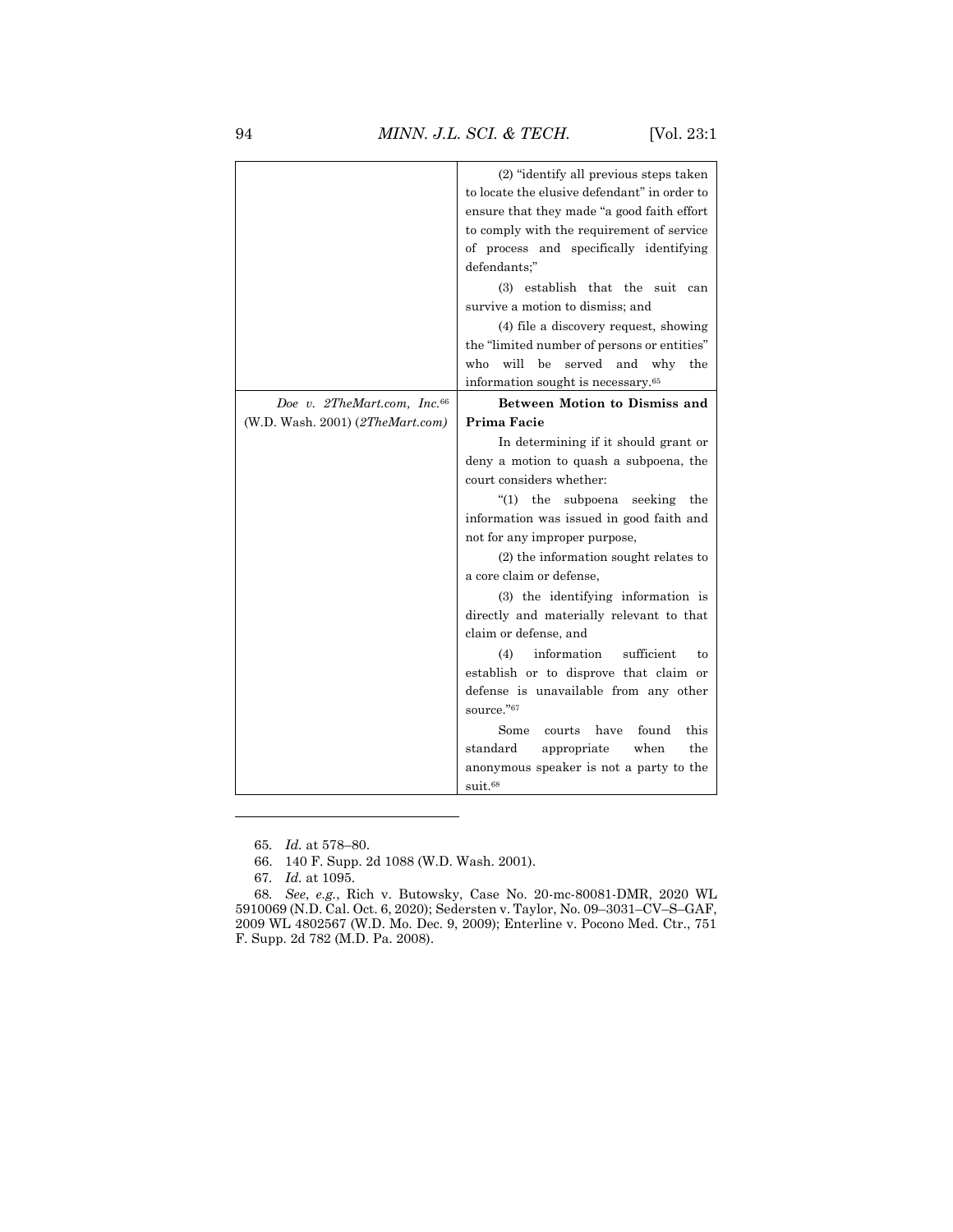| Online<br>In<br>Anonymous<br>re                  | Court suggests that the nature of                      |
|--------------------------------------------------|--------------------------------------------------------|
| Speakers <sup>69</sup><br>(9th)<br>Cir.<br>2011) | speech should dictate what standard                    |
| (Anonymous Speakers)                             | applies. <sup>70</sup> In so doing, it rejects a broad |
|                                                  | application of <i>Cahill</i> (see below).              |
| Doe v. Cahill <sup>71</sup> (Del. 2005)          | <b>Summary Judgment</b>                                |
| (Cahill)                                         | To<br>unmask<br>anonymous<br>an                        |
|                                                  | defendant:                                             |
|                                                  | (1) The plaintiff "must introduce                      |
|                                                  | evidence creating a genuine issue of                   |
|                                                  | material fact for all elements of a                    |
|                                                  | defamation claim within the plaintiff's                |
|                                                  | $control[:]^{272}$ and                                 |
|                                                  | (2) to the extent possible, "the                       |
|                                                  | plaintiff must undertake efforts to notify             |
|                                                  | the anonymous poster that he is the                    |
|                                                  | subject of a subpoena or application for               |
|                                                  | order of disclosure [and must] withhold                |
|                                                  | action to afford the anonymous defendant               |
|                                                  | a reasonable opportunity to file and serve             |
|                                                  | opposition to the discovery request."73                |
| Highfields<br>Capital                            | Prima Facie                                            |
| Management, L.P. v. Doe <sup>74</sup> (N.D.      | In determining if it should grant or                   |
| Cal. $2005$ ) (Highfields)                       | deny a motion to quash a subpoena, the                 |
|                                                  | court considers whether:                               |
|                                                  | (1) There is a "real evidentiary basis"                |
|                                                  | for believing that the speaker "engaged in             |
|                                                  | wrongful conduct that has caused real                  |
|                                                  | harm[;]" $75$ (This means "the plaintiff must"         |
|                                                  | adduce <i>competent</i> evidence—and the               |
|                                                  | evidence plaintiff adduces must address                |
|                                                  | <i>all</i> of the inferences of fact that plaintiff    |
|                                                  | would need to prove in order to prevail                |

# 2022] *ANONYMOUS EXPRESSION AND "UNMASKING"* 95

69. 661 F.3d 1168 (9th Cir. 2011).

70*. Id.* at 1177.

 $\overline{a}$ 

71. 884 A.2d 451 (Del. 2005).

72*. Id.* at 463 (emphasis in original).

73*. Id.* at 460–61.

- 74. 385 F. Supp. 2d 969 (N.D. Cal. 2005).
- 75*. Id.* at 975.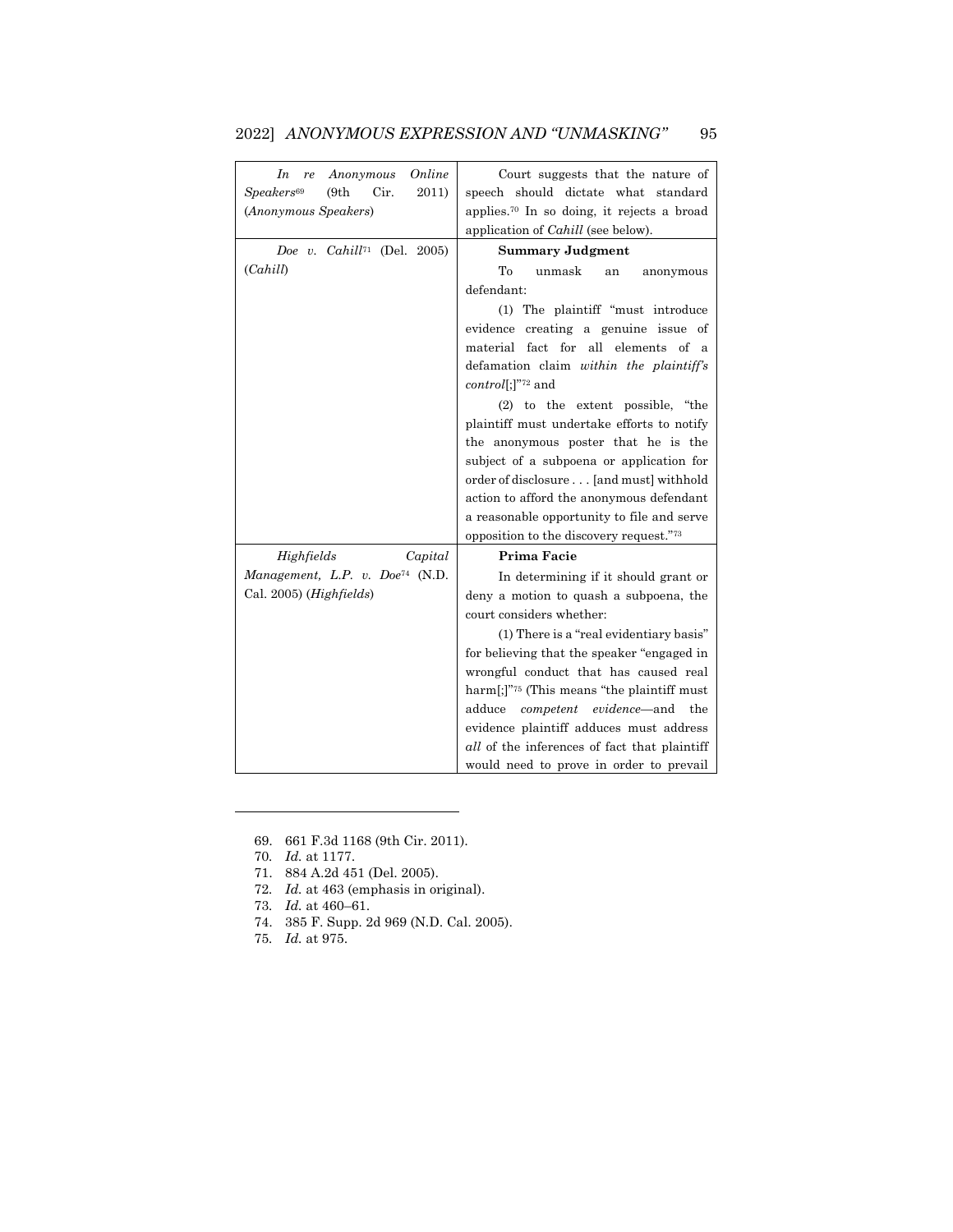|                                   | under at least one of the causes of action              |
|-----------------------------------|---------------------------------------------------------|
|                                   | plaintiff asserts.")76                                  |
|                                   | $(2)$ (If the answer to #1 is yes) the                  |
|                                   | "magnitude of the harms that would be                   |
|                                   | caused to the competing interests by a                  |
|                                   | ruling in favor of plaintiff and by ruling in           |
|                                   | favor of defendant."77                                  |
|                                   | <i>Highfields</i> is quite similar<br>to                |
|                                   | Dendrite (below), though—in contrast                    |
|                                   | with <i>Dendrite</i> -it does not require notice        |
|                                   | to the defendant or a separate step                     |
|                                   | showing that the plaintiff can survive a                |
|                                   | motion to dismiss. <sup>78</sup> It does, however, ask  |
|                                   | the court to engage in a similar, vague                 |
|                                   | The<br>balancing<br>analysis. <sup>79</sup><br>Northern |
|                                   | District of California's (where many                    |
|                                   | unmasking cases have arisen) tends to use               |
|                                   | Highfields as opposed to Dendrite. <sup>80</sup>        |
| Dendrite International, Inc. v.   | Prima Facie                                             |
| Doe No. 381 (N.J. Super. Ct. App. | To<br>unmask<br>anonymous<br>an                         |
| Div. $2001$ ( <i>Dendrite</i> )   | defendant:                                              |
|                                   | (1) The plaintiff must "undertake"                      |
|                                   | efforts to notify the anonymous posters                 |
|                                   | that they are the subject of a subpoena or              |
|                                   | application for an order of disclosure," and            |
|                                   | the court must "withhold action to afford               |
|                                   | defendants<br>fictitiously-named<br>the<br>a            |
|                                   | reasonable opportunity to file and serve                |
|                                   | opposition to the application $[$ ; $]$ <sup>"82</sup>  |
|                                   |                                                         |

76*. Id.* (emphasis in original).

78*. Compare id.* at 974–81 (analyzing unmasking without requiring notice or showing the ability to survive a motion to dismiss), *with* Dendrite Int'l, Inc. v. Doe No. 3, 775 A.2d 756, 760 (N.J. Super. Ct. App. Div. 2001) (requiring notice and a showing of the ability to survive a motion to dismiss).

79*. Highfields*, 385 F. Supp. 2d at 980–81.

80*. See, e.g.*, Tokyo Univ. of Soc. Welfare v. Twitter, Inc., No. 21-MC-80102- DMR, 2021 WL 4124216, at \*4–5 (N.D. Cal. Sept. 9, 2021) (applying *Highfields*).

81. 775 A.2d 756 (N.J. Super. Ct. App. Div. 2001).

82*. Id.* at 760. The court explained that this notification effort "should include posting a message of notification of the identity discovery request to the anonymous user on the ISP's pertinent message board." *Id.*

<sup>77</sup>*. Id.* at 976.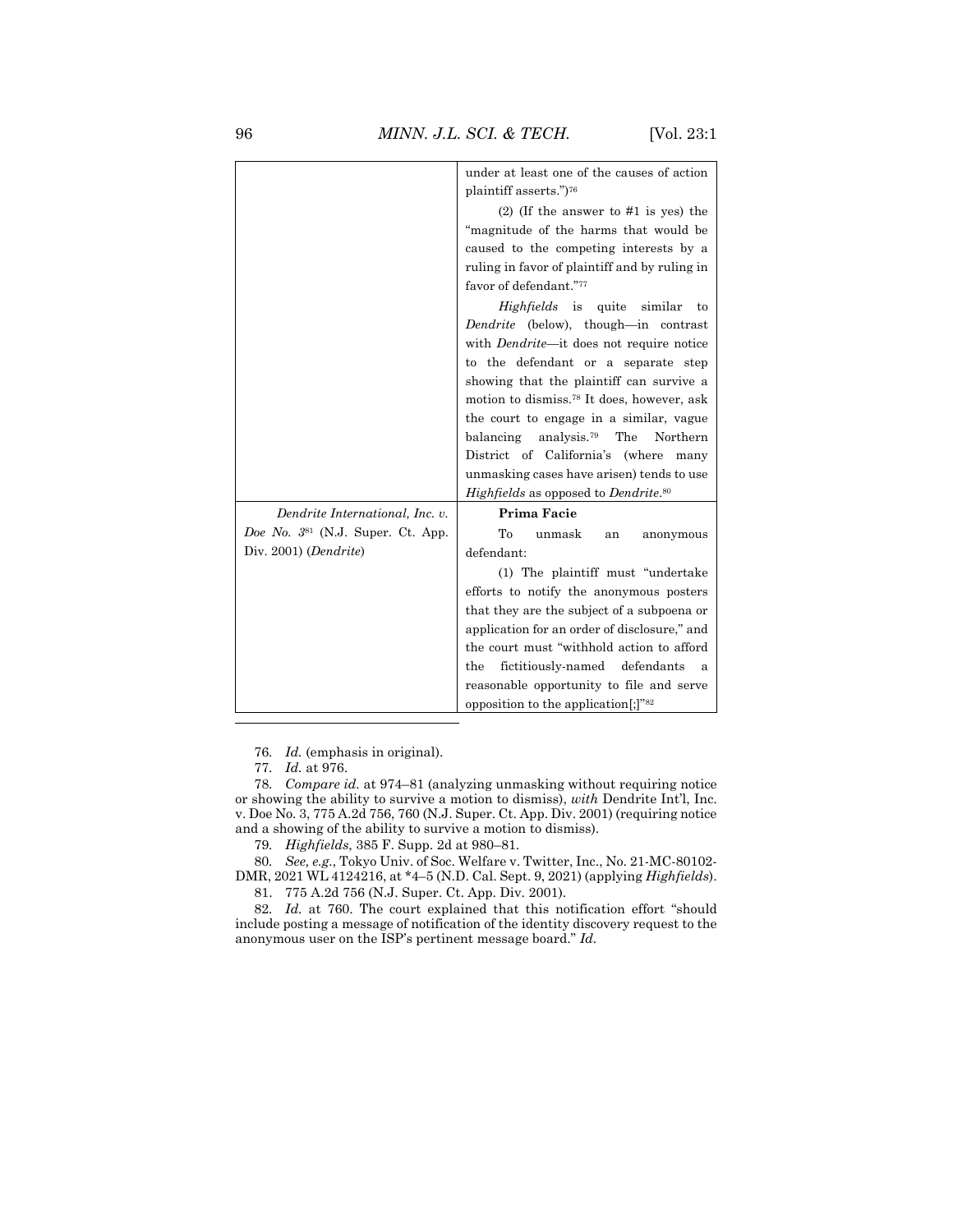| (2) the plaintiff must present the           |
|----------------------------------------------|
| specific statements that are purportedly     |
| actionable; <sup>83</sup>                    |
| (3) the plaintiff must establish "that       |
| its action can withstand a motion to         |
| dismiss for failure to state a claim for     |
| which relief can be granted[;]" $84$         |
| (4) "the plaintiff must produce              |
| sufficient<br>evidence supporting each       |
| element of its cause of action, on a prima   |
| facie basis[;]" <sup>85</sup> and            |
| (5) if the "court concludes that the         |
| plaintiff has presented a prima facie cause  |
| of action," it must weigh the defendant's    |
| First Amendment right of anonymous           |
| speech with the strength of the evidence     |
| presented against him and the need for       |
| disclosure to allow the plaintiff to proceed |
| with his cause of action. <sup>86</sup>      |

# 2. Clarifying the Terminology

Courts—and therefore the table above—use terminology such as "good faith," "prima facie," "motion to dismiss," and "summary judgment" as a shorthand to convey the varying burdens that different courts have placed on plaintiffs seeking unmasking. While convenient, these terms also mask complexities and risk oversimplifying what in fact are approaches that cannot be fully categorized with a single term. For instance, while both *Highfields* and *Dendrite* are in the prima facie category, they involve significantly differing procedural steps.

There can also be potential confusion as two of these terms—motion to dismiss and summary judgment—actually refer to the need for a plaintiff to provide sufficient information to *survive* a hypothetical motion (i.e., a motion to dismiss or a motion for summary judgment, respectively) made by an

<sup>83</sup>*. Id.*

<sup>84</sup>*. Id.*

<sup>85</sup>*. Id.*

<sup>86</sup>*. Id.* at 760–61.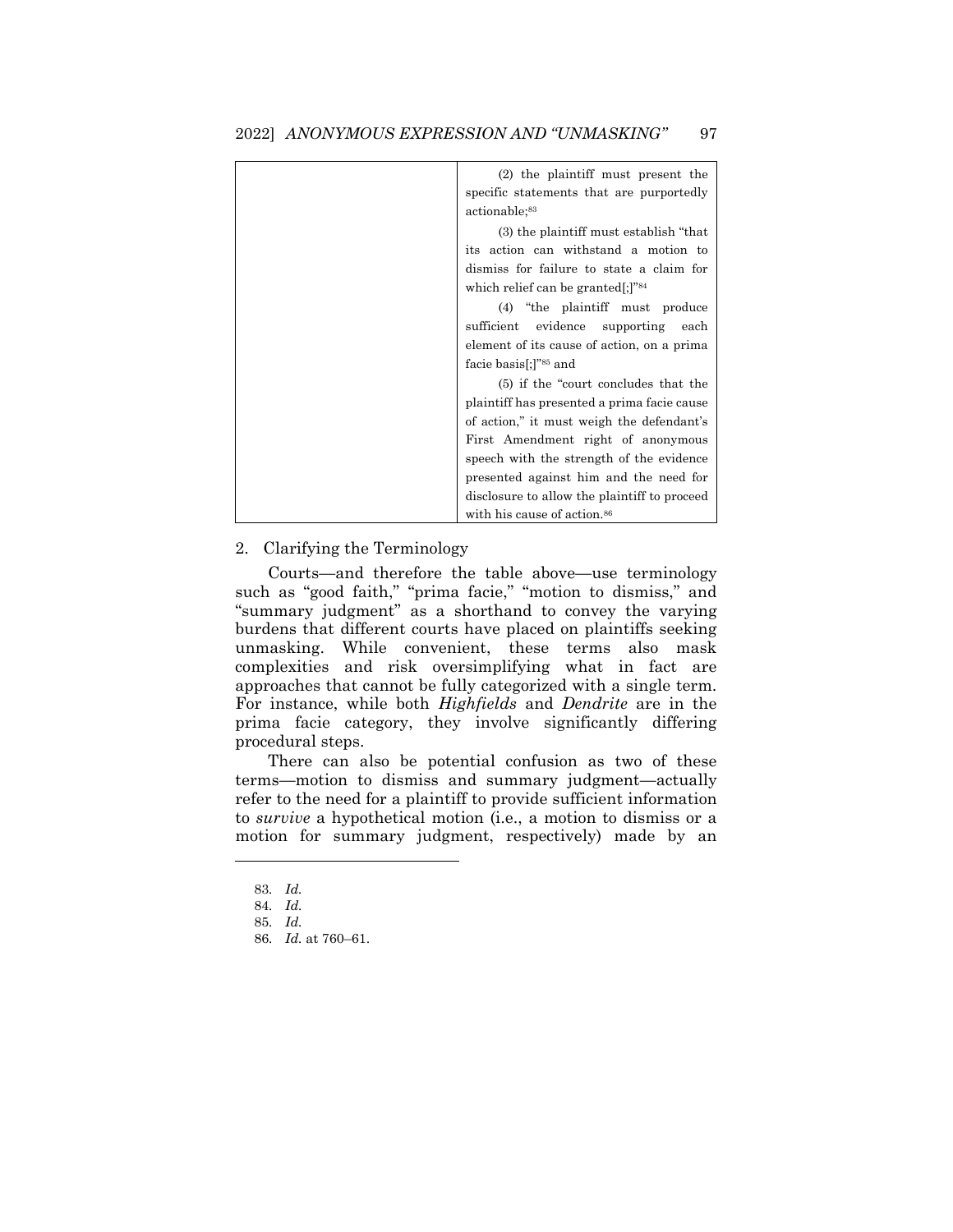opposing party. There is no requirement in these standards that such a motion actually be made and ruled on; rather the terms are used to convey the level of robustness that must be present in the claim in order for unmasking to proceed.<sup>87</sup> By contrast, evaluating "good faith" does not require considering what an opposing party might argue to defeat a motion, but it does, by definition, require consideration of the state of mind of the plaintiff. An additional complexity arises because "prima facie" in this context can mean different things. For instance, *Dendrite* requires not only that the court make the binary (i.e., yes or no) assessment of whether the plaintiff has presented a prima facie case, but if that assessment is made in the affirmative, also that the court evaluate the *strength* of the prima facie case.<sup>88</sup>

It is also important to note that certain—though not all claims underlying unmasking requests require a mental state analysis. For example, to prove defamation, a plaintiff must demonstrate that the defendant acted negligently or (if the defendant is a public figure) with actual malice.<sup>89</sup> However, as emphasized in *Cahill*, plaintiffs charged with making a prima facie showing to support their unmasking requests are not required to prove their "case as a matter of undisputed fact"90 instead, they have to present sufficient evidence "for all elements of a defamation claim *within plaintiff's control*."<sup>91</sup> This is because courts recognize that before discovery, plaintiffs may not have access to information that would allow them to prove the defendant's mental state since the defendant's identity is unknown.<sup>92</sup> If the court grants the unmasking request, the

<sup>87</sup>*. Id.* at 767–68 ("[P]laintiff should establish to the Court's satisfaction that plaintiff's suit against defendant *could* withstand a motion to dismiss." (emphasis added) (quoting Columbia Ins. Co. v. Seescandy.com, 185 F.R.D. 573, 579 (N.D. Cal. 1999)).

<sup>88</sup>*. Id.* at 760–61.

<sup>89.</sup> New York Times Co. v. Sullivan, 376 U.S. 254, 279–80 (1964).

<sup>90.</sup> Best W. Int'l, Inc. v. Doe, No. CV-06-1537-PHX-DGC, 2006 WL 2091695, at \*4 (D. Ariz. July 25, 2006).

<sup>91.</sup> Doe v. Cahill, 884 A.2d 451, 463 (Del. 2005) (emphasis in original).

<sup>92</sup>*. Best W. Int'l, Inc.,* 2006 WL 2091695, at \*5 ("[A] plaintiff at an early stage of the litigation may not possess information about the role played by particular defendants or other evidence that normally would be obtained through discovery. But . . . [the] plaintiff must produce such evidence as it has to establish a *prima facie* case of the claims asserted in its complaint."). A recent case illustrates how an anonymous speaker's mental state may be evaluated without knowledge of his or her identity. In *Kennedy v. Kos Media*, Senator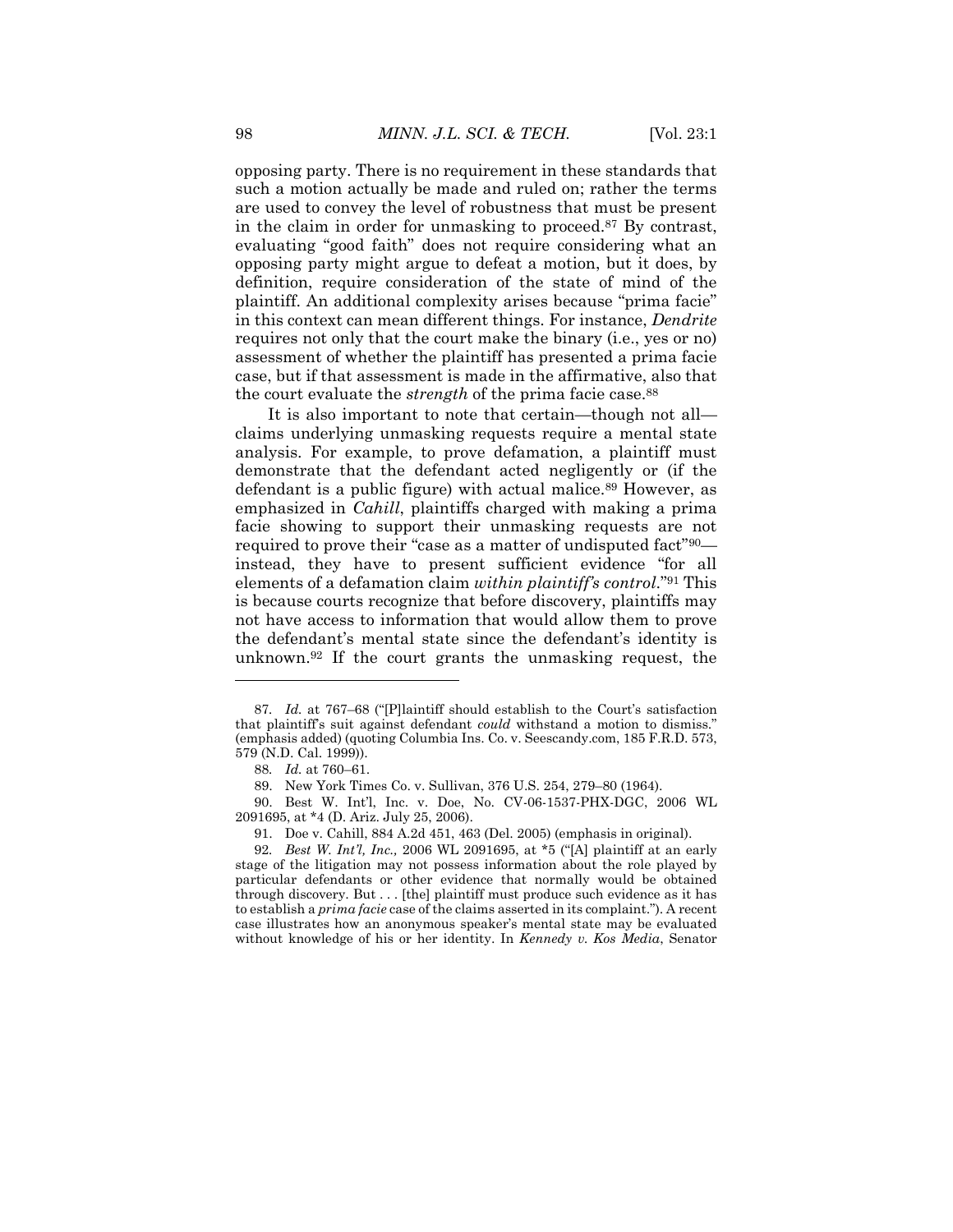plaintiff can then engage in discovery to seek the evidence necessary to prove the mental state element of the claim.<sup>93</sup>

# 3. The Evolution of Unmasking Standards

 $\overline{\phantom{a}}$ 

When unmasking requests for online content started becoming more common in the early days of widespread internet adoption, courts initially adopted approaches that were highly deferential to the parties seeking disclosure. *Seescandy.com* and *America Online* were some of the earliest cases to consider this issue. Adopting the motion to dismiss<sup>94</sup> and good faith standards<sup>95</sup> respectively, these courts allowed plaintiffs to prevail on their unmasking requests without having to make any evidentiary showing of the strength of their underlying claims.<sup>96</sup>

Following (though not necessarily as a direct result of) the *America Online* ruling, the Virginia state legislature signed an

Robert F. Kennedy Jr. filed a petition for pre-action disclosure against a news site seeking to unmask an anonymous blogger who posted on the site about Kennedy's appearance at a rally in Germany. Motion to Quash at 8, Nos. 2021- 0370 & 2021-04476 (N.Y. App. Div. Dept. 2), https://mkus3lurbh3lbztg254fzodewpengine.netdna-ssl.com/wp-content/uploads/Motion-to-quash-memo-decls-8-

<sup>9-</sup>final-version.pdf. Kennedy sought the blogger's identity so that he could pursue a defamation claim. *Id.* The blogger moved to quash, arguing that Kennedy could not show that any factual statements at issue were false and could not provide clear and convincing evidence of actual malice. *Id.* at 20. The blogger contended that a showing of actual malice was necessary in this case since Kennedy was, at least, a limited purpose public figure, and that such a showing could be "predicated on proving that the blog post [at issue] was so far different from what various sources in the mainstream media were saying about the protest that [the blogger] must have known that the blog post was wrong." *Id.* at 25.

<sup>93.</sup> There may be instances when, based on publicly available information, a plaintiff can prove the defendant's mental state without knowing their identity. For instance, consider a Twitter user who tweets an intention to knowingly spread false information via Twitter—and who then proceeds a few days later to do exactly that.

<sup>94.</sup> Columbia Ins. Co. v. Seescandy.com, 185 F.R.D. 573, 580–81 (N.D. Cal. 1999).

<sup>95</sup>*. In re* Subpoena Duces Tecum to America Online, Inc., 52 Va. Cir. 26, 2000 WL 1210372, at \*8 (Va. Cir. Ct. Jan. 31, 2000), *rev'd on other grounds*, 542 S.E.2d. 377 (Va. 2001).

<sup>96.</sup> It is important to note that, while the motion to dismiss standard established by the *Seescandy.com* court requires no evidentiary showing, in the case itself the court actually did consider evidence offered by the plaintiff. *Seecandy.com*, 185 F.R.D. at 579–80.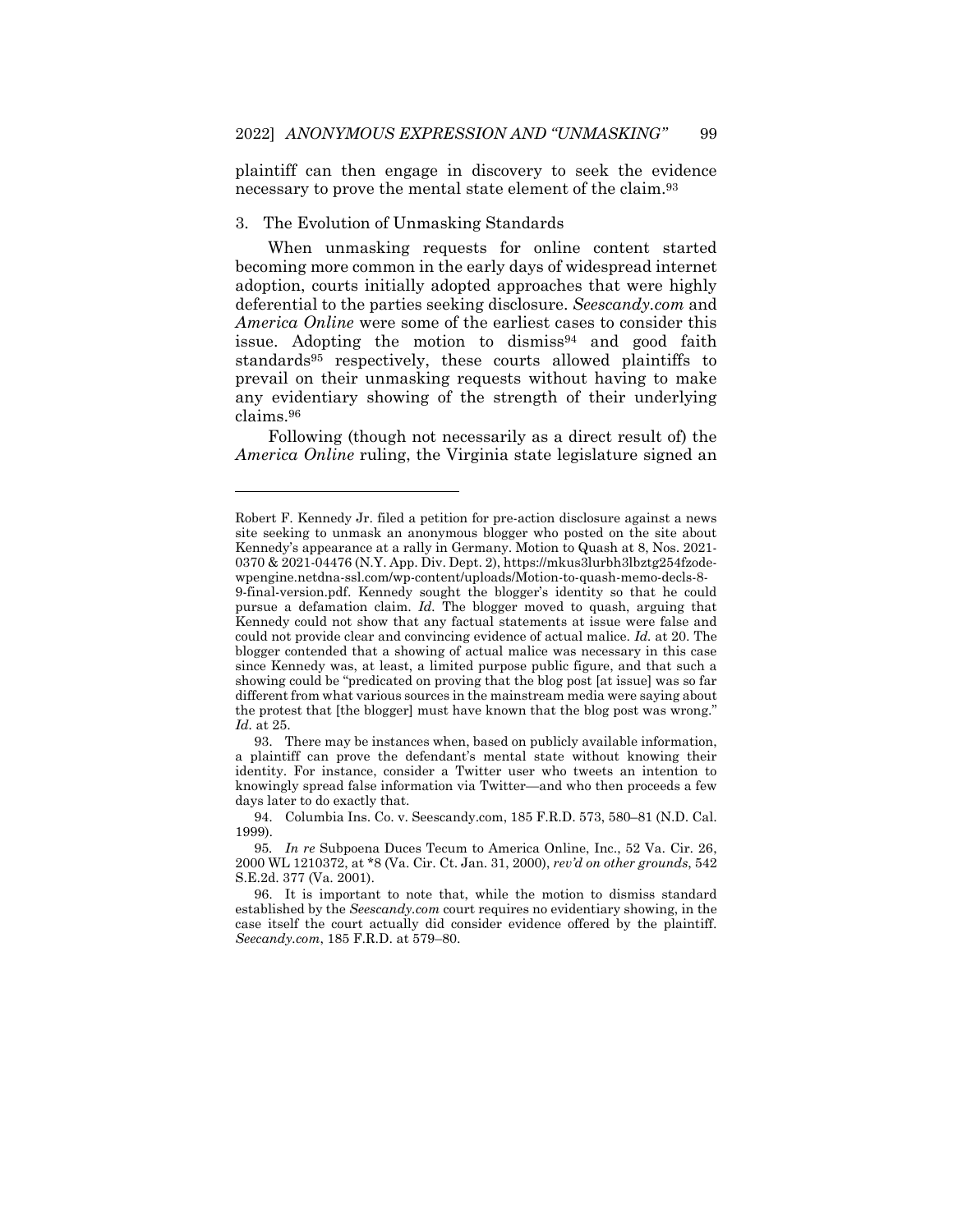unmasking bill into law in April of 2002.<sup>97</sup> The Virginia unmasking statute is even more plaintiff-friendly than *America Online*. It provides that a plaintiff can meet the requirements for unmasking by either showing he or she has "a legitimate, good faith basis to contend" that he or she is a "victim of conduct actionable" or by showing communications that "may be tortious or illegal."<sup>98</sup> This is a hurdle so low that it is hardly a hurdle at all. The statute is arguably<sup>99</sup> constitutionally suspect, as it confers to plaintiffs the power to unmask defendants using a threshold that is insufficiently protective of the right to anonymous speech.

While the Virginia statute remains on the books, courts in other jurisdictions have generally concluded that the judicially created good faith and motion to dismiss standards were

98. VA. CODE ANN. § 8.01-407.1 (2002): This statute was at the center of a 2015 Virginia Supreme Court case considering a subpoena served on Yelp by a business owner alleging defamation. Yelp, Inc. v. Hadeed Carpet Cleaning, Inc., 770 S.E.2d 440 (Va. 2015). The court held that the "circuit court was not empowered to enforce the subpoena duces tecum against Yelp[.]" *Id*. at 441.

99. There are important and as yet unresolved legal questions of whether the government violates the Constitution when it creates a statute authorizing a private party to take an action that, if taken by the government, would be unconstitutional. The Supreme Court has explained that "[w]hether a private party should be deemed an agent or instrument of the Government for Fourth Amendment purposes necessarily turns on the degree of the Government's participation in the private party's activities." Skinner v. Railway Lab. Execs. Ass'n, 489 U.S. 602, 614 (1989). An analogous line of reasoning would presumably apply to the First Amendment. With regard to unmasking under the Virginia statute, it could be argued that the government is not a participant at all (because the litigation is between private parties), or, alternatively, that the government is very much a participant (through having created a process that directly undermines the ability to speak anonymously). The issue of the constitutionality of laws authorizing private actions also arose in 2021 in *United States v. Texas*, a Supreme Court case considering a Texas law permitting private citizens to sue (and if successful, recover damages from) anyone who "aids or abets the performance or inducement of an abortion." S.B. 8, 87th Leg., Reg. Sess. (Tex. 2021) (to be codified as Tex. Health & Safety Code §§ 171.203(b), 171.204(a)).

<sup>97.</sup> H.D. 819, 2002 Leg., Reg. Sess. (Va. 2002). The summary of the bill states that it "[p]rovides a procedure governing certain subpoenas in civil proceedings where it is alleged that an anonymous individual has engaged in tortious Internet communications. This bill is a recommendation of the Study on the Discovery of Electronic Data and has been endorsed by the Judicial Council." *2002 Session: H819 Identity of Persons Communicating Anonymously Over the Internet*, VA.'S LEGIS. INFO. SYS., https://lis.virginia.gov/cgibin/legp604.exe?021+sum+HB819S (last visited Oct. 21, 2021).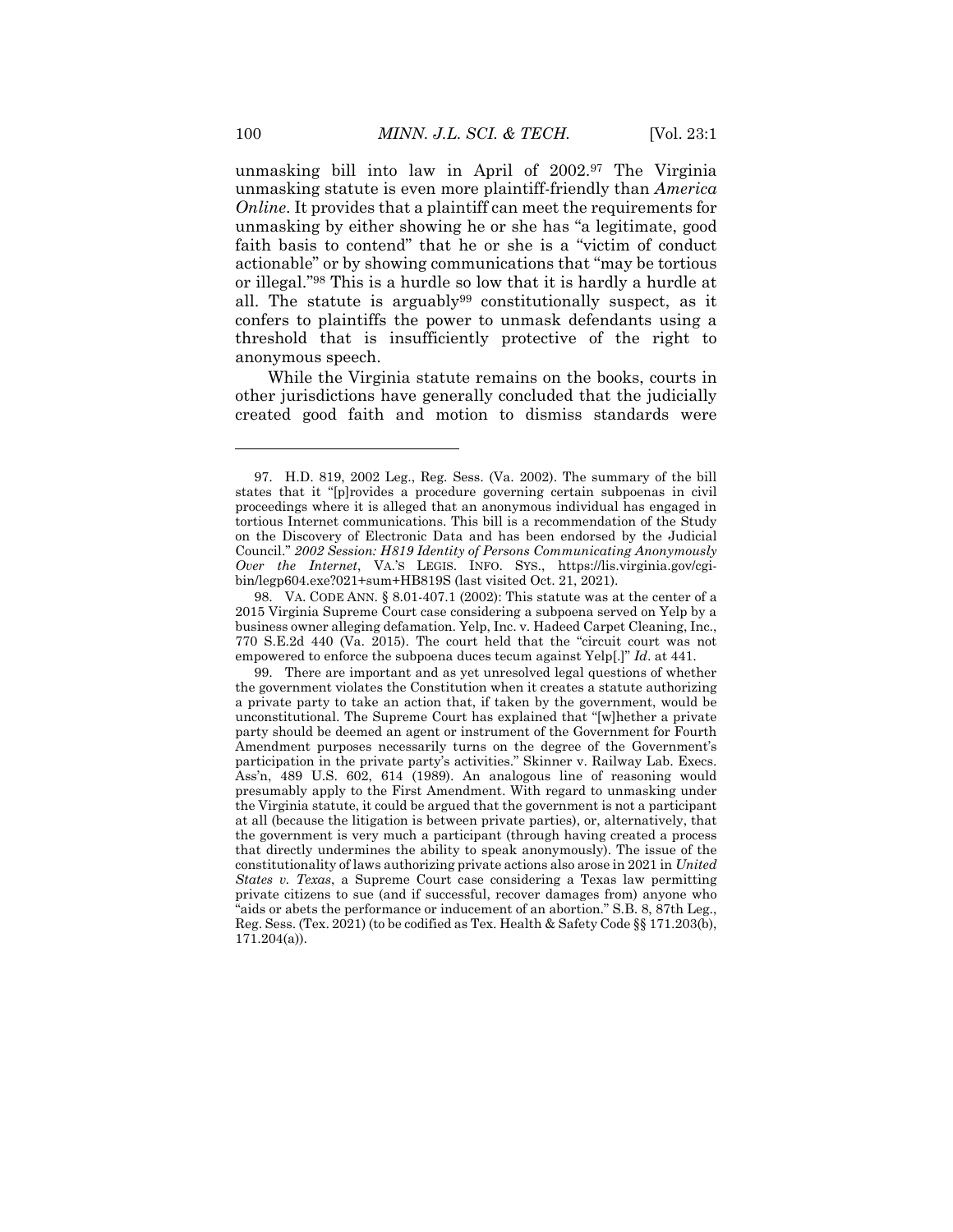inadequate in light of First Amendment concerns, and have instead formulated more stringent approaches. For example, in *Dendrite*, <sup>100</sup> a New Jersey appellate court created what one legal scholar has described as "the first test that maintained national traction."<sup>101</sup> The *Dendrite* standard requires a plaintiff to: (1) provide notice to the defendant, (2) identify the allegedly actionable statements, (3) establish a claim sufficient to survive a motion to dismiss, and (4) produce evidence sufficient to establish a prima facie cause of action.<sup>102</sup> An additional key aspect of the *Dendrite* standard relates to what occurs once the plaintiff has satisfied the four prongs above: The court must balance the interests of the anonymous speaker and the strength of the plaintiff's case to determine whether unmasking is proper.<sup>103</sup>

In *Cahill*, the Delaware Supreme Court adopted a modified version of *Dendrite*. <sup>104</sup> This standard still requires the plaintiff to attempt to notify the defendant and to provide evidence sufficient to satisfy the "prima facie or 'summary judgment standard.'"<sup>105</sup> However, the court found the second *Dendrite* prong (the identification of actionable statements) to be "subsumed in the summary judgment inquiry" and also concluded that the separate balancing analysis is unnecessary since, in the view of the *Cahill* court, "the summary judgment test is itself the balance."<sup>106</sup> Courts have varied in their application of *Dendrite* and *Cahill*, with some adopting *Dendrite*'s express balancing step<sup>107</sup> and others following *Cahill*'s process.<sup>108</sup> Courts and scholars have expressed differing

<sup>100.</sup> Dendrite Int'l, Inc. v. Doe No. 3, 775 A.2d 756 (N.J. Super. Ct. App. Div. 2001).

<sup>101.</sup> Plemons, *supra* note 14, at 196.

<sup>102</sup>*. Dendrite*, 775 A.2d at 760–61.

<sup>103</sup>*. Id.*

<sup>104.</sup> Doe v. Cahill, 884 A.2d 451 (Del. 2005).

<sup>105</sup>*. Id.* at 460 (quoting *Dendrite*, 775 A.2d at 769).

<sup>106</sup>*. Id.* at 461.

<sup>107</sup>*. See In re* Ind. Newspapers, Inc., 963 N.E.2d 534, 552 (Ind. Ct. App. 2012); Indep. Newspapers, Inc. v. Brodie, 966 A.2d 432, 456–57 (Md. 2009); Mobilisa, Inc. v. Doe 1, 170 P.3d 712, 720 (Ariz. Ct. App. 2007).

<sup>108</sup>*. See* Krinsky v. Doe 6, 72 Cal. Rptr. 3d 231, 245–46 (Cal. Ct. App. 2008); *In re* Does 1–10, 242 S.W.3d 805, 821 (Tex. Ct. App. 2007).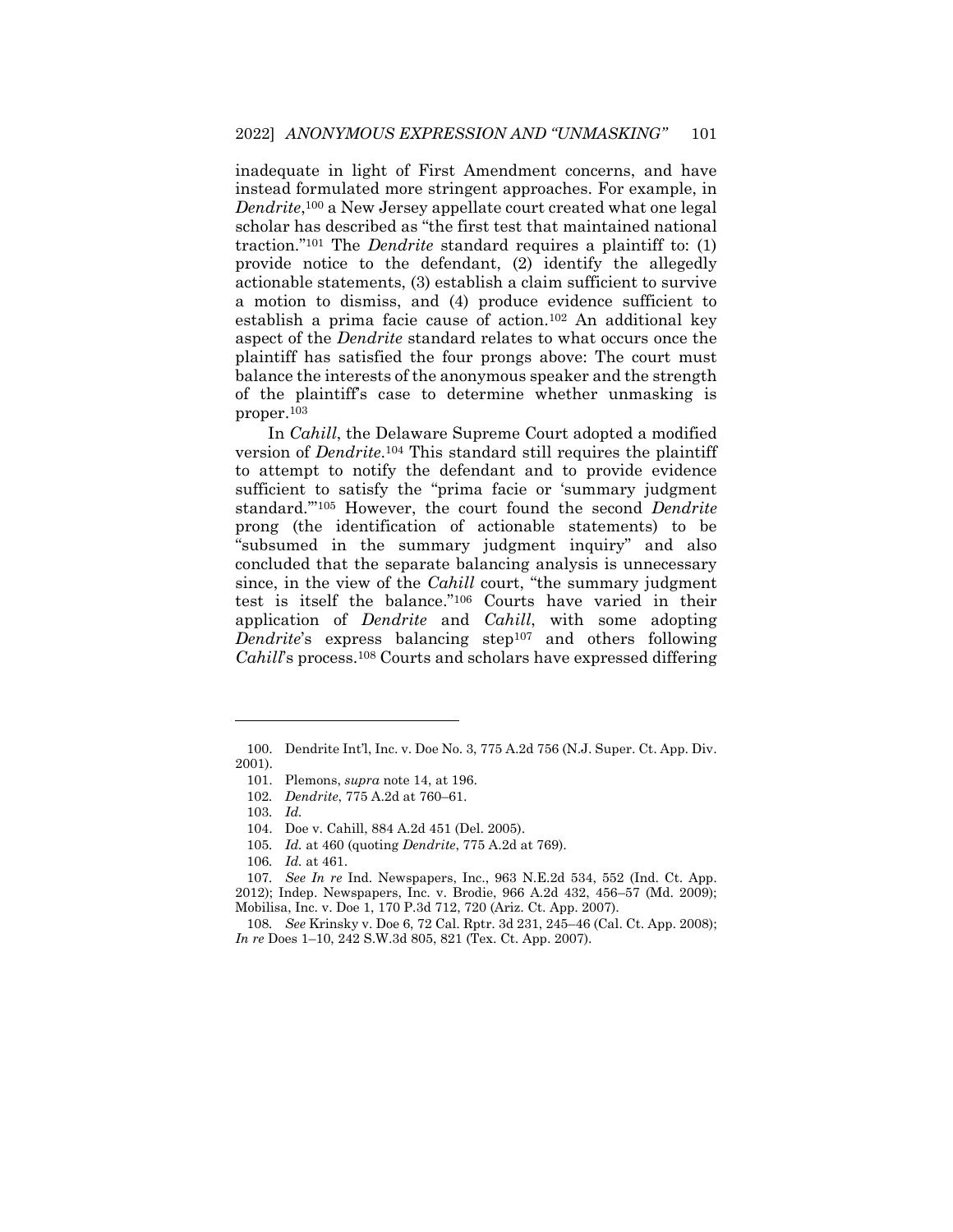views about whether *Cahill* or *Dendrite* is more demanding and protective of speech.<sup>109</sup>

While *Dendrite* and *Cahill* have been used extensively,<sup>110</sup> some courts have adopted other approaches. For example, in *Doe v. 2TheMart.com, Inc.* (2001)<sup>111</sup> a federal district court in Washington State created a four-part test for evaluating whether to grant a civil subpoena to unmask an anonymous poster who was not a party to the litigation.<sup>112</sup> The court explained that "non-party disclosure is only appropriate in the exceptional case where the compelling need for the discovery sought outweighs the First Amendment rights of the anonymous speaker."<sup>113</sup> *Highfields*<sup>114</sup> is another important case in the unmasking landscape, having established what is essentially the Northern District of California's slimmed down version of *Dendrite*: a two-part prima facie standard that requires the party seeking unmasking to make a strong evidentiary showing and the court to balance the strength of the claim with First Amendment interests.

<sup>109</sup>*. Compare In re* PGS Home Co. Ltd., No. 19-mc-80139-JCS, 2019 WL 6311407, at \*6 (N.D. Cal. Nov. 25, 2019) (asserting that *Cahill* created "the most exacting standard" for unmasking), *and* Doe I v. Individuals, 561 F. Supp. 2d 249, 255–56 (D. Conn. 2008) (noting that *Cahill* is "difficult for a plaintiff to satisfy" and opting to use the prima facie standard adopted by *Dendrite* and other courts because it "strikes the most appropriate balance" between the parties), *and* McMallman, *supra* note 12, at 247 (explaining that *Cahill* is more defendant-friendly than *Dendrite*), *with* Krinsky v. Doe 6, 72 Cal. Rptr. 3d 231, 243 (Cal. Ct. App. 2008) (explaining that the *Cahill* court felt that "[t]he *Dendrite* test . . . required too much"), *and* Plemons, *supra* note 14, at 209 ("[C]ourts that utilize the *Cahill* approach are far more likely to grant discovery into the speaker's identity than those that implement *Dendrite*.").

<sup>110</sup>*. See* Plemons, *supra* note 14, at 196 ("[J]urisdictions typically adopt one of two approaches: either the *Dendrite* or *Cahill* test."); Kelly Waldo, *Signature Mgm't Team LLC v. Doe: The Right to Anonymous Speech Post-Judgment*, 19 N.C. J.L. & TECH. 253, 267 (2018) (citing *Dendrite* and *Cahill* as examples of prominent cases in which courts have expanded upon the "pioneering test from *Seescandy.com*").

<sup>111.</sup> 140 F. Supp. 2d 1088 (W.D. Wash. 2001).

<sup>112</sup>*. Id.* at 1095–97.

<sup>113</sup>*. Id.* at 1095; *see also In re* Anonymous Online Speakers, 661 F.3d 1168, 1176 (explaining that the *2TheMart.com* court "drew from *seescandy.com* and *America Online*, but recognized that a higher standard should apply when a subpoena seeks the identity of an anonymous Internet user who is not a party to the underlying litigation").

<sup>114.</sup> 385 F. Supp. 2d 969 (N.D. Cal. 2005).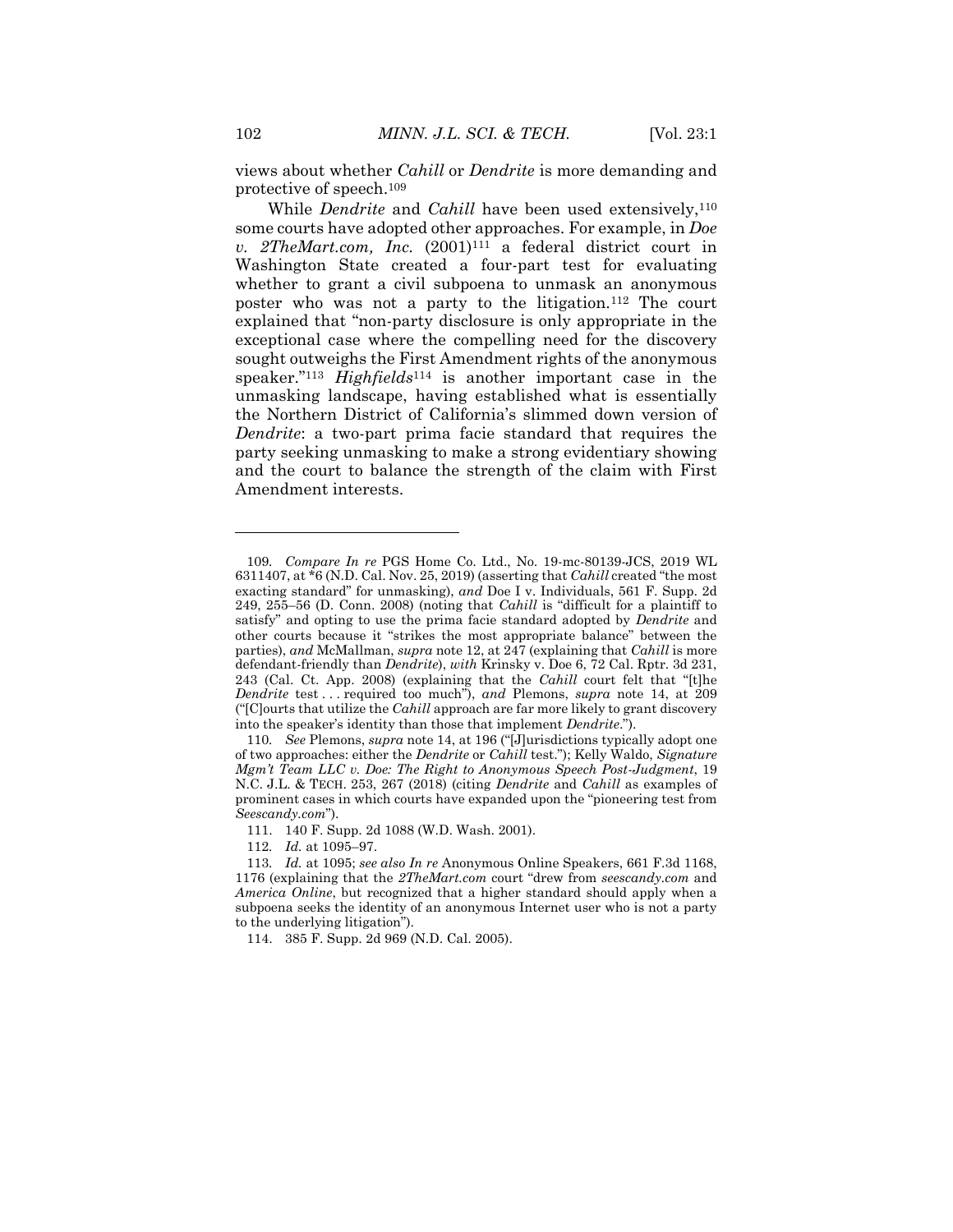In 2011, the Ninth Circuit became one of the earliest federal appellate courts<sup>115</sup> to address online unmasking,<sup>116</sup> but its decision created more questions than answers. In *Anonymous Speakers*, <sup>117</sup> the Ninth Circuit rejected a broad application of *Cahill* after cataloguing the various unmasking standards and stating that "*Cahill*'s bar extends too far."<sup>118</sup> The court wrote that instead of uniformly applying the *Cahill* standard, "the nature of the speech should be a driving force in choosing a standard by which to balance the right of anonymous speakers in discovery disputes,"<sup>119</sup> with commercial speech getting less First Amendment protection than literary, religious, or political speech.<sup>120</sup> Since *Anonymous Speakers*, there remains little clarity about what unmasking standard is appropriate for what type of speech.

#### B. UNMASKING IN CRIMINAL PROCEEDINGS

Far less attention has been paid to unmasking in the criminal context, and more particularly to unmasking in relation to grand jury investigations.<sup>121</sup> This may be because subpoenas

<sup>115.</sup> The prior year, in 2010, the Second Circuit considered unmasking in a case addressing mass downloading. *See Arista Records v. Doe 3*, 604 F.3d 110, 119 (2d. Cir. 2010).

<sup>116.</sup> Philip L. Gordon & Christopher M. Leh, *Ninth Circuit Provides Some Relief for Employers and Executives Anonymously Trashed on the Web*, LITTLER (July 23, 2010), https://www.littler.com/publication-press/publication/ninthcircuit-provides-some-relief-employers-and-executives.

<sup>117</sup>*. In re* Anonymous Online Speakers, 661 F.3d 1168 (9th Cir. 2011).

<sup>118</sup>*. Id.* at 1177.

<sup>119</sup>*. Id.*

<sup>120</sup>*. Id.*

<sup>121.</sup> While the discussion herein focuses on grand jury proceedings, unmasking also arises in relation to criminal investigations. For instance, in *In re* Facebook, Inc. v. U.S., a Washington D.C. court authorized search warrants for two individual Facebook accounts and one Facebook page that the government had probable cause to believe contained evidence regarding unrest in Washington on the day of President Trump's inauguration. Order, Nos. 17 CSW-658, 659, 660 (2017), https://www.citizen.org/wp-content/uploads /facebookwarrantfinalorder\_0.pdf (last accessed Nov. 18, 2021). These warrants would permit the government to obtain the identifying information and private communications of both the accountholders and innocent third parties associated with the accounts. *Id.* at 13–15. The account holders moved to intervene and challenge the warrants. *Id.* at 2. Acknowledging that these warrants threatened to undermine associational privacy and anonymous speech rights, the court created procedural safeguards to narrow their scope. *Id.* at 9, 12. Some of these safeguards included requiring the government to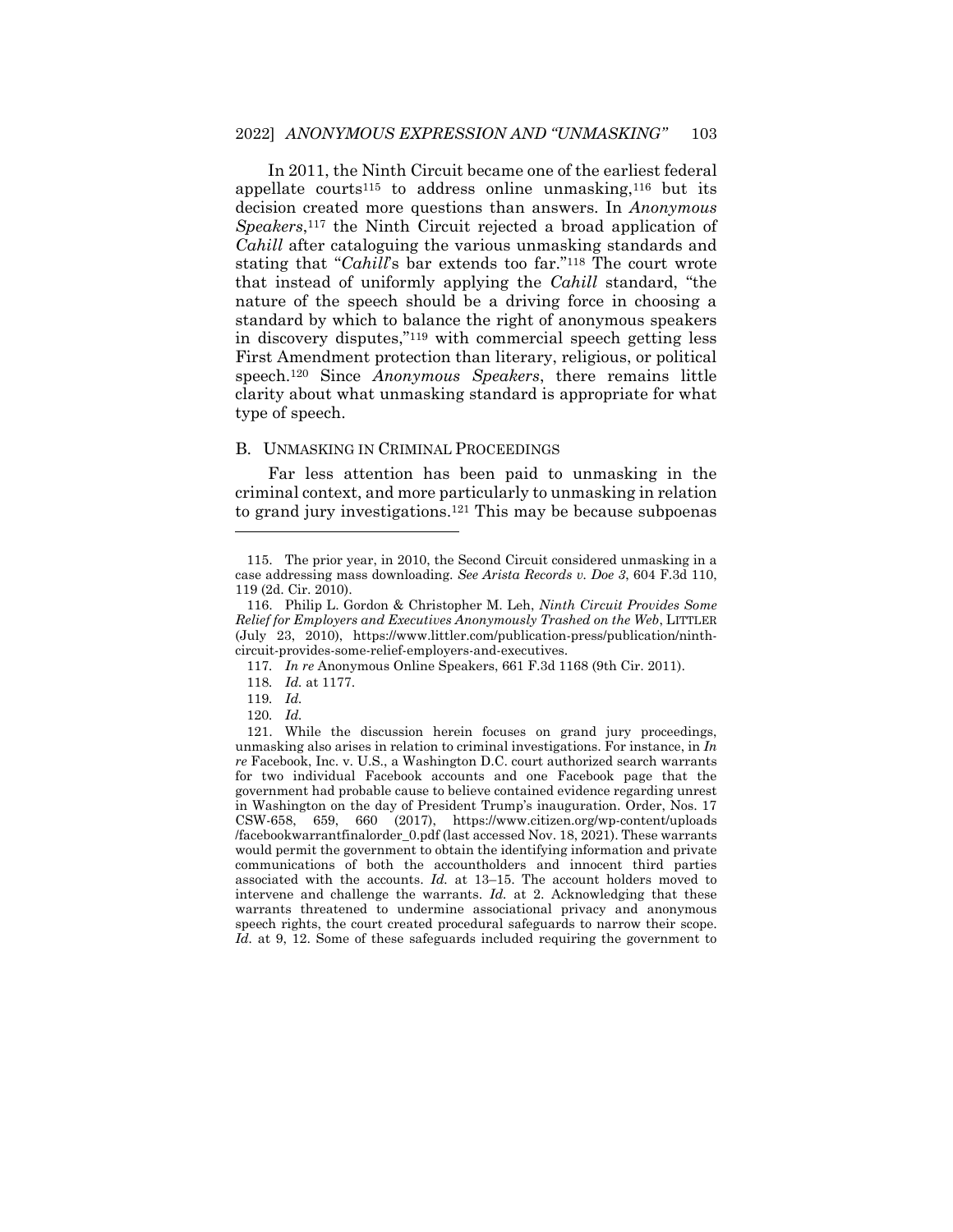requesting the identity of an online speaker issued during the course of grand jury investigations would generally be kept confidential, making it impossible to know how commonly it occurs. There are currently few cases in the public record specifically addressing this point.<sup>122</sup>

Federal grand jury proceedings are generally required to be kept secret.<sup>123</sup> State grand jury proceedings generally are as well, although laws vary about the extent of this

123*. See* SARA SUN BEALE ET AL., GRAND JURY LAW AND PRACTICE § 1:6 (2d ed. 2020) ("The traditional principle of grand jury secrecy is still generally observed in federal proceedings . . . .").

submit its search protocol to the court for review, redact identifying information of third parties who communicated on Facebook Messenger with the accounts or pages in question, and delete any data obtained during the search that did not fall within the scope of the warrant. *Id.* at 13–15.

<sup>122.</sup> In addition to *Glassdoor* discussed herein, *see In re* Grand Jury Subpoena No. 11116275, 846 F. Supp. 2d 1, 3 (D.D.C. 2012) (denying a motion to quash a government subpoena to unmask a Twitter user who threated to "engage in sadomasochistic activities" with then-presidential candidate Michele Bachmann); *In re* Grand Jury Subpoena Issued to Twitter, Inc., No. 3:17-MC-40-M-BN, 2017 WL 9485553, at \*1 (N.D. Tex. Nov. 7, 2017), *report and recommendation adopted*, No. 3:17-MC-40-M-BN, 2018 WL 2421867 (N.D. Tex. May 3, 2018) (recommending that the court grant in part and deny in part Twitter's motion to quash an unmasking subpoena seeking the identity of five users who the government suspected were either involved in cyberstalking or had information relevant to the government's investigation of a cyberstalking suspect). In addition, a 2012 California district court case dealt with a motion to quash a subpoena from the SEC to Google to identify the owner of an anonymous Gmail account. Doe v. United States Secs. & Exch. Comm'n, No. MC 11-80184 CRB, 2012 WL 78586, at \*1 (N.D. Cal. Jan. 10, 2012). The owner of the account moved for a protective order or stay of the subpoena pending his appeal, and the court denied the motion. *Id.* at \*1, \*6. This is a civil case (since the SEC is an administrative agency, it cannot bring criminal charges on its own). However, the SEC often partners with the FBI in related criminal investigations, raising an evidentiary question about whether the information obtained during the SEC investigation could later be used by the government in a related criminal case.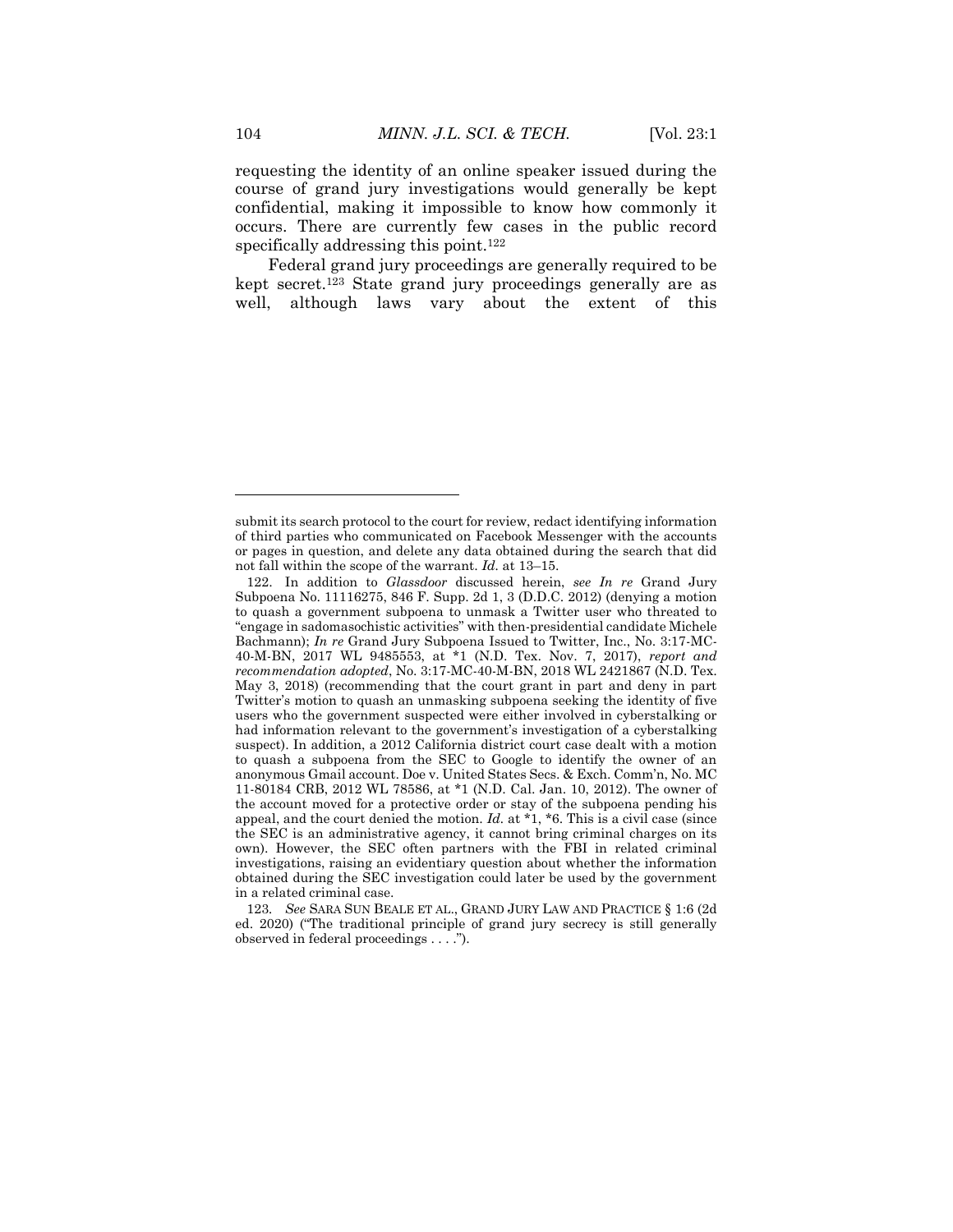requirement.124,125 Thus, it might be argued that the secret nature of grand jury proceedings is protective of the right to anonymous speech of people whom a grand jury seeks to unmask. After all, unmasking the identity of a formerly anonymous speaker only to members of a grand jury is certainly less invasive of privacy than unmasking the speaker to the public.

But that argument misses the point that *any* unmasking, even to a limited group, removes anonymity and creates a risk of more widespread disclosure, whether inadvertent (e.g., if documents that were supposed to remain under seal are compromised via human error or a cybersecurity flaw) or intentional (e.g., if the unmasked speaker is a witness who is subsequently compelled to testify in open court at a trial). While grand juries are not ubiquitous, they are a common feature of the landscape at both the federal and state level.<sup>126</sup>

Some state criminal courts have grappled with the issue of anonymous online speech outside of grand jury proceedings. But in contrast with civil litigation, where a plaintiff typically seeks the identity of an anonymous online speaker, state criminal courts have often considered the issue in the inverse, when a

<sup>124.</sup> For example, California Penal Code § 938.1 permits grand jury testimony to be revealed if a defendant is indicted. CAL. PEN. CODE § 938.1(a) (West 2003). The transcript of the testimony becomes accessible to the public 10 days after it has been delivered to the defendant or the defendant's attorney. CAL. PEN. CODE § 938.1(b). Missouri's Sunshine Law authorizes records related to a law enforcement investigation to become public once the investigation is inactive. MO. ANN. STAT. § 610.100 (West 2020). Although Missouri has multiple statutes requiring grand jury proceedings to be kept secret, none of them explicitly exempt the proceedings from the Sunshine Law's requirements. MO. REV. STAT. §§ 540.310, 540.320, 540.110, 540.120; *see also* Joseph E. Martineau et al., *Grand Jury Records–Can the Public Get Them?*, LEWIS RICE (Aug. 21, 2015), https://www.lewisrice.com/publications/grand-jury-recordscan-the-public-get-them/ ("While Missouri, like most other states, has statutes creating secrecy in grand jury proceedings, nothing in the grand jury statutes in Missouri changes the Sunshine Law's presumption of openness, even for the portions of the investigative files presented to the grand jury.").

<sup>125.</sup> The right to a grand jury has not been incorporated. *See* Hurtado v. California, 110 U.S. 516 (1884) (holding the right to indictment by a grand jury has not been incorporated against the states).

<sup>126.</sup> Nicole Smith Futrell, *Visibly (Un)just: The Optics of Grand Jury Secrecy and Police Violence*, 123 DICK. L. REV. 1, 22 (2018) ("While 'nearly all state constitutions provided for indictment by grand jury in the early nineteenth century,' not all states actually make use of grand juries." (footnotes omitted) (citations omitted)).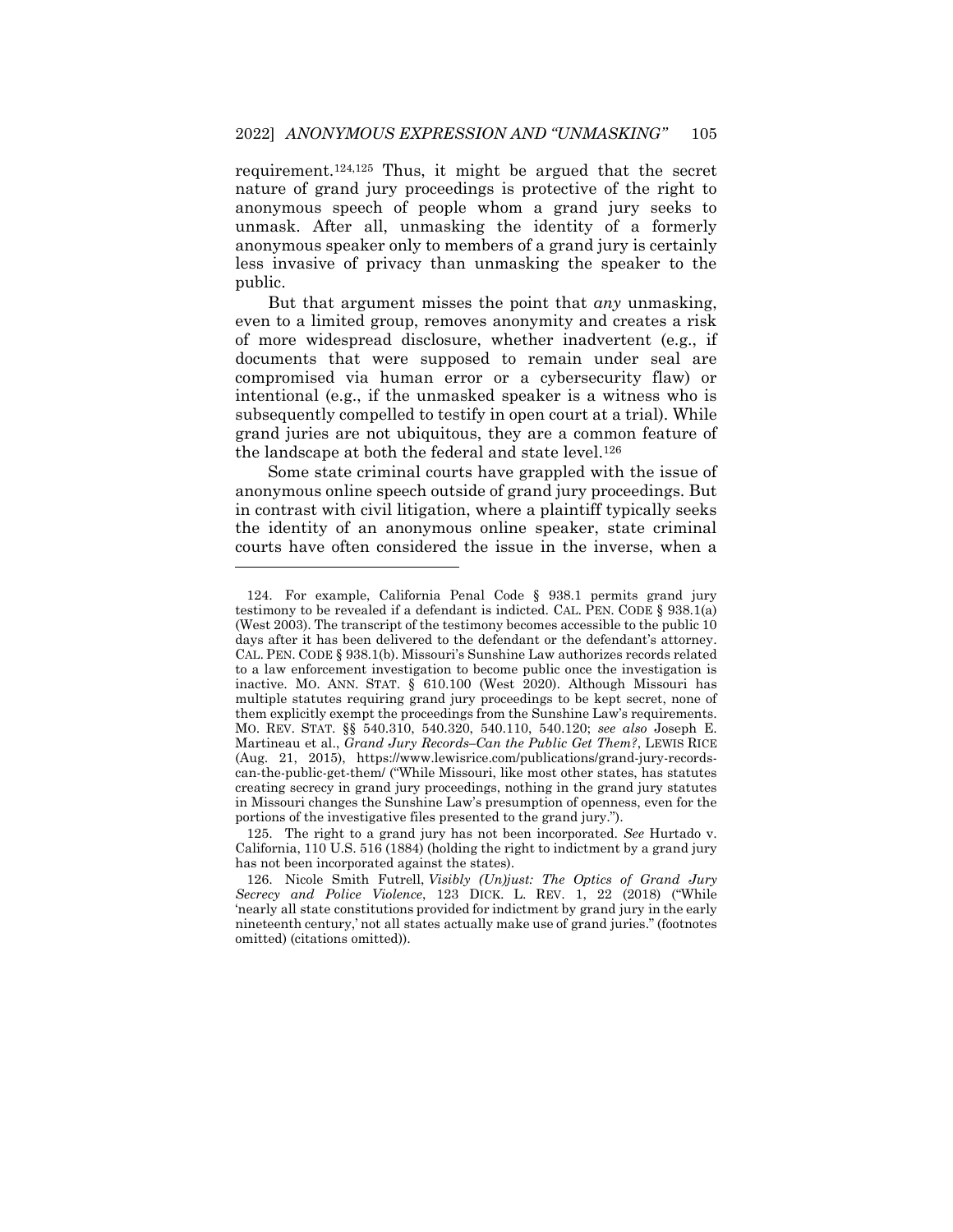litigant already known to the court seeks to challenge an affirmative *prohibition* on anonymous online activity. Such prohibitions can arise through requirements for sex offender registries<sup>127</sup> or through laws addressing computer crimes.<sup>128</sup>

Thus, state criminal cases have often focused not on articulating a procedure for unmasking, but rather on questions such as whether context-specific prohibitions on anonymous online activity are constitutional. There are also federal and state criminal proceedings that include unmasking of the identity of online speakers who are unambiguously engaging in unprotected speech—a circumstance that raises no need for any sort of balancing test. For instance, in November 2015, several people used the anonymity-conferring social networking app Yik Yak to issue threats of imminent, racially-targeted violence at the University of Missouri.<sup>129</sup> They were quickly unmasked and arrested.<sup>130</sup>

Another potential reason for the paucity of federal criminal cases in the public record dealing with unmasking requests may be the Stored Communications Act (SCA).<sup>131</sup> The SCA, which

<sup>127.</sup> Multiple state criminal courts have considered the constitutionality of statutes requiring convicted sex offenders to provide identifying information like their email addresses and usernames on particular sites to government registries, just as they are required to provide information like their phone numbers and home addresses. *See, e.g.*, People v. Minnis, 67 N.E.3d 272, 279, 291 (Ill. 2016) (holding that Illinois' Sex Offender Registration Act requiring "sex offenders to disclose and periodically update information regarding their Internet identities and websites" survives intermediate scrutiny); *Ex parte* Odom, 570 S.W.3d 900, 905–16 (Tex. App. 2018) (affirming that the "Texas Sex Offender Registration Program's requirement that convicted sex offenders register [their] internet identifiers . . . does not burden substantially more speech than is necessary to further the State's legitimate interests").

<sup>128</sup>*. See, e.g.*, Jaynes v. Commonwealth, 276 Va. 443 (Va. 2008) (detailing a Virginia Supreme Court decision involving a defendant convicted of violating a provision of Virginia's Computer Crimes Act for providing false routing information when disseminating unsolicited bulk emails).

<sup>129.</sup> Sarah Larimer, *University of Missouri police arrest suspect in social media death threats*, WASH. POST (Nov. 11, 2015), https://www.washingtonpost .com/news/grade-point/wp/2015/11/11/universityof-missouri-police-arrestsuspect-in-social-media-death-threats/.

<sup>130</sup>*. Id.*

<sup>131.</sup> Electronic Communications Privacy Act of 1986, Pub. L. No. 99-508, 100 Stat. 1848 (1986). The ECPA included the SCA, which was codified at 18 U.S.C. §§ 2701–12.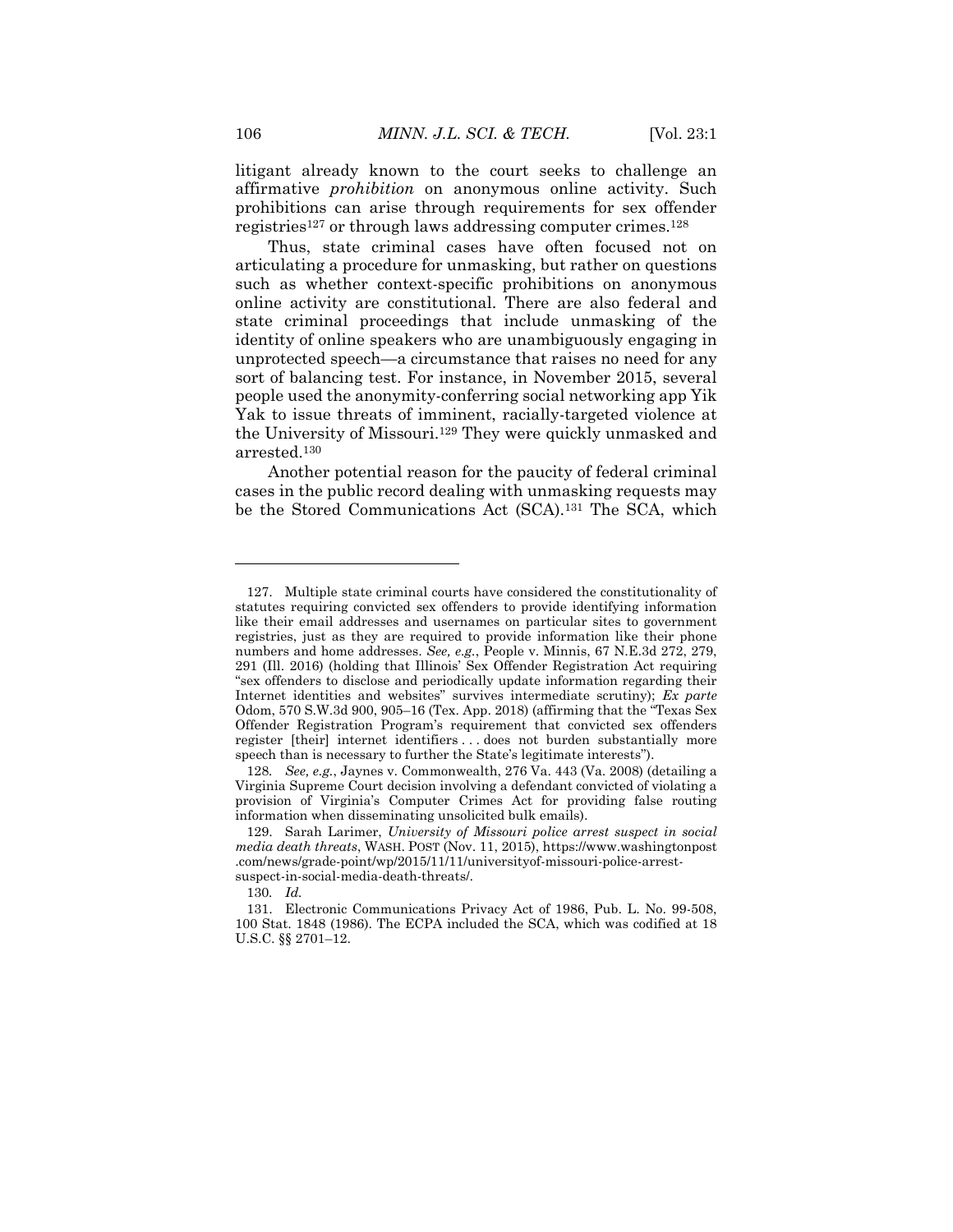was enacted in 1986 and is now widely viewed as outdated,<sup>132</sup> provides the government with mechanisms to access both "records concerning"<sup>133</sup> (i.e., metadata of) electronic communications as well as the "contents of"<sup>134</sup> those communications. Unmasking inquiries will typically target the metadata, since the goal will often be to identify the person who posted one or more messages for which the contents are already public.

Unmasking in criminal cases implicates both First and Fourth Amendment issues. While the Supreme Court in *Carpenter v. United States*<sup>135</sup> found the SCA provision with respect to *warrantless* access to metadata to be unconstitutional, that holding was extremely narrow, applying only to metadata in the form of cell site location information.<sup>136</sup> In any case, *Carpenter* left intact the portion of the SCA that allows law enforcement to obtain this information with a warrant.<sup>137</sup> Thus, before a grand jury investigation even begins, law enforcement investigators can (with a warrant as needed) use the SCA to identify an anonymous speaker, and then bring that information to a grand jury. Of course, this raises a separate question of whether the SCA is constitutionally problematic with respect to the First Amendment when used for this purpose. The upshot is that the jurisprudence is far sparser with respect to unmasking in criminal cases than in civil litigation. This is why *Glassdoor* is such an important—and we believe, concerning—precedent.

1. Glassdoor

 $\overline{\phantom{a}}$ 

Glassdoor is a website that provides a platform for individuals to post anonymous reviews about their employers.<sup>138</sup> Glassdoor requires people wishing to post reviews to register their e-mail addresses with the site, though there is no

<sup>132</sup>*. See, e.g.*, United States v. Warshak, 631 F.3d 266, 291 (6th Cir. 2010) (finding unconstitutional the portions of the SCA permitting the government to access the contents of electronic communications without a warrant).

<sup>133.</sup> 18 U.S.C. § 2703(c).

<sup>134.</sup> 18 U.S.C. § 2703(a).

<sup>135.</sup> 138 S. Ct. 2206 (2018).

<sup>136</sup>*. Id.* at 2220.

<sup>137</sup>*. Id.* at 2220–23.

<sup>138.</sup> United States v. Glassdoor, Inc., 875 F.3d 1179, 1182 (9th Cir. 2017).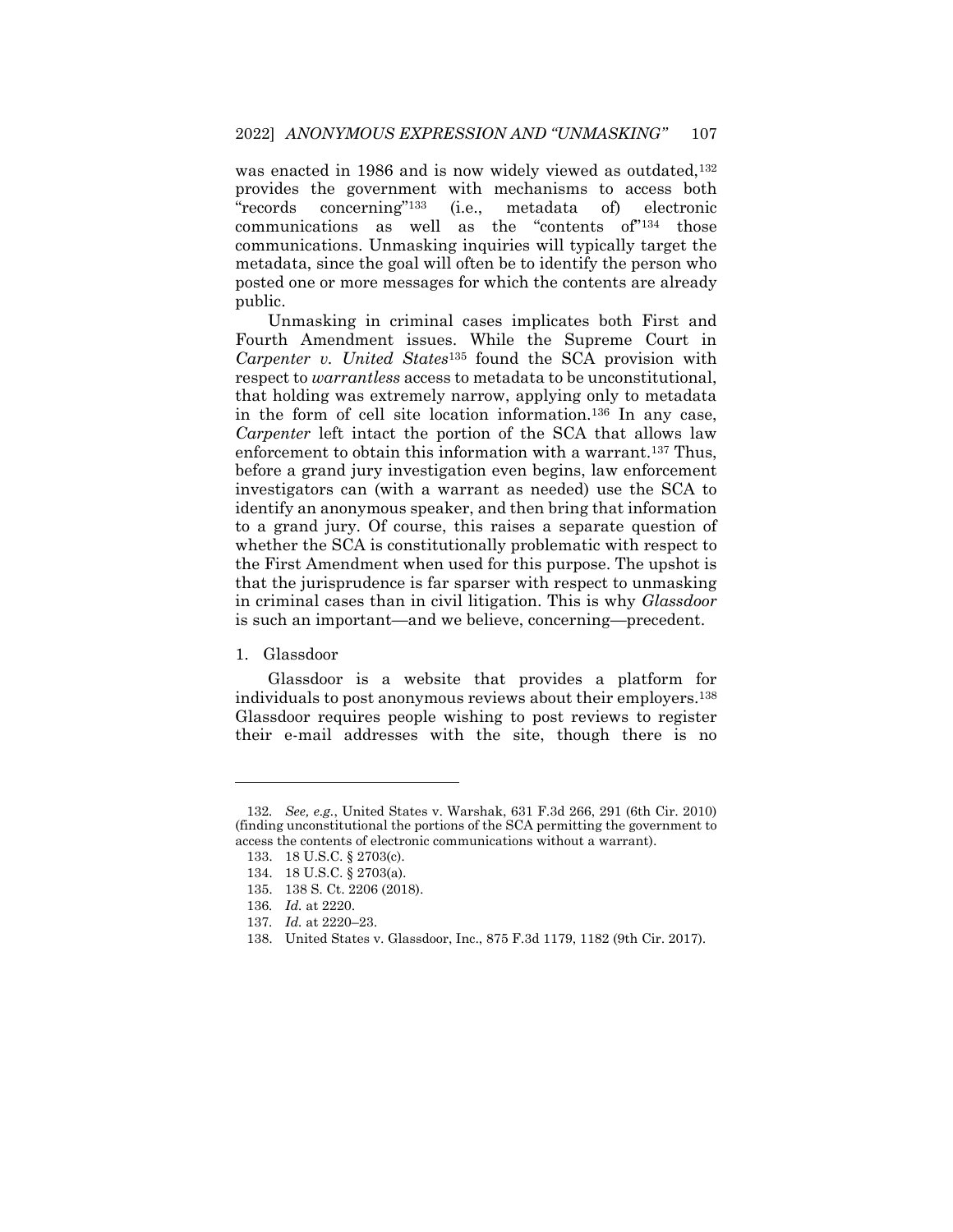requirement that the e-mail address convey the name of the person who controls it.<sup>139</sup>

In March 2017, the government subpoenaed Glassdoor, ordering it to unmask over 100 users who had posted anonymous reviews of a government contractor under investigation by an Arizona federal grand jury for wire fraud and misuse of government funds.<sup>140</sup> Glassdoor objected, invoking its users' First Amendment rights.<sup>141</sup> In response, the government narrowed its request to eight users<sup>142</sup> who the government considered "witnesses to certain business practices" pertinent to the investigation.<sup>143</sup> Glassdoor filed a motion to quash, arguing that the government had not met its burden under the compelling interest test articulated in *Bursey v. United States*, 144 a 1972 Ninth Circuit decision in which the court partially quashed a grand jury subpoena to identify the anonymous publishers of a Black Panther Party newspaper that was critical of the United States government.<sup>145</sup> By contrast, the government

 $\overline{\phantom{a}}$ 

143*. Id*; *see also In re* Grand Jury Subpoena, No. 16-03-217, at 2 (D. Ariz. May 10, 2017) (on file with author). This order has since been sealed, so is inaccessible on legal databases but has been circulated online.

144. 466 F.2d 1059 (9th Cir. 1972). In *Bursey*, the Ninth Circuit established a three-part test that the government must satisfy when seeking information that implicates First Amendment rights in the course of a grand jury investigation. *Id.* at 1083. This test requires the government to establish that (1) its "interest in the subject matter of the investigation is 'immediate, substantial, and subordinating;'" (2) a "substantial connection" exists "between the information [the government] seeks . . . and the overriding governmental interest in the subject matter of the investigation;" and that (3) its "means of obtaining the information" are "not more drastic than necessary to forward the asserted governmental interest." *Id.* Notably, the court emphasized that while the "grand jury is an arm of the judiciary, rather than an appendage of other branches of Government" it is "bound by the Constitution" just as much as "its governmental coordinates[.]" *Id.* at 1082. Accordingly, "it would be anomalous for courts to protect First Amendment rights from infringement by other branches of Government, while providing no such protection from the acts of judicial agencies over which the courts have supervisory as well as constitutional powers." *Id.*

145*. Glassdoor*, 875 F.3d at 1182, 1187–88. *See generally Bursey*, 466 F.2d 1059.

<sup>139</sup>*. See id.* ("[T]o post reviews, users must first provide Glassdoor with their e-mail addresses . . . .").

<sup>140</sup>*. Id.* at 1182–83. The name of the company was redacted in the published opinion. *Id.*

<sup>141</sup>*. Id.* at 1183.

<sup>142</sup>*. Id.*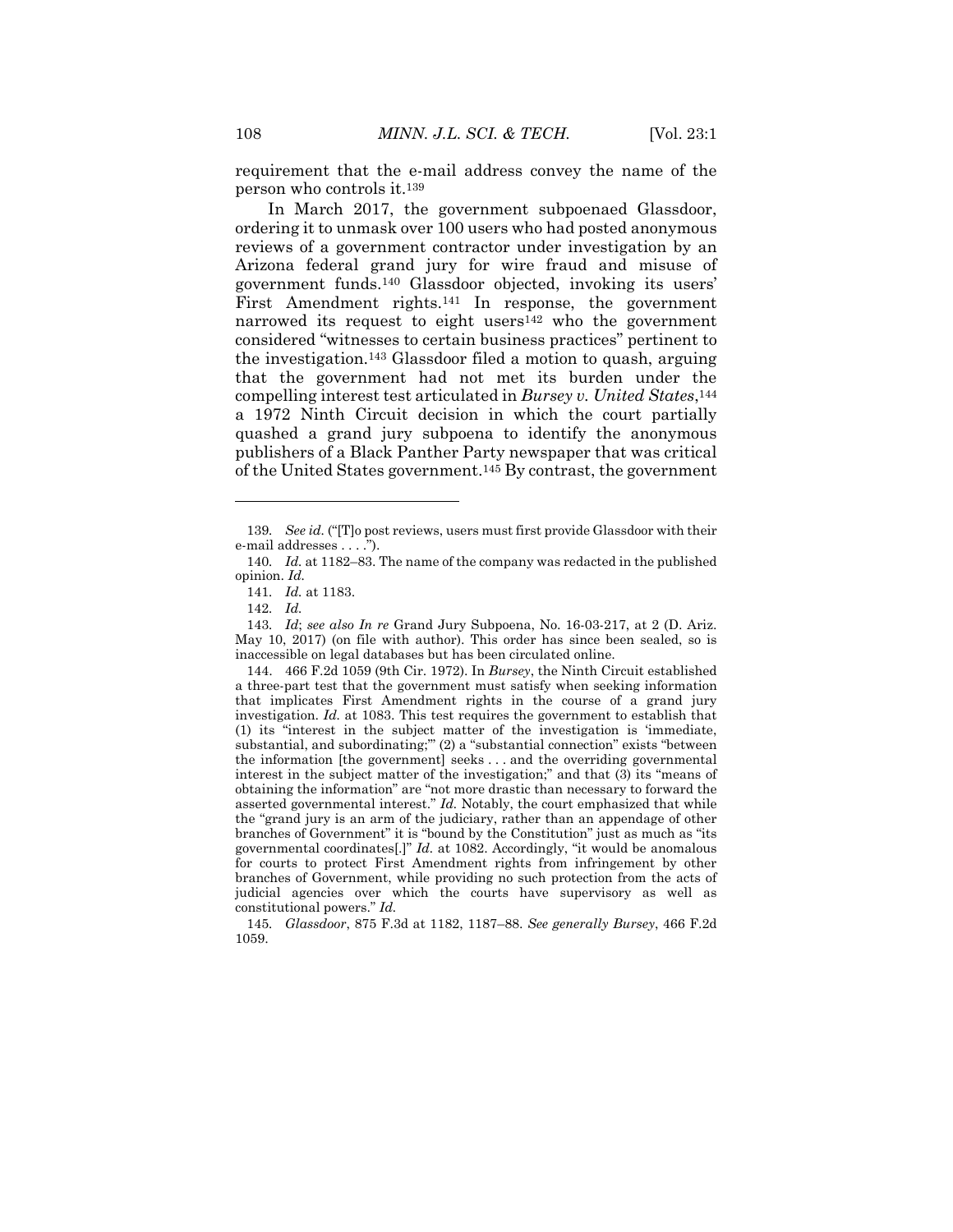contended that under *Branzburg v. Hayes*, <sup>146</sup> Glassdoor was obligated to comply with the subpoena unless it could demonstrate that the government acted in bad faith when making the request.<sup>147</sup>

After the district court denied Glassdoor's motion to quash the subpoena, Glassdoor appealed to the Ninth Circuit, which affirmed the district court's decision.<sup>148</sup> The Ninth Circuit's analysis focused on two questions: first, whether the Glassdoor users in question had a right to associational privacy, and second, whether the statements made in the reviews were protected speech, and if so, whether that status was sufficient to block a grand jury subpoena.<sup>149</sup>

The court found the associational privacy argument to be "tenuous," stating that this right did not protect those "who happen to use a common platform to anonymously express their individual views" and that "Glassdoor's users are necessarily strangers to each other, because they are anonymous."<sup>150</sup> Having (improperly in our view, as discussed later herein)<sup>151</sup> rejected the associational privacy claim, the Ninth Circuit then turned to the question of whether the reviews were protected speech.<sup>152</sup> The court answered this question in the affirmative, but then went on to find *Branzburg* controlling—i.e., because there was no evidence that the government requested the subpoenaed information in bad faith, Glassdoor had to comply.<sup>153</sup>

The court found that subjecting the government to the more stringent compelling interest test from *Bursey* would burden

- 150*. Id.* at 1184.
- 151*. Infra* Part IV.A.2.
- 152*. Glassdoor*, 875 F.3d at 1184.
- 153*. Id.* at 1189–90.

<sup>146.</sup> 408 U.S. 665 (1972). The Supreme Court held in *Branzburg* that reporters have "no First Amendment privilege to refuse to answer the relevant and material questions asked during a good-faith grand jury investigation." *Id.* at 708. It found "no basis for holding that the public interest in law enforcement and in ensuring effective grand jury proceedings is insufficient to override the consequential, but uncertain, burden on news gathering that is said to result from insisting that reporters, like other citizens, respond to relevant questions" during a "valid grand jury investigation or criminal trial"—even if this means revealing the criminal conduct, or evidence thereof, of the reporter's source. *Id.* at 690–92.

<sup>147</sup>*. Glassdoor*, 875 F.3d at 1182. *See generally Branzburg*, 408 U.S. 665.

<sup>148</sup>*. Glassdoor*, 875 F.3d at 1182–83.

<sup>149</sup>*. Id.* at 1183.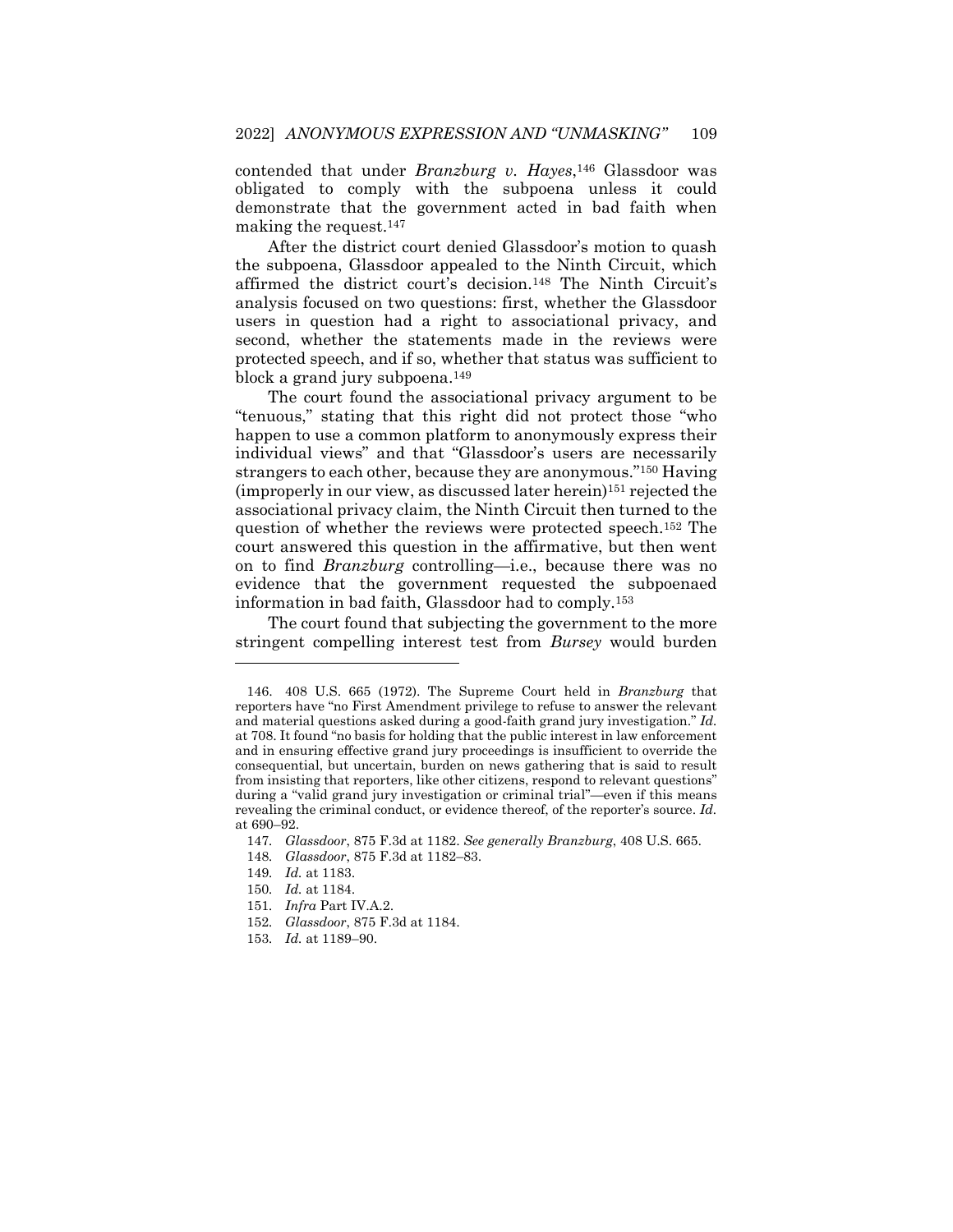grand jury proceedings, concluding that even if the compelling interest test applied, "[a]ny incidental infringement on Glassdoor's users' First Amendment rights is no more drastic than necessary to vindicate those compelling interests."<sup>154</sup> But despite articulating such a lopsided, government-friendly approach for unmasking in the course of grand jury investigations, *Glassdoor* has generated surprisingly little commentary.<sup>155</sup>

#### 2. Grand Juries and Unmasking

What are the implications of *Glassdoor* for anonymous online speech of interest in grand jury proceedings? To answer that question, it is helpful to briefly provide context regarding the role of grand juries more generally. While grand juries are not used in all federal criminal cases, they are used in relation to charges for crimes for which the consequences for conviction are particularly severe156—or, in the language of the Fifth Amendment, "infamous."<sup>157</sup>

As Gabriel J. Chin and John Ormonde explain in a 2018 law review article, "[u]nder the current rules, felonies must be

 $\overline{\phantom{a}}$ 

156. Gabriel J. Chin & John Ormonde, *Infamous Misdemeanors and the Grand Jury Clause*, 102 MINN. L. REV. 1911, 1911–12 (2018).

157. U.S. CONST. amend. V.

<sup>154</sup>*. Id.* at 1189–91.

<sup>155.</sup> Only a handful of law review articles to date cite *Glassdoor*, and all of them mention it only in passing. Evan Caminker, in an article on the long-term implications of *Carpenter v. U.S*, 138 S. Ct. 2206 (2018) on modern privacy doctrine and digital privacy protections, mentions *Glassdoor* as an example of how "[c]ourts moved to protect personal privacy interests implicated by subpoenas issued to corporations" will "do so, if at all, by ensuring the information is requested in good faith or tightening the required showing of relevance—not by requiring a showing of anything approaching probable cause." Evan H. Caminker, *Location Tracking and Digital Data: Can Carpenter Build a Stable Privacy Doctrine?*, SUP. CT. REV. 411, 477 n.312 (2019). Madeline Lamo and Ryan Calo note in an article about why society should act cautiously when regulating bot speech that "[w]hile the Ninth Circuit's *Glassdoor* ruling has already been the subject of extensive criticism by First Amendment advocates for its failure to take the unique qualities of online speech into account . . . it remains to be seen whether the Supreme Court will intervene." Madeline Lamo & Ryan Calo, *Regulating Bot Speech*, 66 UCLA L. REV. 988, 1022 n.215 (2019). And Barry Stricke, in an article on California's online bot disclosure act, mentions *Glassdoor* as an example of when a third-party publisher was unable to resist a subpoena to protect its users' anonymity. Barry Stricke, *People v. Robots: A Roadmap for Enforcing California's New Online Bot Disclosure Act*, 22 VAND. J. ENT. & TECH. L. 839, 891 (2020).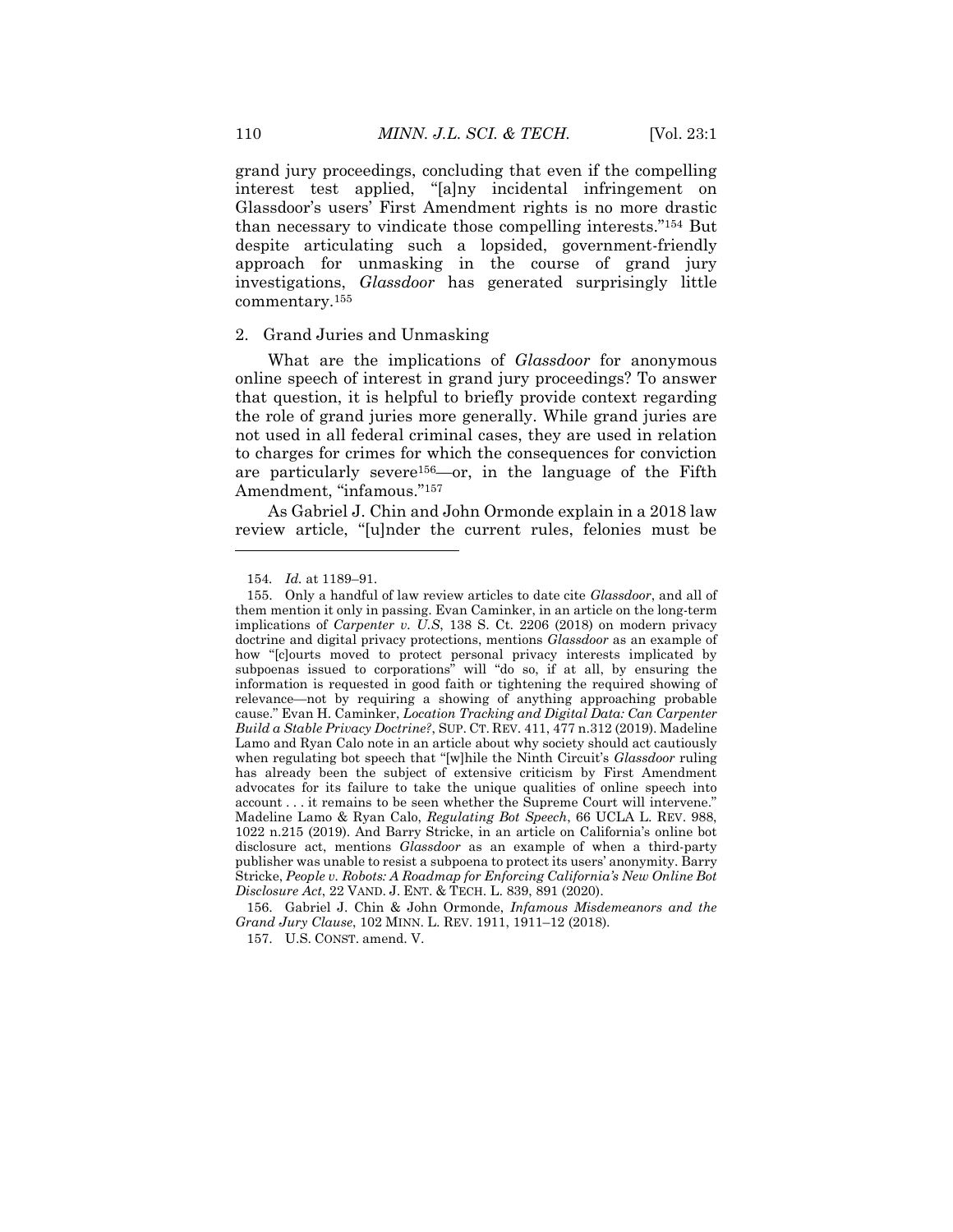prosecuted by grand jury indictment, but a misdemeanor may be based on a charge in a prosecutor's information or even a ticket issued by a law-enforcement officer with no further review."<sup>158</sup> Thus, many federal crimes are charged without a grand jury indictment.

As the grand jury clause of the Fifth Amendment has never been incorporated against the states,<sup>159</sup> states have adopted a patchwork of different approaches. As described by LeFave et al., as of 2020, eighteen states guaranteed those accused of serious crimes the right to an indictment by a grand jury.<sup>160</sup> Four other states were considered "limited indictment jurisdictions," where prosecution by indictment is guaranteed only in cases involving "the most severely punished felonies"— those punishable by life imprisonment or the death penalty.<sup>161</sup> In contrast, twenty-eight states allowed for felony prosecutions by information rather than grand jury indictment.<sup>162</sup> These "information states" technically leave open the option to

<sup>158.</sup> Chin & Ormonde, *supra* note 156, at 1911–12 (internal citations omitted). Chin and Ormonde further argue that the felony/misdemeanor distinction is the wrong place to draw the line, as "many misdemeanors are infamous because they authorize imprisonment or carry stigmatizing consequences" and that using the felony/misdemeanor categorization for determining whether a crime is "infamous" undermines defendants. *Id*. at 1949.

<sup>159</sup>*. See* McDonald v. City of Chicago, 561 U.S. 742, 765 n.13 (2010) (listing "the Fifth Amendment's grand jury indictment requirement" as one of "the only rights not fully incorporated"); *see also* 2 SUSAN W. BRENNER & LORI E. SHAW, FED. GRAND JURY: A GUIDE TO LAW AND PRACTICE § 24:1 (2d ed. 2020) (explaining that "States are . . . free (i) to rely solely on the grand jury, (ii) to reject it for charges initiated by a prosecutor and preliminary hearings to determine probable cause," which is also called prosecution by information, "or (iii) to rely on a combination of both").

<sup>160.</sup> 4 WAYNE R. LAFAVE ET AL., CRIMINAL PROCEDURE § 15.1(d) (4th ed. 2020). While these "indictment states" differ "in their description of the offenses as to which a defendant may insist upon a grand jury accusation," all of these descriptions "add up to requiring a grand jury charge for offenses meeting the traditional definition of felonies." *Id*. Furthermore, on these jurisdictions, if a defendant is prosecuted on information, convicted, and timely raises an objection, the conviction will automatically be reversed. *Id*.

<sup>161</sup>*. Id.* § 15.1(e). In Louisiana and Rhode Island, the accused has a right to indictment by a grand jury when charged with offenses punishable by life imprisonment or the death penalty. *Id.* Florida guarantees the right to an indictment by a grand jury only in capital cases, and Minnesota, having abolished the death penalty, guarantees the right only in cases involving charges that could result in life imprisonment. *Id.*

<sup>162</sup>*. Id.* § 15.1(g).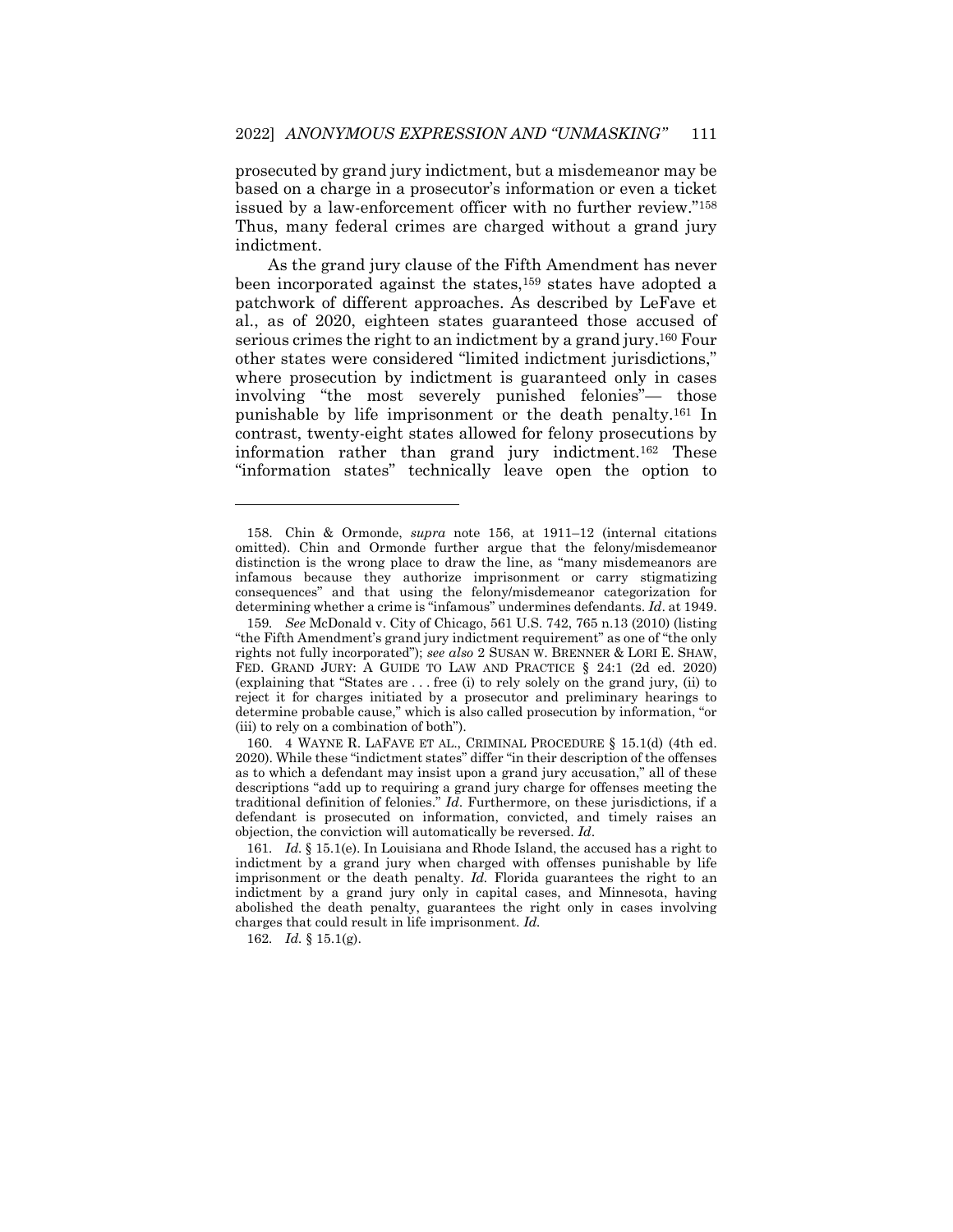prosecute by a grand jury indictment, but in many states "this option is entirely or largely theoretical."<sup>163</sup> Other information states generally only impanel indicting grand juries for major investigations.<sup>164</sup> And in the remaining information states, whether such indictments actually occur depends heavily on prosecutorial discretion and accordingly varies not just by state but by "prosecution district . . . within the same state."<sup>165</sup>

It is also important to underscore that grand juries actually perform two tasks<sup>166</sup> that potentially interact differently with the unmasking question. First, a grand jury *investigates* crimes and identifies person(s) suspected of committing them.<sup>167</sup> Second, a grand jury determines whether there is sufficient evidence to *indict* the accused.<sup>168</sup> This dual function of the grand jury has been referred to "as both shield and sword."<sup>169</sup>

<sup>163</sup>*. Id*. For example, Nebraska only authorizes an indicting grand jury if requested by citizen petition or in cases involving death caused by law enforcement. *Id.* at n.356.30. Pennsylvania allows individual counties to eliminate the indicting grand jury by petitioning the Pennsylvania Supreme Court "to approve a system of prosecution by information in that court." *See*  BEALE ET AL., *supra* note 123, § 1:5. And Connecticut has eliminated the indicting grand jury altogether. *See* CHRISTOPHER REINHART, CONN. GEN. ASSEMB., OLR RESEARCH REPORT: CONNECTICUT GRAND JURIES (Sept. 3, 1998), https://www.cga.ct.gov/PS98/rpt%5Colr%5Chtm/98-R-1101.htm ("On November 24, 1982, Connecticut adopted a constitutional amendment to repeal the requirement of a grand jury indictment before a person can be tried for any crime punishable by death or life imprisonment, and to require, instead, a probable cause hearing.").

<sup>164</sup>*. See* BEALE ET AL., *supra* note 123, § 1:5.

<sup>165</sup>*. See* LAFAVE ET AL., *supra* note 160, § 15.1(g).

<sup>166</sup>*. See, e.g.*, BEALE ET AL., *supra* note 123, § 1:7 (noting that grand juries perform "two interrelated but distinct functions").

<sup>167</sup>*. Id.* Investigative grand juries are still relied on in information states, though infrequently. *See* LAFAVE ET AL., *supra* note 160, § 14.2(d) n.47.50 ("Even when the grand jury continues to be used for investigations, that use may be so infrequent as to have gaps of more than a decade between grand juries.").

<sup>168</sup>*. See* LAFAVE ET AL., *supra* note 160, § 14.2(d) n.47.50. This determination is made (or rejected) after a prosecuting authority has "made a definite accusation of criminal conduct against a particular person." BEALE ET AL., *supra* note 123, § 1:7.

<sup>169</sup>*. See, e.g.*, BEALE ET AL., *supra* note 123, § 1:7 ("A colorful metaphor is used to describe these dual functions: the grand jury acts as both shield and sword.").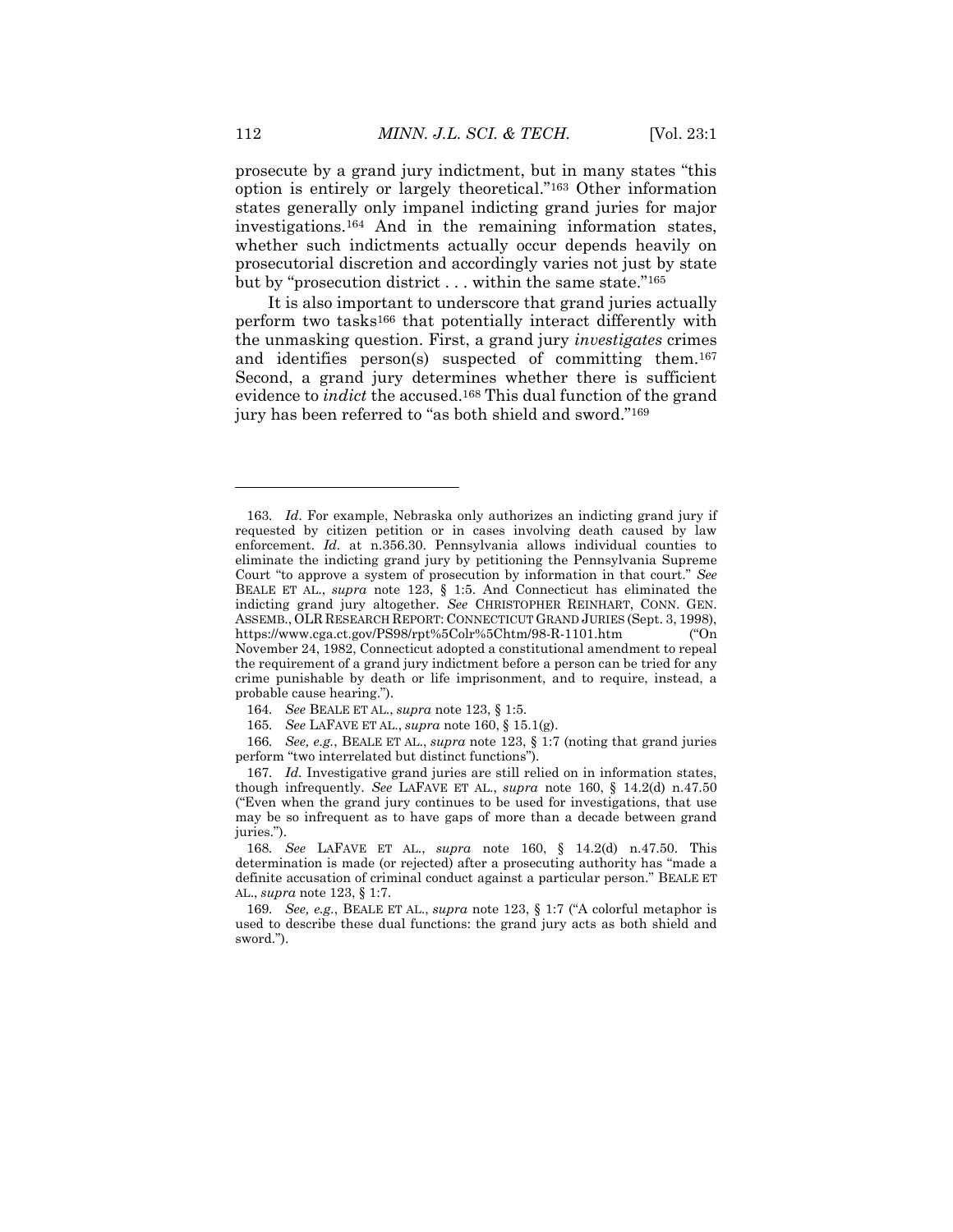In its investigative capacity, a grand jury has broad powers.<sup>170</sup> The Supreme Court explained in *United States v. Real Enterprises* in 1991 that a grand jury is free to "investigate merely on suspicion that the law is being violated, or even just because it wants assurance that it is not."<sup>171</sup> Indeed, a grand jury investigation is only complete when "every available clue has been run down and all witnesses [have been] examined in every proper way to find if a crime has been committed."<sup>172</sup> The rules of evidence do not apply to grand jury proceedings—even unlawfully obtained evidence can be used.<sup>173</sup> The grand jury's power, however, is not limitless. While "[i]t may consider incompetent evidence . . . it may not itself violate a valid privilege, whether established by the Constitution, statutes, or the common law."<sup>174</sup>

Furthermore, the power of the grand jury to issue subpoenas and compel the production of evidence is broad, and can be enforced through contempt proceedings.<sup>175</sup> Grand jury subpoenas to produce documents are rarely struck down for irrelevance,<sup>176</sup> no doubt in part because subpoenaed parties are

<sup>170</sup>*. See, e.g.,* Eugene R. Scheiman*, Grand Jury Subpoenas and First Amendment Privileges*, 446 ANNALS AM. ACAD. POL. & SOC. SCI. 106, 108 (1979) (explaining that a grand jury has "almost unfettered powers").

<sup>171.</sup> 498 U.S. 292, 297 (1991) (internal quotations and citations omitted). The *R. Enterprises* Court also wrote that such investigations are "not fully carried out until every available clue has been run down and all witnesses examined in every proper way to find if a crime has been committed." *Id*. (internal quotations omitted).

<sup>172</sup>*. Id.* (internal quotations omitted).

<sup>173.</sup> United States v. Calandra, 414 U.S. 338, 346 (1974).

<sup>174</sup>*. Id.*

<sup>175.</sup> See BEALE ET AL., *supra* note 123, § 1:7 (explaining that grand jury subpoenas are "subject to few restrictions, and if a witness refuses to testify or produce evidence, the grand jury may invoke the court's contempt power to compel compliance with its subpoena.").

<sup>176</sup>*. See* 1 CHARLES ALAN WRIGHT & ARTHUR R. MILLER, FEDERAL PRACTICE AND PROCEDURE § 104 (4th ed. 2021) ("In U.S. v. R. Enterprises, the Supreme Court said that while grand juries may not engage in fishing expeditions, 'the law presumes, absent a strong showing to the contrary, that a grand jury acts within the legitimate scope of its authority,' and that therefore, 'a grand jury subpoena issued through normal channels is presumed to be reasonable, and the burden of showing unreasonableness must be on the recipient who seeks to avoid compliance." (internal quotations and citations omitted)).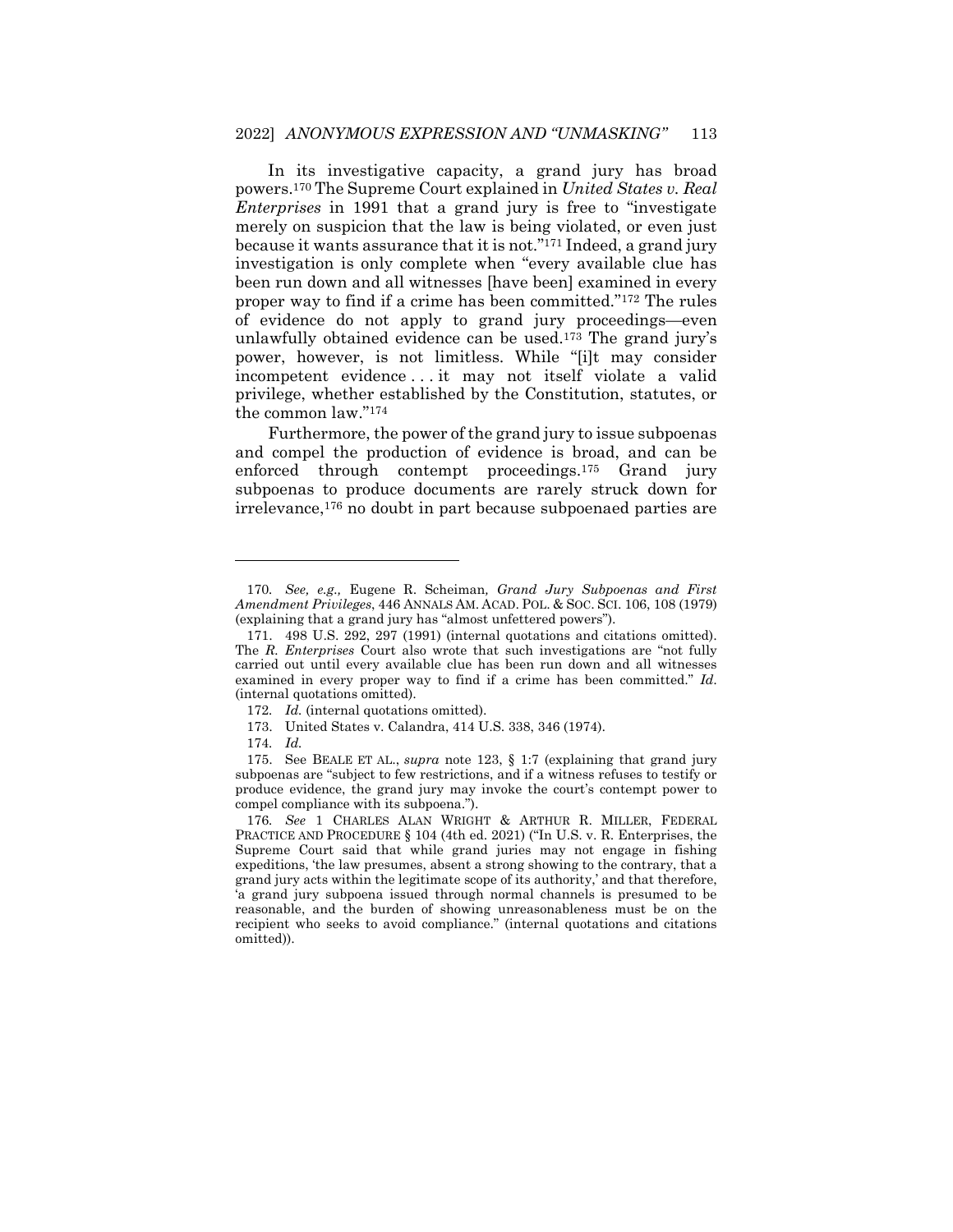not provided with contextual information that would allow them to evaluate the relevance of the information being sought.<sup>177</sup>

In contrast with investigations, which provide few protections (thus the "sword" in the "sword and shield" metaphor mentioned above), an indicting grand jury<sup>178</sup> exists, at least in theory, to protect the due process rights of those under investigation, ensuring that citizens vote on whether or not to bring charges, rather than allowing the government to unilaterally make such decisions.<sup>179</sup>

#### 3. *Glassdoor*'s Overreliance on *Branzburg*

By providing a precedent that is binding in the Ninth Circuit and will likely be highly influential elsewhere, *Glassdoor* is concerning for multiple reasons. First, the Ninth Circuit relied on *Branzburg*—a 1972 decision that focused on limits on the rights of journalists to protect their sources and is only partially analogous to *Glassdoor*. <sup>180</sup> As was made evident by the information conveyed in the news articles that attracted the government's attention in *Branzburg*, the reporters' sources whom the government sought to identify were by definition people with highly specific knowledge bearing on the alleged crimes the government was investigating.<sup>181</sup>

<sup>177</sup>*. See id.* ("In considering whether a motion to quash a subpoena satisfies the R Enterprises test, at least one court has said that the district judge may only look to the categories of information sought in the subpoena itself; it is improper to make a document-by-document evaluation of relevancy. Given the secrecy of the grand jury's proceedings, it will be the rare case that a subpoena recipient will be able to make such a showing.").

<sup>178.</sup> A single grand jury will often both investigate and indict, but will be called an investigatory or indicting grand jury depending on what function it is serving. *See generally* BEALE ET AL., *supra* note 123, § 1:7 (explaining that when a grand jury is "investigating whether crimes have been committed and, if so, who committed them" it "is often referred to as an investigative grand jury," and when a grand jury is determining "whether there is sufficient evidentiary support to justify holding the accused for trial on each charge . . . [it] is called an indicting grand jury").

<sup>179.</sup> Beale et al. explain that this enables a grand jury to "shield the accused from criminal charges even though there is an adequate evidentiary basis if ... [it] conclude[s] that the charges are improperly motivated or unjust.' BEALE ET AL., *supra* note 123, § 1:7.

<sup>180</sup>*. See* United States v. Glassdoor, 875 F.3d 1179, 1185–91 (9th Cir. 2017) (applying Branzburg v. Hayes, 408 U.S. 665 (1972)).

<sup>181</sup>*. See Branzburg*, 408 U.S. at 667–70 (describing two instances where a reporter published articles that included details of anonymous drug users).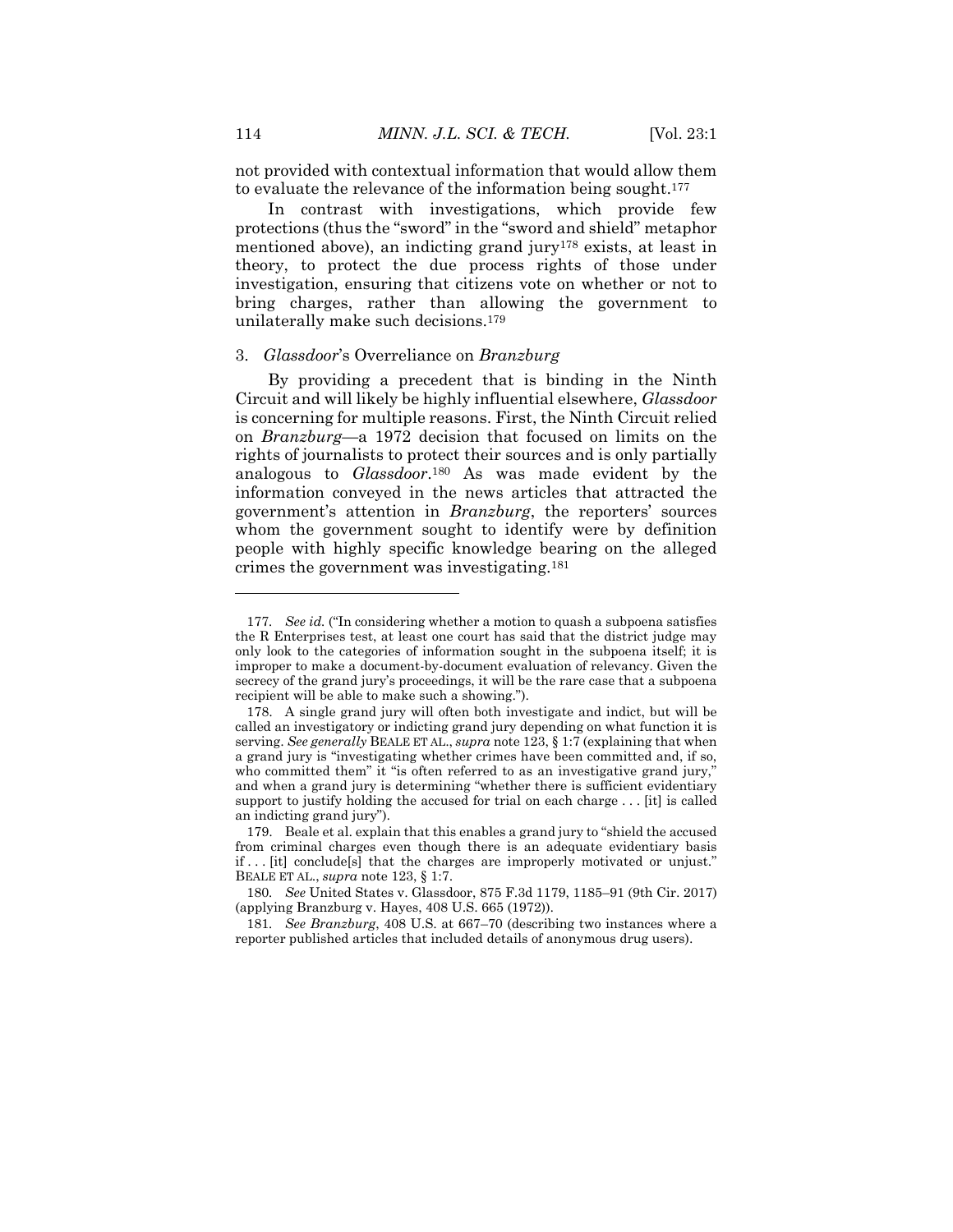By contrast, the speakers in *Glassdoor* were engaged in casual online conversations that left far more uncertainty regarding how much they actually knew of the alleged crimes, and how much of that knowledge might have been based on hearsay.<sup>182</sup> This is an important difference, as any balancing test weighing the interests of the government against those of the people it seeks to unmask surely should favor the anonymous speakers more heavily when there is such a high degree of uncertainty regarding the value of the information the government would obtain through the unmasking.

Furthermore, *Branzburg* focused on whether the First Amendment protects a journalist's newsgathering activities, which is related to but distinguishable from the right of a journalist's confidential sources to speak anonymously. In *Branzburg*, the reporters had actively sought out and published information from confidential sources relevant to a specific criminal investigation. In contrast, Glassdoor merely provides a platform for users to post all types of information related to their employment experiences. Accordingly, the Ninth Circuit should have focused on the First Amendment protections afforded to the anonymous speakers in *Glassdoor*, not on whether the platform itself was or was not entitled to something analogous to a reporter's privilege. As the D.C. District Court noted in 2009 in *In re Grand Jury Investigation of Possible Violation of 18 U.S.C. § 1461 et seq.*, the *Branzburg* Court concluded that the First Amendment rights of the journalists were not implicated by the subpoenas at issue, and accordingly it did not consider "whether the substantial relationship [test] would be the appropriate standard of review for a subpoena implicating First Amendment interests."<sup>183</sup>

Second, by relying on *Branzburg* and simply requiring that the government act in good faith, the Ninth Circuit makes it far too easy to successfully subpoena any internet service to obtain identifying information about its users. Online speakers are more likely to be hesitant to post anonymously if they know that

<sup>182</sup>*. See Glassdoor*, 875 F.3d at 1182–83 ("As of March 2017, current and former employees of the subject company had posted 125 reviews on Glassdoor.com. Many of the reviews criticize the subject's management and business practices.").

<sup>183.</sup> In re Grand Jury Investigation of Possible Violation of 18 U.S.C. § 1461 et seq., 706 F. Supp. 2d 11, 19 (D.D.C. 2009).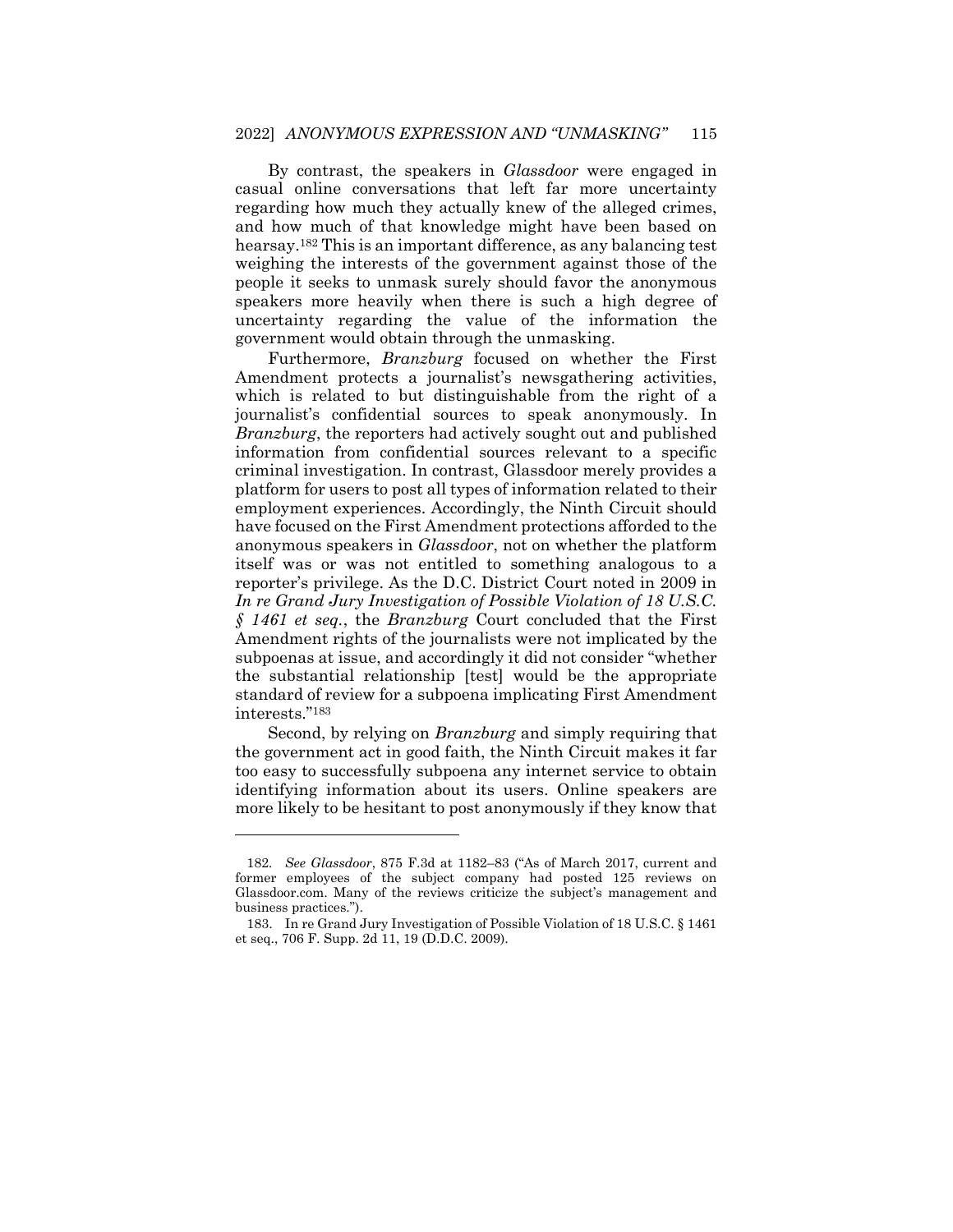the government will be able to unmask them if anything they say later becomes even loosely related to a criminal investigation. And, as explained above, the secrecy of grand jury proceedings can sometimes be temporary. The public sometimes gains access to transcripts of federal<sup>184</sup> and state grand jury proceedings after the proceedings themselves have concluded.<sup>185</sup>

#### IV. RECOMMENDATIONS

#### A. GRAND JURIES AND UNMASKING

The *Glassdoor* court's choice to base its decision solely on *Branzburg* is highly concerning. A more appropriate approach would view *Branzburg* as a non-dispositive minimum hurdle to be cleared. It is certainly the case that as the *Branzburg* Court concluded, grand juries that are operating in good faith deserve a degree of deference in their activities. However, the fact that an investigation is being done in good faith should not remove constitutional protections from people whose activities come under scrutiny.

What should be done to ensure that the free expression rights of anonymous speakers, who are not typically aware of a grand jury's desire to unmask them,<sup>186</sup> are given appropriate weight? Making the burden too high would run afoul of the *Real Enterprises* Court's admonition that "[a]ny holding that would saddle a grand jury with minitrials and preliminary showings would assuredly impede its investigation and frustrate the public's interest in the fair and expeditious administration of the

<sup>184.</sup> Federal Rule of Criminal Procedure 6(e)(3) outlines circumstances under which a court may disclose federal grand jury matters to those not involved in the proceeding. For example, a court may authorize the disclosure of a grand jury matter in connection with a judicial proceeding. FED. R. CRIM. P.  $6(e)(3)(E)(i)$ .

<sup>185</sup>*. See, e.g.*, N.Y. CRIM. PROC. Law § 190.25 (McKinney) ("Grand jury proceedings are secret, and no grand juror, or other person specified in subdivision three of this section or section 215.70 of the penal law, may, except in the lawful discharge of his duties or upon written order of the court, disclose the nature or substance of any grand jury testimony, evidence, or any decision, result or other matter attending a grand jury proceeding.").

<sup>186.</sup> It is also possible to imagine circumstances in which anonymous users might be made aware of attempts to unmask them. As noted earlier this occurred, for example, in *Cahill* in which a defendant was notified of the unmasking demand and filed a motion aimed at preventing it. Doe v. Cahill, 884 A.2d 451, 455 (Del. 2005).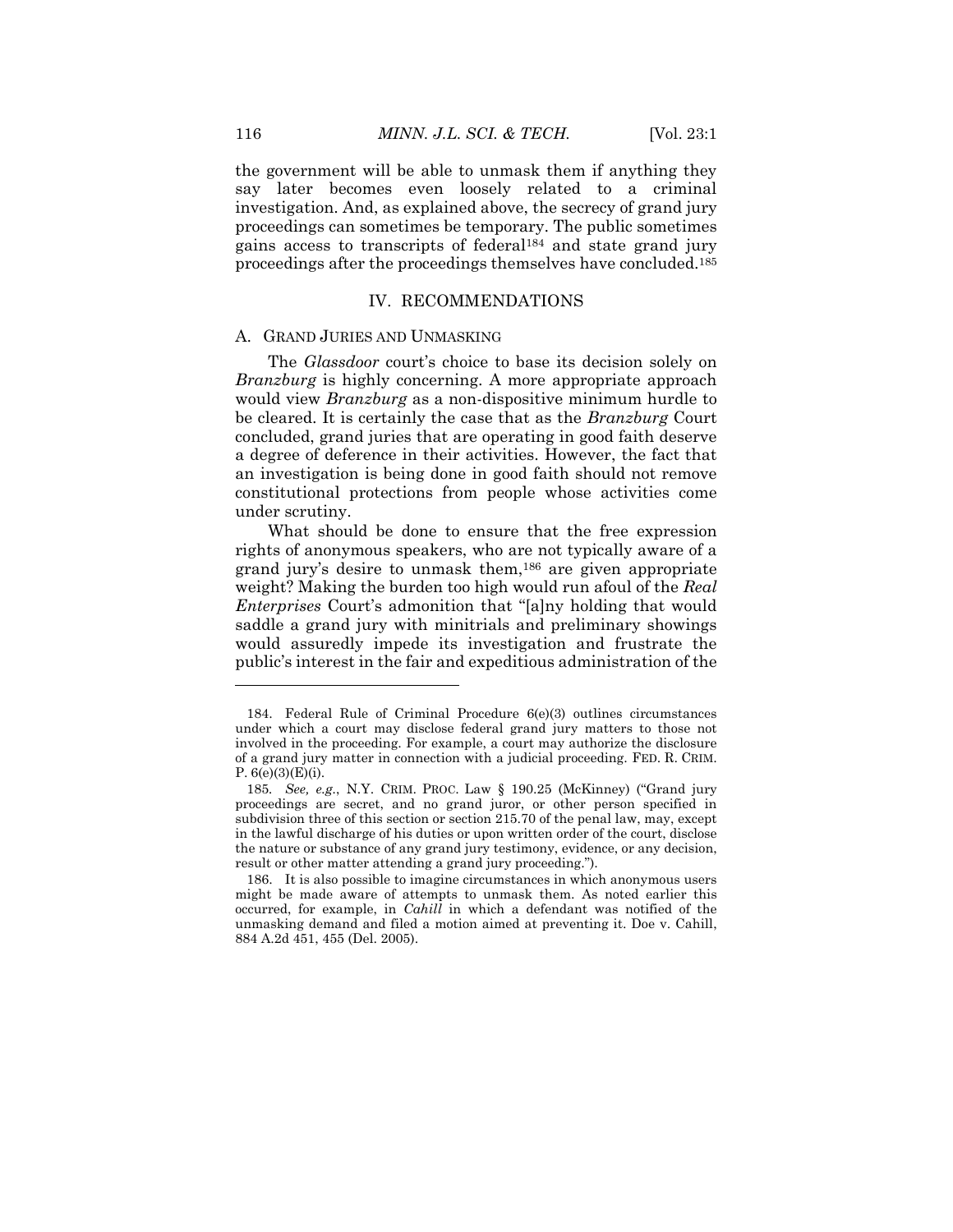criminal laws."<sup>187</sup> But a burden that fails to consider the rights of the anonymous online speakers is also insufficient. Just as a grand jury is, as the Supreme Court has written, "without power to invade a legitimate privacy interest protected by the Fourth Amendment,"<sup>188</sup> it should similarly be powerless to invade legitimate First Amendment interests.

It is important to highlight the *Branzburg* concurrence from Justice Powell—whose vote was indispensable to the majority189—which emphasized "the limited nature of the Court's holding."<sup>190</sup> He explained that if a journalist subpoenaed to reveal confidential source information believes that the information is only remotely related to the investigation or that law enforcement has no "legitimate need" for the source's identity, the journalist can seek a protective order from the court or file a motion to quash.<sup>191</sup> Justice Powell further stressed that decisions about whether to compel disclosure should be determined on a case-by-case basis that balances each citizen's duty to testify in a criminal investigation with First Amendment interests.<sup>192</sup>

Justice Powell's concurrence has been influential,<sup>193</sup> although mostly in the context of civil, not criminal cases**.** Faced

190. Branzburg v. Hayes, 408 U.S. 665, 709–10 (1972) (Powell, J., concurring) (emphasizing the court's ruling does not seek to deprive subpoenaed newsmen of their constitutional rights "with respect to the gathering of news or in safeguarding their sources").

<sup>187.</sup> United States v. Real Enters., 498 U.S. at 298–99 (citing United States v. Dionisio, 410 U.S. 1, 17 (1973)).

<sup>188.</sup> United States v. Calandra, 414 U.S. 338, 346 (1974).

<sup>189</sup>*. See* Carey v. Hume, 492 F.2d 631, 636 (D.C. Cir. 1974) ("[T]he Branzburg result appears to have been controlled by the vote of Justice Powell."); Dalitz v. Penthouse Int'l, Ltd., 168 Cal. App. 3d 468, 473 (Cal. Ct. App. 1985) ("It is the view of this court that Branzburg v. Hayes . . . cannot legitimately be read without regard to the concurring opinion of Mr. Justice Powell . . . as his vote was necessary to that decision.").

<sup>191</sup>*. Id.*

<sup>192</sup>*. Id.* ("The asserted claim to privilege should be judged on its facts by the striking of a proper balance between freedom of the press and the obligation of all citizens to give relevant testimony with respect to criminal conduct.").

<sup>193.</sup> Laura R. Handman, *Protection of Confidential Sources: A Moral, Legal, and Civic Duty*, 19 NOTRE DAME J.L. ETHICS & PUB. POL'Y 573, 577 (2005) ("Many courts interpreting *Branzburg* have held that Justice Powell's opinion, prescribing a balance of First Amendment and law enforcement interests, is controlling."); *see also* Reps. Comm. for Freedom of Press v. Am. Tel. & Tel. Co., 593 F.2d 1030, 1084 (D.C. Cir. 1978) (Wright, Chief J., dissenting) ("[C]ourts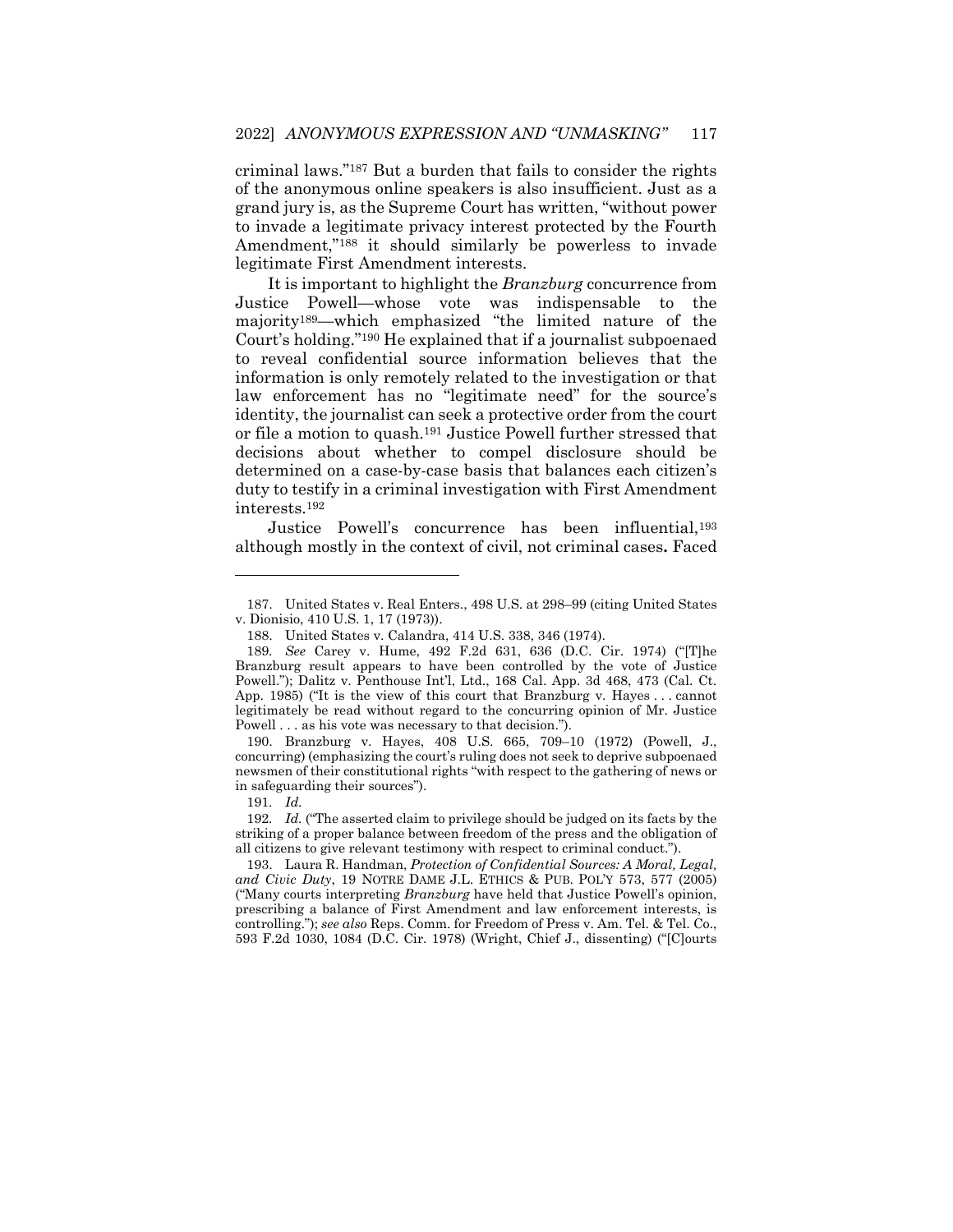with motions to compel disclosure in civil cases, multiple circuits have adopted a three-part balancing test based on his proposition, which requires courts to consider: (1) whether the information the reporter is seeking to protect is relevant, (2) whether the information can be obtained through alternative means, and (3) whether there is a compelling interest in the information.<sup>194</sup> Notably, while this test has mostly been applied only in the civil context, the Second Circuit requires a moving party in both civil suits and criminal prosecutions to make a showing that the information sought by a subpoena is "highly material and relevant, necessary or critical to the maintenance of the claim, and not obtainable from other available sources."<sup>195</sup> Some courts, however, have interpreted *Branzburg* as explicitly denying any qualified privilege to reporters subpoenaed in a grand jury investigation.<sup>196</sup>

## 1. Limiting Subpoenas to Protect First Amendment Rights

A Western District of Wisconsin case illustrates how courts can fashion solutions that balance the government's need to obtain information relevant to an investigation while still protecting First Amendment rights. In *In re Grand Jury Subpoena to Amazon.com Dated 7, 2006* (*"Amazon"*), Amazon was subpoenaed by a grand jury to provide the names of 24,000

have consistently read Branzburg as recognizing the First Amendment interests of reporters in confidentiality and as requiring a judicial balancing before disclosure is ordered."); LaRouche v. Nat'l Broad. Co., 780 F.2d 1134, 1139 (4th Cir. 1986) (citing Justice Powell's concurrence to explain that the court must "balance the interest involved" in order to determine "whether the journalist's privilege will protect the source in a given situation"); *In re* Shain, 978 F.2d 850, 854 (4th Cir. 1992) (Wilkinson, J., concurring) (citing Justice Powell's concurrence when stating that "courts traditionally have balanced the competing interests of press and prosecution in ruling on a reporter's motion to quash").

<sup>194</sup>*. See, e.g.*, *LaRouche*, 780 F.2d at 1139; Ashcraft v. Conoco, Inc., 218 F.3d 282, 287 (4th Cir. 2000); Miller v. Transamerican Press, Inc., 621 F.2d 721, 726 (5th Cir.1980); United States v. Cuthbertson, 630 F.2d 139, 145 (3d Cir. 1980).

<sup>195.</sup> United States v. Burke, 700 F.2d 70, 77 (2d Cir. 1983).

<sup>196</sup>*. See, e.g.*, *In re* Shain, 978 F.2d 850, 852–53 (4th Cir. 1992) ("[A]bsent evidence of governmental harassment or bad faith, the reporters have no privilege different from that of any other citizen not to testify about knowledge relevant to a criminal prosecution."); Bursey v. United States, 466 F.2d 1059, 1090–92 (9th Cir. 1972); McKevitt v. Pallasch, 339 F.3d 530, 531–32 (7th Cir. 2003); Storer Communs. v. Giovan, 810 F.2d 580, 584–85 (6th Cir. 1987); Lee v. United States Dept. of Justice, 287 F. Supp. 2d 15, 17–18 (D.D.C. 2003).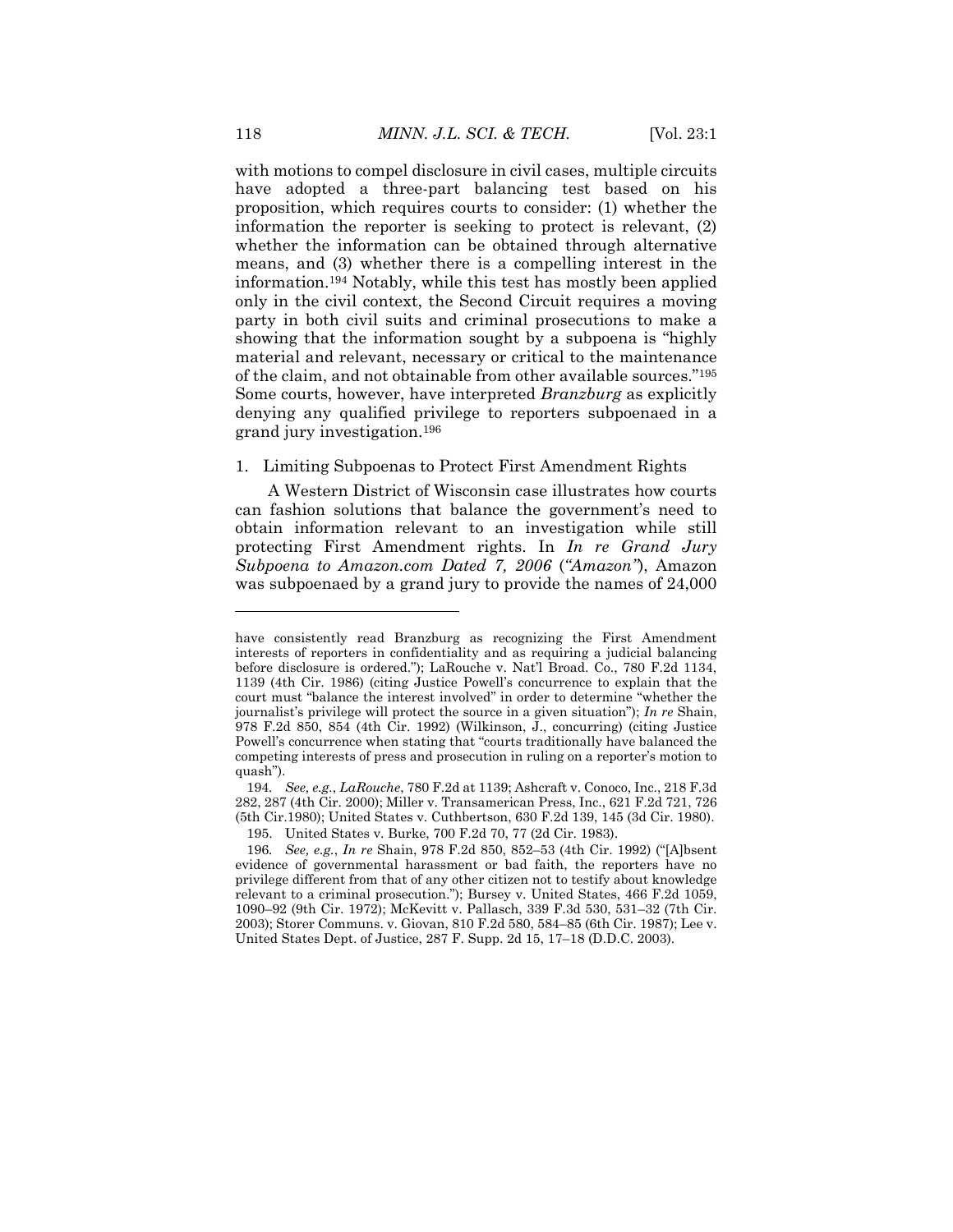users who had purchased books from a seller that was being investigated for wire fraud and tax evasion.<sup>197</sup> Amazon filed a motion to quash, asserting the First Amendment rights of its users to not reveal their private reading choices.<sup>198</sup> The Western District of Wisconsin court found these concerns legitimate, explaining that while the grand jury was not actually interested in the individual reading habits of the users,

[I]t is an unsettling and un-American scenario to envision federal agents nosing through the reading lists of law-abiding citizens when hunting for evidence against somebody else .... [R]ational book buyers would have a non-speculative basis to fear that federal prosecutors and law enforcement agents have a secondary political agenda that could come into play when an opportunity presented itself.<sup>199</sup>

This fear, the court stressed, could make people less likely to purchase online books, thereby ensuring that their reading choices did not end up in government databases.<sup>200</sup>

While acknowledging that there is no precedent requiring the government to prove that it has a compelling interest in the information or that the information is substantially related to the investigation,<sup>201</sup> the *Amazon* court also noted that the customers who bought books from the bookseller targeted by the investigation had First Amendment rights in their private reading choices.<sup>202</sup> After considering both the First Amendment rights of the customers and the grand jury's needs, the court fashioned an alternative to the initial subpoena that better balanced the interests of the parties.<sup>203</sup>

The court denied the motion to quash the subpoena, but it also greatly limited the subpoena's power and scope by creating a "filtering mechanism"<sup>204</sup> requiring Amazon to send a letter to a subset of the purchase group, informing them of the

<sup>197</sup>*. In re* Grand Jury Subpoena to Amazon.com, 246 F.R.D. 570, 571 (W.D. Wis. 2007).

<sup>198</sup>*. Id.*

<sup>199</sup>*. Id.* at 572.

<sup>200</sup>*. Id.* ("[A] measurable percentage of people . . . would abandon online book purchases in order to avoid the possibility of ending up on some sort of perceived 'enemies list.'").

<sup>201</sup>*. Id.* at 573.

<sup>202</sup>*. Id.* at 572–73.

<sup>203</sup>*. Id.* at 573–74.

<sup>204</sup>*. Id.* at 573.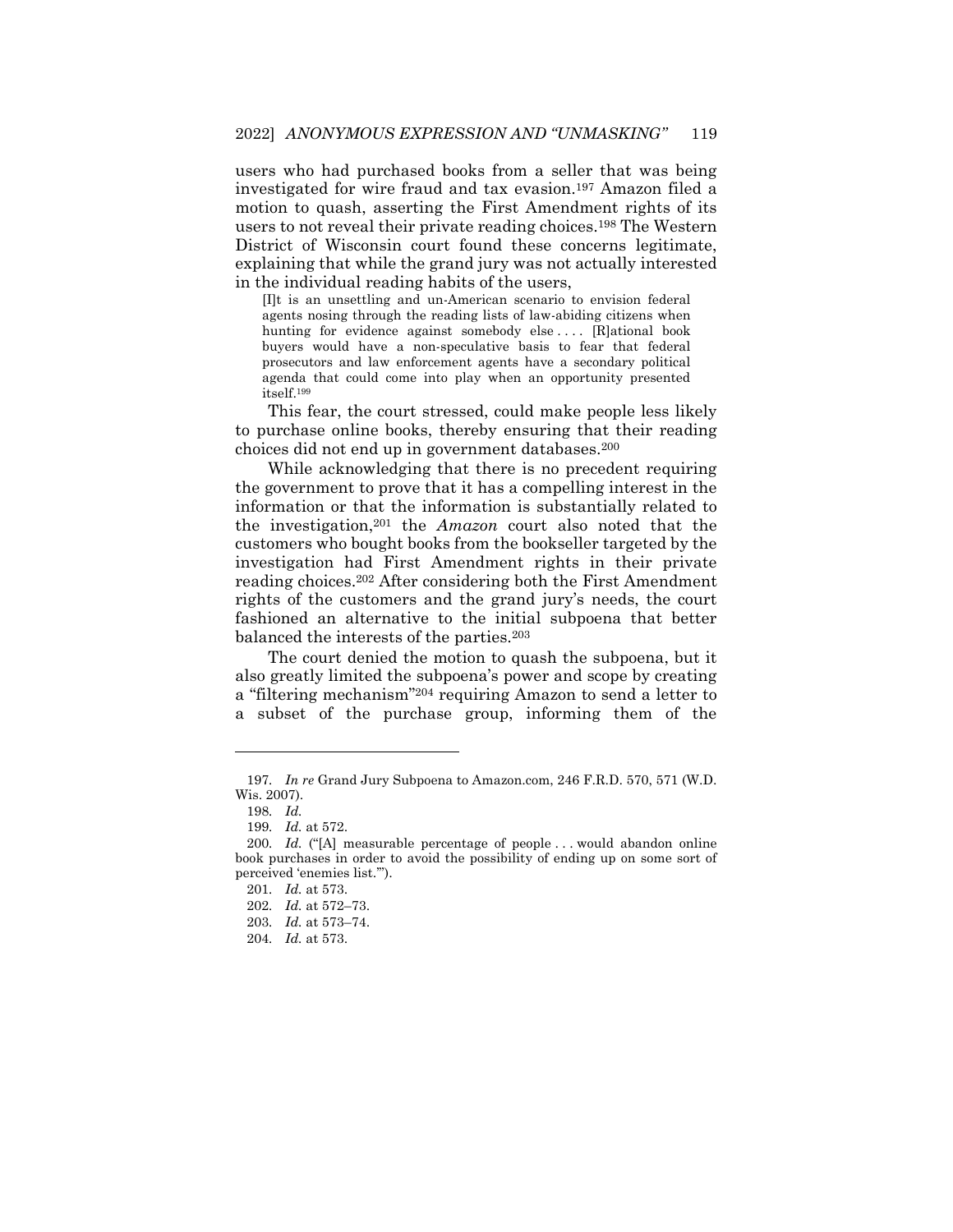investigation and the limited extent of the customers' and Amazon's responsibilities.<sup>205</sup> The letter asked for volunteers to interview with the government, ensuring that those who chose not to participate would be left alone and would not have their identities revealed.<sup>206</sup>

There are clear parallels between *Amazon* and *Glassdoor*, despite the vastly larger number of individuals the government was seeking to unmask in *Amazon*. The *Amazon* court stressed that the government was "not entitled to unfettered access to the identities of even a small sample" of the "group of book buyers without each book buyer's permission."<sup>207</sup> And, in both cases, the government was seeking to identify users who were suspected of no wrongdoing and were engaging in activities protected by the First Amendment. Accordingly, the approach used by the Western District of Wisconsin in *Amazon*, which provides government access while also protecting users of online services from intrusion is instructive for how courts may think about addressing subpoena challenges in similar cases.

# 2. Online Associational Privacy Rights

The Ninth Circuit's assertion that Glassdoor users have no right to associational privacy is problematic, as it incorrectly implies that people who wish not to be identified to one another lack associational privacy rights. One can imagine any number of scenarios where people would have an interest in associating without revealing their identities, especially online, where anonymous association is particularly easy to engage in. Consider a social media group for people who have a particular medical condition that they do not wish to publicize. They might find a sense of community as well as useful information by communicating with similarly situated people—and there is no good reason, either constitutionally or logically, to require that

<sup>205</sup>*. Id.*

<sup>206</sup>*. Id.* at 573–74. In a case raising similar questions, the government subpoenaed a bookstore for a list of Monica Lewinsky's purchases as part of its investigation into her relationship with President Bill Clinton. *In re Grand Jury Subpoena to Kramerbooks & Afterwords, Inc.*, Nos. 98–MC–135–NHJ, 26 Med. L. Rptr. 1599, 1600 (D.D.C. Apr. 6, 1998). The D.C. District Court recognized the First Amendment interests that Lewinsky had in her reading choices and thus required the government to make an in camera showing that its need for this purchase list was compelling. *Id.*

<sup>207</sup>*. Id.* at 573.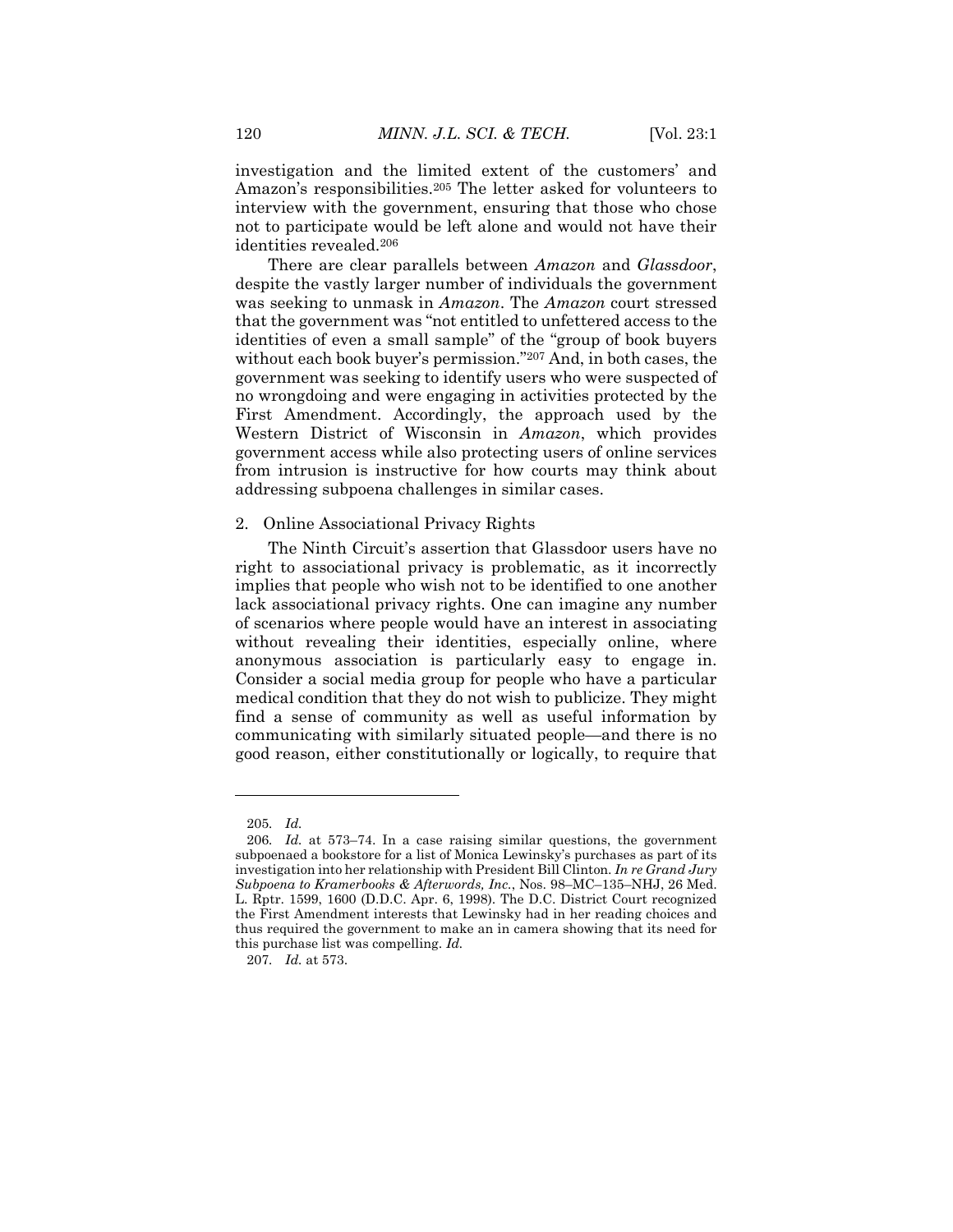they unmask themselves in order to obtain the benefits of that sort of online association.

Similarly, on Glassdoor, users gather to share their employment experiences with others who have either worked at the same company or who may be interested in applying. The fact that they have a shared connection to this company brings them together. Rather than assume, as the *Glassdoor* court did, that users who are anonymous to each other of necessity lack a right to associational privacy, a better approach is to make that inquiry on a case-by-case basis, considering the nature of the platform and the relationship of the users to each other.

Proper recognition of the associational privacy rights of an online group of people interacting anonymously is important because those rights are intertwined with their right to speak anonymously. There will be many instances (including when posting to Glassdoor, or when participating in the online community of people who share a particular medical condition in the example above) in which people will be willing to associate only because they are able to do so without revealing their identities. Improperly stripping someone of the right to speak anonymously can also have the effect of preventing them from engaging in certain online associations. Put simply, in the online context, unmasking—including fear of future unmasking implicates not only the freedom of expression but also the freedom of association.

#### B. UNMASKING IN CIVIL LITIGATION

In our view, both the good faith and motion to dismiss standards provide too little protection for anonymous speakers, and therefore should not be used. That leaves the two more stringent standards: the motion for summary judgment standard (from *Cahill*) and the prima facie standard (from *Dendrite*). As noted earlier, a key difference between *Dendrite* and *Cahill* is that the former includes a separate balancing prong that requires the court, after a prima facie showing has been made, to weigh the interests of the parties, while the latter does not.<sup>208</sup> Paul Alan Levy contends—and we agree—that the balancing stage is "an important one precisely because it enables courts to apply the test to a wide range of circumstances while

<sup>208</sup>*. See supra* Part III.A.1.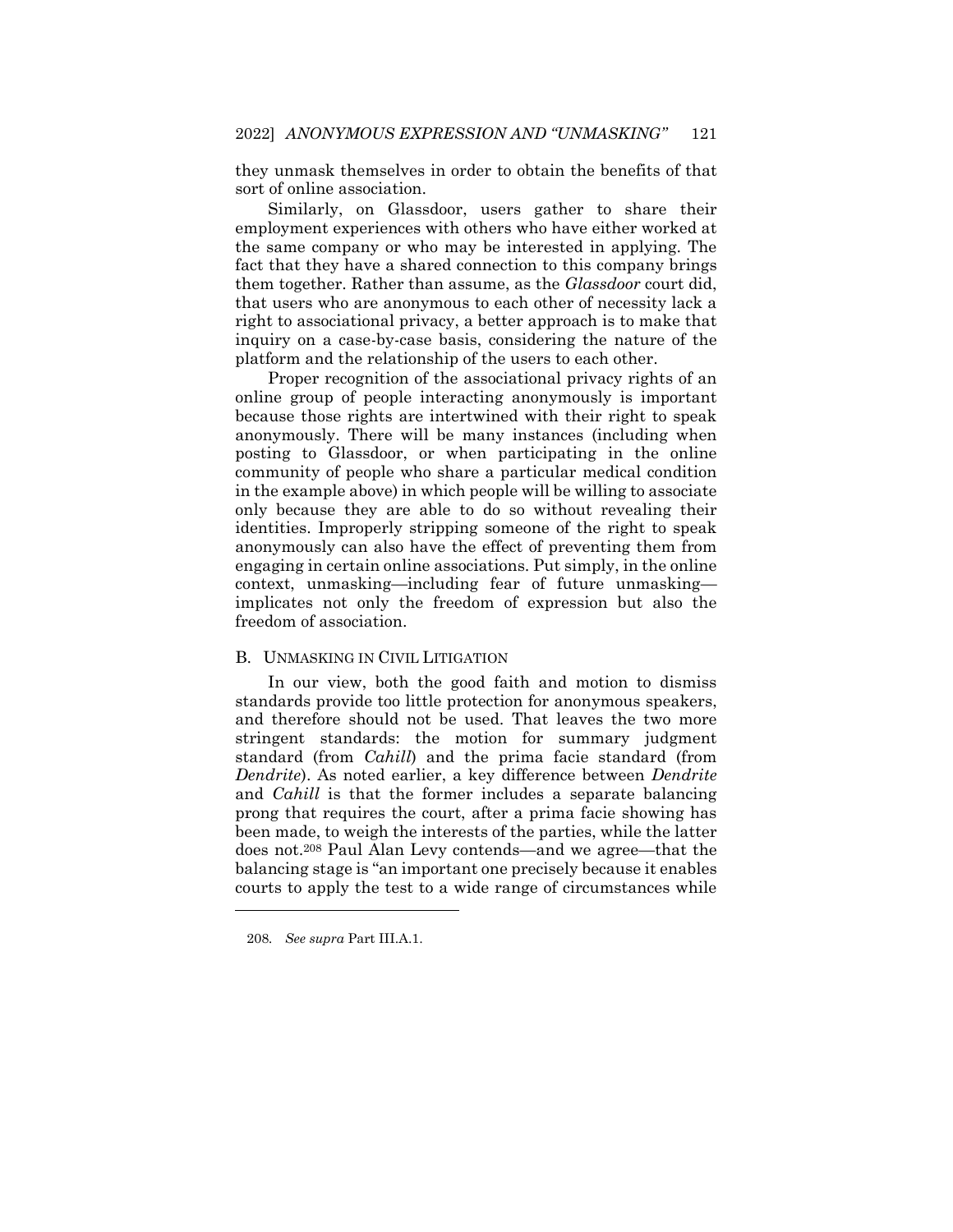taking the individualized circumstances of each case into account."<sup>209</sup> This express balancing step, when properly applied, ultimately makes *Dendrite* more protective of anonymous speech.<sup>210</sup>

The separate balancing prong under *Dendrite* allows for a more thorough inquiry into the reasons for and against unmasking than what is possible under *Cahill*'s motion for summary judgment analysis. When evaluating a motion for summary judgment, a court draws all inferences in favor of the nonmoving party—in other words, the court must weigh the evidence presented to determine whether "a reasonable jury could return a verdict for the nonmoving party."<sup>211</sup> There is some balancing inherent in that analysis, but not as much as under *Dendrite*, in which a court considers not only "the strength of the prima facie case,"<sup>212</sup> but also "the necessity for disclosure of the anonymous defendant's identity to allow the plaintiff to properly proceed"<sup>213</sup> and "the defendant's First Amendment right of anonymous free speech."<sup>214</sup> Accordingly, the *Dendrite* standard still requires a strong evidentiary showing—like that required under *Cahill*—but goes further to ensure that the court weighs the interests of both parties, not just in terms of whether there is a genuine dispute of material fact that is appropriate for trial, but also in terms of the potential harms caused by granting or denying an unmasking request.

There is also the question of what specific factors a court should consider when performing the balancing test. This is an area in which no specific court opinion (including *Dendrite*) provides broadly applicable guidance. Indeed, a Maryland Court of Appeals<sup>215</sup> judge wrote that balancing, at least in the defamation context, invites "lower courts to apply, on an ad hoc

<sup>209.</sup> Paul Alan Levy, *Developments in Dendrite*, 14 FLA. COASTAL L. REV. 1, 15 (2012).

<sup>210</sup>*. See* Plemons, *supra* note 14, at 209 ("[C]ourts that utilize the *Cahill* approach are far more likely to grant discovery into the speaker's identity than those that implement *Dendrite*.").

<sup>211.</sup> Anderson v. Liberty Lobby, Inc., 477 U.S. 242, 248 (1986).

<sup>212.</sup> Dendrite Int'l, Inc. v. Doe No. 3775, 775 A.2d 756, 760 (N.J. Super. Ct. App. Div. 2001).

<sup>213</sup>*. Id.* at 760–61.

<sup>214</sup>*. Id.* at 760.

<sup>215.</sup> The Maryland Court of Appeals is Maryland's highest court.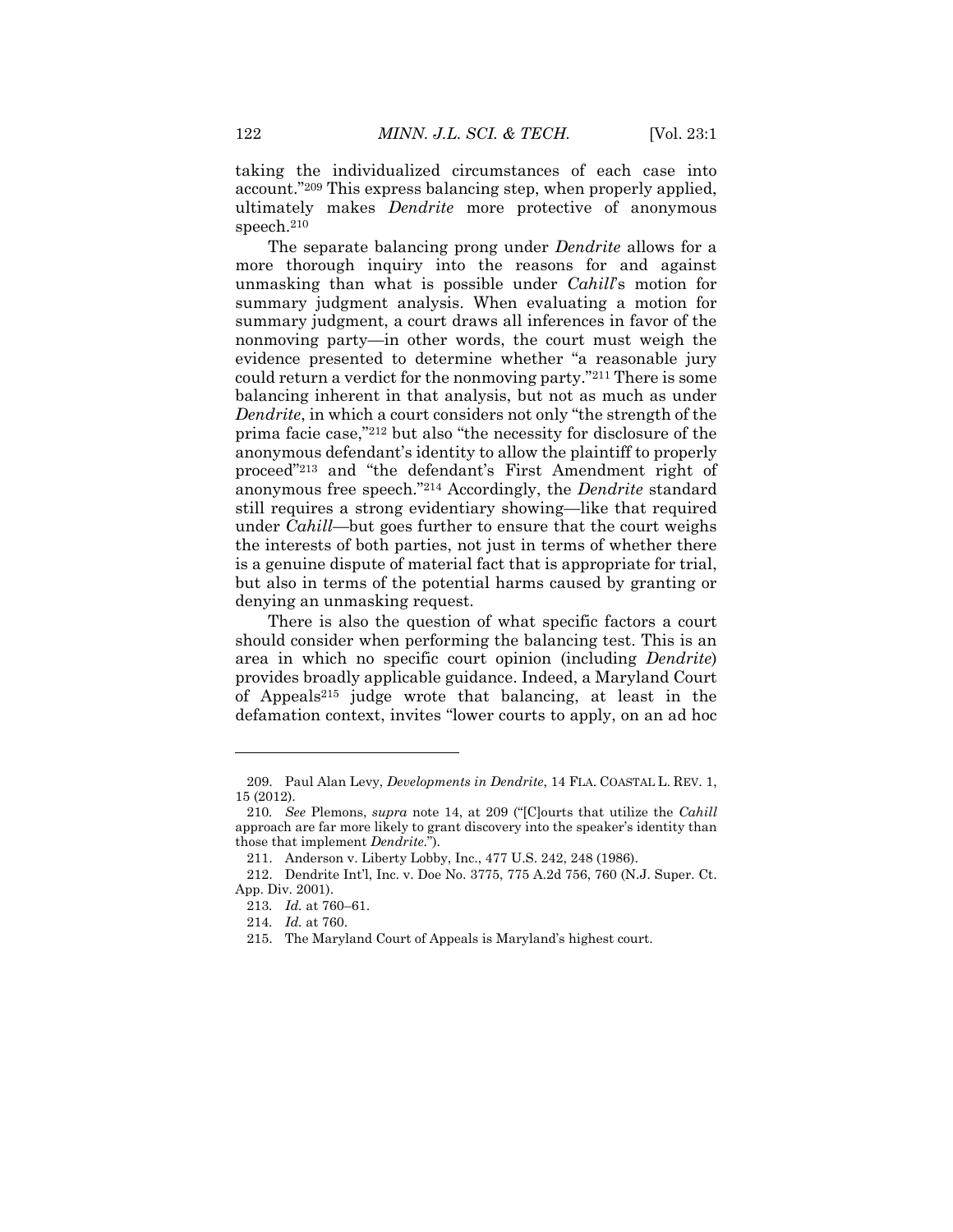basis, a 'superlaw' of Internet defamation that can trump the well-established defamation law,"<sup>216</sup> and therefore may be "an obstacle to pursuit of legitimate causes of action."<sup>217</sup> However, the proper response to this concern is not to dispense with a balancing test altogether but rather to give it structure and consistency.

Considering the case law in the aggregate, for unmasking demands arising during discovery,<sup>218</sup> we believe that the following three factors should be analyzed in the balancing test: (1) the type of anonymous speech at issue, (2) whether the speaker is a party to the underlying litigation, and (3) the extent and comparative degree of harm to the parties if the wrong unmasking decision is made. We explore each of these in turn.<sup>219</sup>

 $\overline{a}$ 

219. An analogy can be drawn between the approach recommended here and that courts are statutorily required to follow when performing a fair use inquiry in copyright law. Under the Copyright Act, when evaluating whether the use of a copyrighted work is a fair use, courts must evaluate "(1) the purpose and character of the use, including whether such use is of a commercial nature or is for nonprofit educational purposes; (2) the nature of the copyrighted work; (3) the amount and substantiality of the portion used in relation to the copyrighted work as a whole; and (4) the effect of the use upon the potential market for or value of the copyrighted work." 17 U.S.C. §107. While requiring courts to consider all of these factors, and in the end to make a binary decision (i.e., is the use fair or not?), the statute leaves courts substantial flexibility in the analysis. Free Speech Sys., LLC v. Menzel, 390 F. Supp. 3d 1162, 1174 (N.D. Cal. 2019) ("The doctrine of fair use allows courts flexibility to interpret the copyright

<sup>216.</sup> Indep. Newspapers, Inc. v. Brodie, 996 A.2d 432, 460 (Md. 2009) (Adkins, J., concurring).

<sup>217</sup>*. Id.* ("The balancing test adopted by the majority accords to a trial court the authority to decide that a plaintiff's cause of action for defamation shall not go forward, even though it meets, on a *prima facie* basis, all of the common law requirements, because the court has decided that the defendant's interests are greater, on balance, than the plaintiff's. But the majority grants judges that discretion.").

<sup>218.</sup> Unmasking requests post-judgment can also arise, though they are uncommon. However, if an unmasking request does arise post-judgement, the standard established by the Sixth Circuit in *Signature Management* is a good model as it fairly balances the interests of the parties. Under *Signature Management*, a presumption in favor of unmasking exists "when judgment has been entered for a plaintiff" similarly to the "general presumption of open judicial records." Signature Mgmt. Team v. Doe, 876 F.3d. 831, 837 (6th Cir. 2017). The Sixth Circuit explained that it is important to consider the public's interests in the speaker's identity and the plaintiff's need to know the speaker's identity in order to obtain relief. *Id.* However, if the anonymous party has "willingly participated litigation and complied with all relief ordered," this weighs against unmasking. *Id.*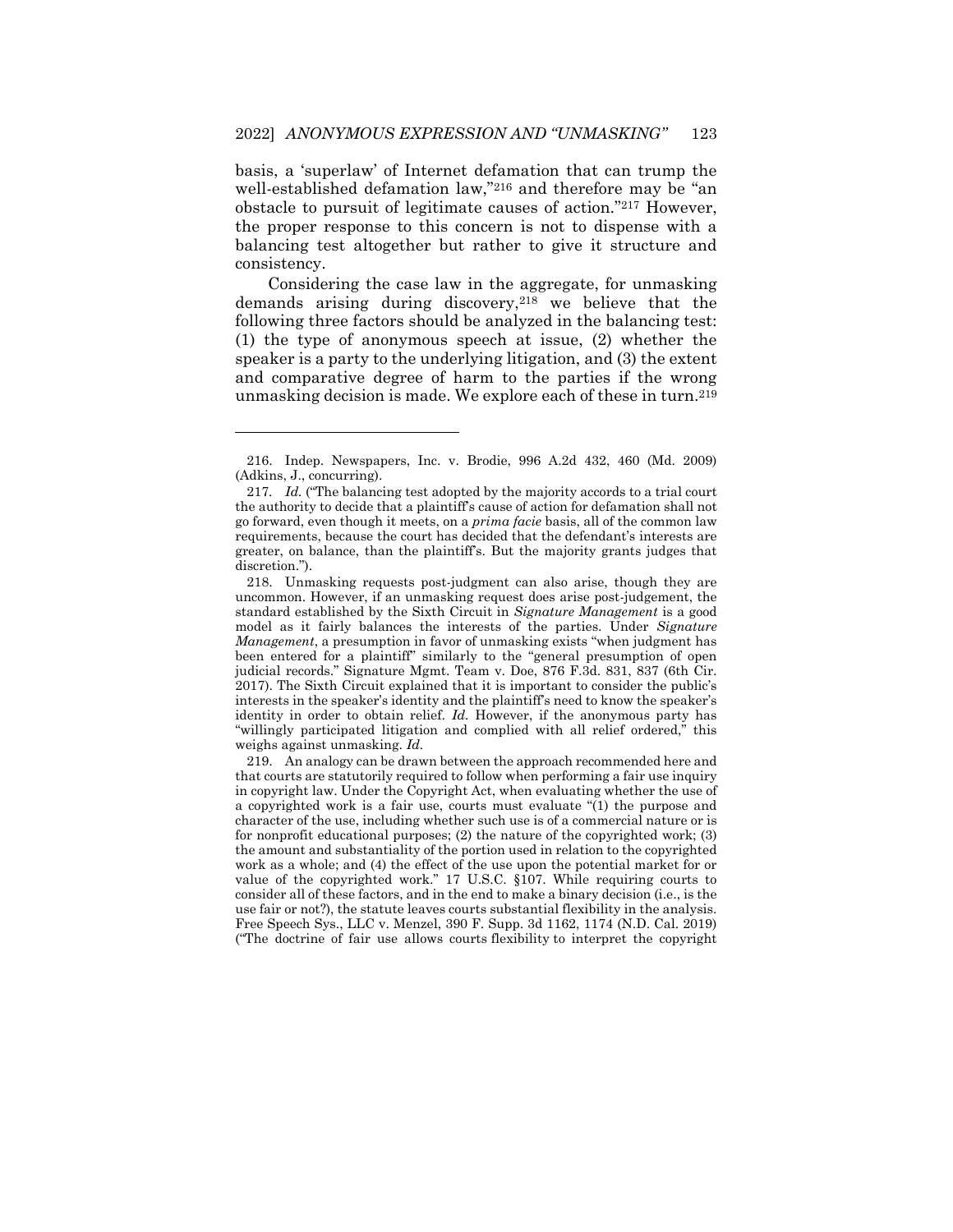#### 1. Type of Anonymous Speech

Courts have long recognized that type of anonymous expression can impact the level of First Amendment protection it receives. As noted earlier, in 1995 the Supreme Court in *McIntyre v. Ohio Elections Commission* wrote that "when a law burdens core political speech" courts must apply "exacting scrutiny" and "uphold the restriction only if it is narrowly tailored to serve an overriding state interest."<sup>220</sup> The *McIntyre*  Court explained that in upholding the decision to punish the petitioner for posting unsigned leaflets regarding an election, lower courts had failed to give proper deference to the importance of anonymous speech on political issues.<sup>221</sup> The Ninth Circuit has also recognized that the scope of the right to expression is context dependent, writing in 2011 in *In re Anonymous Speakers* that "[t]he right to speak, whether anonymously or otherwise, is not unlimited . . . and the degree of scrutiny varies depending on the circumstances and the type of speech at issue."<sup>222</sup> The Ninth Circuit concluded that political speech receives "the highest level of protection."<sup>223</sup> The Fourth Circuit has explained that anonymous literary and religious speech also merit high levels of protection.<sup>224</sup>

Unmasking challenges in relation to online speech also often involve questions of whether and to what extent the speech in question is commercial. It is well settled that, as the Supreme Court explained in a 1980 decision, "[t]he Constitution . . . accords a lesser protection to commercial

statute when its strict application would restrict the kind of creativity the statute intended to encourage.").

<sup>220.</sup> McIntyre v. Ohio Elections Comm'n, 514 U.S. 334, 347 (1995).

<sup>221</sup>*. Id.*

<sup>222</sup>*. In re* Anonymous Online Speakers, 661 F.3d 1168, 1173 (9th Cir. 2011). 223*. Id.*

<sup>224</sup>*. See* Lefkoe v. Jos. A. Bank Clothiers, Inc., 577 F.3d 240, 248 (4th Cir. 2009) ("Courts have typically protected anonymity under the First Amendment when claimed in connection with literary, religious, or political speech."); *see also* Watchtower Bible & Tract Soc'y of N.Y., Inc. v. Village of Stratton, 536 U.S. 150 (2002) (holding that a municipal ordinance requiring local residents to register with the mayor before engaging in canvassing "violated the First Amendment as it applies to religious proselytizing, anonymous political speech, and the distribution of handbills"); Buckley v. Am. Const. L. Found., Inc., 525 U.S. 182, 186 (1999) (explaining that a state statute requiring citizens to "wear an identification badge" when circulating ballot petitions violated the First Amendment's right to free speech).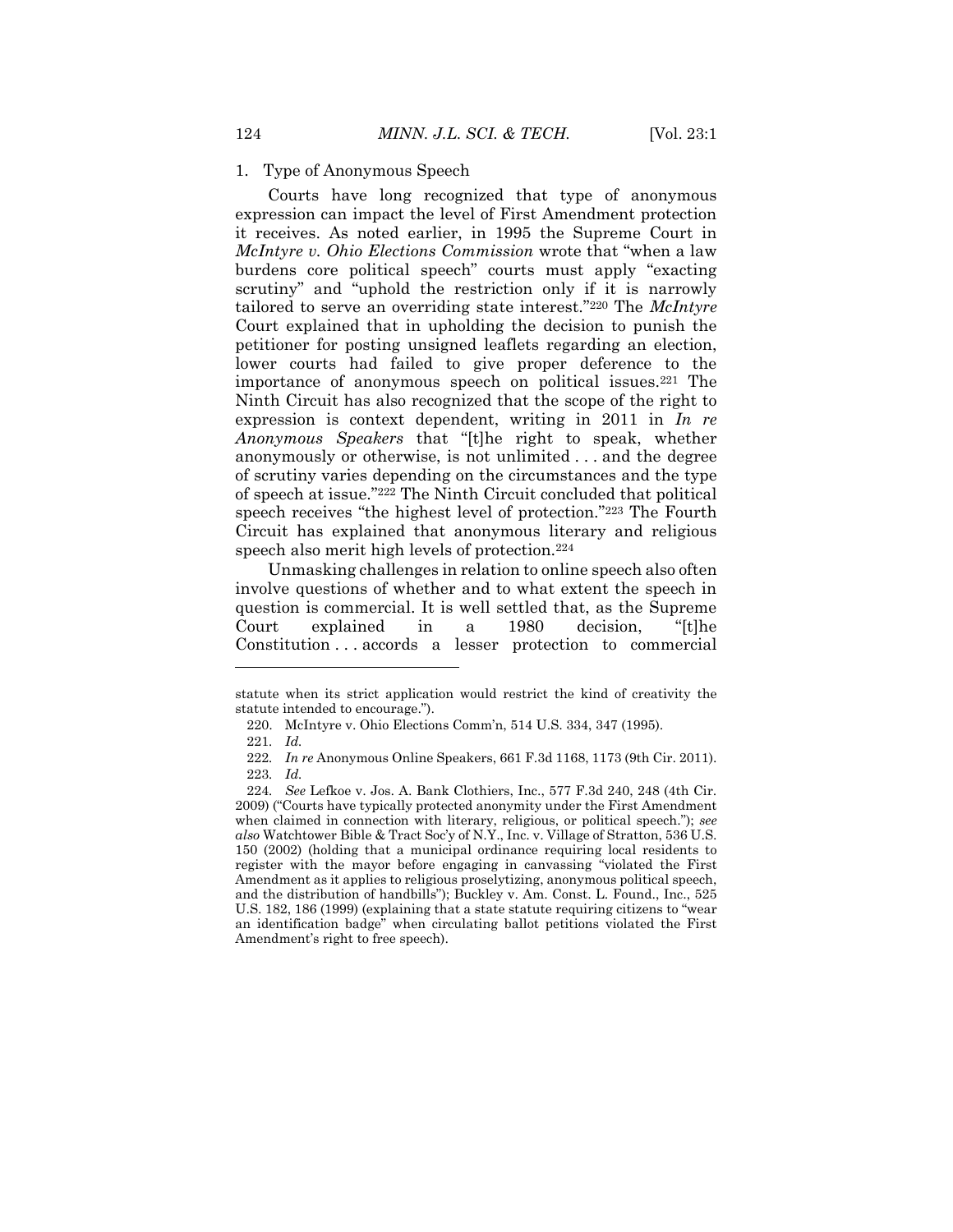speech than to other constitutionally guaranteed expression."<sup>225</sup> But there can be divergent views regarding what constitutes "commercial" speech.

The *In re Anonymous Speakers* court categorized the contested speech in the case—a series of online posts about the plaintiff company that may or may not have been made by the employees of a rival company—as commercial, but its reasoning was unclear.<sup>226</sup> As Paul Alan Levy argued in a 2012 law review article, "[p]recedent in the Ninth Circuit and elsewhere squarely rejects the argument that commercial speech includes criticism of a company, even criticism that someone intends the company's customers to see and to harm the company's business."<sup>227</sup> Approximately six months after the initial ruling, the Ninth Circuit issued a revised opinion in which it omitted its explanation for why it considered the speech commercial, without providing any additional explanation.<sup>228</sup>

Lack of clarity regarding what constitutes *commercial* online anonymous speech is found in decisions from other courts as well. In fact, different courts can categorize the same type of speech differently. In *In re PGS Home Co. Ltd* (2019),<sup>229</sup> a Northern District of California court considered tweets alleging that the company did its work poorly, did not complete the work the customer had paid it to do, and did not deal "decently" with customers.<sup>230</sup> The court concluded that the tweets constituted commercial speech.<sup>231</sup> In contrast, in *Yelp, Inc. v. Superior Court*, <sup>232</sup> a California appellate court concluded that anonymous Yelp posts in which a customer criticized a company for the

<sup>225.</sup> Cent. Hudson Gas v. Pub. Serv. Comm'n of N.Y., 447 U.S. 557, 562–63 (1980).

<sup>226</sup>*. In re* Anonymous Online Speakers, 611 F.3d 653, 657 (9th Cir. 2010), *opinion withdrawn and superseded*, *In re* Anonymous Online Speakers (Anonymous II), 661 F.3d 1168 (9th Cir. 2011). "The Internet postings and video at issue in the petition and cross-petition are best described as types of "expression related solely to the economic interests of the speaker and its audience" and are thus properly categorized as commercial speech." *Id.*

<sup>227.</sup> Levy, *supra* note 209, at 23.

<sup>228</sup>*. In re* Anonymous Online Speakers (Anonymous II), 661 F.3d 1168 (9th Cir. 2011).

<sup>229.</sup> No. 19-mc-80139-JCS, 2019 WL 6311407 (N.D. Cal. Nov. 25, 2019).

<sup>230</sup>*. Id.* at 2.

<sup>231</sup>*. Id.* at 9.

<sup>232.</sup> 224 Cal. Rptr. 3d 887 (Cal. Ct. Ap.2017).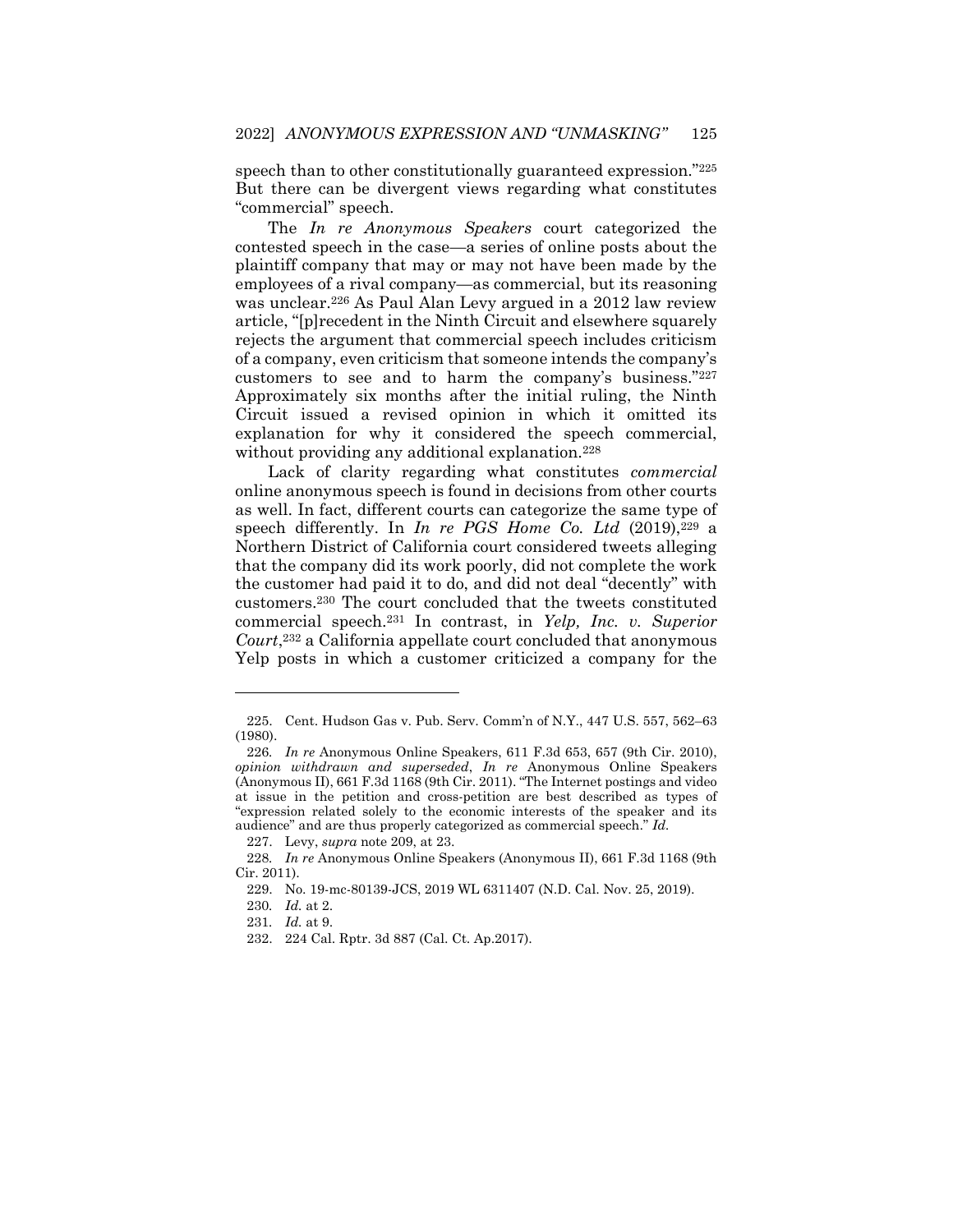allegedly poor services it provided did *not* constitute commercial speech. The *Yelp* court explained that "the type of 'commercial speech' that is accorded less First Amendment protection is comprised largely of statements made *by* those engaged in commerce relating to their business—not statements made *about* them to consumers."<sup>233</sup> This illustrates that a categorybased approach to choosing unmasking standards can be frustrated by inconsistencies in how courts categorize speech.

There is also a circular logic problem that arises in tailoring unmasking approaches to whether or not the speech in question is commercial, since answering that question may require knowing who is doing the speaking. The Ninth Circuit considered this question in *SI03, Inc. v. Bodybuilding.com, LLC*, <sup>234</sup> vacating and remanding a district court's denial of a motion to compel unmasking because the district court had "assessed . . . [the] motion without knowledge of the speakers' identities" and thus could not accurately categorize the contested speech.<sup>235</sup> The Ninth Circuit proposed a problematic, paradoxical, and procedurally burdensome alternative involving proceeding with the unmasking first, sharing the resulting information with plaintiff's counsel, and then performing an inquiry to determine if that information should be further made available; e.g., to the plaintiff and the public record.<sup>236</sup> Given the spotty record that courts have of maintaining the confidentiality of supposedly sealed filings and the risk that some plaintiff's attorneys, confidentiality obligations notwithstanding, might convey or suggest the identity of the defendant to their clients, such an approach would chill online anonymous speech if widely adopted.<sup>237</sup>

 $\overline{\phantom{a}}$ 

237. It is also worth noting that some types of speech (e.g., copyright infringement) receive no protection at all. But even here there can be circularity challenges if there is some question regarding whether the speech is really

<sup>233</sup>*. Id.* at 896 (emphasis in original).

<sup>234.</sup> 441 F. App'x 431 (9th Cir. 2011).

<sup>235</sup>*. Id.* at 432.

<sup>236</sup>*. Id.* The court wrote that some further disclosure may be necessary "in order to resolve the underlying issue of the speakers' relationship to [the plaintiff] and the corresponding nature of their speech." *Id.* at 432 n.1. The court instructed the trial court to fashion procedural safeguards (e.g., only revealing the identity of the anonymous speaker to the plaintiff's attorney) in order to ostensibly protect the anonymous speaker while allowing the case to move forward. *Id*.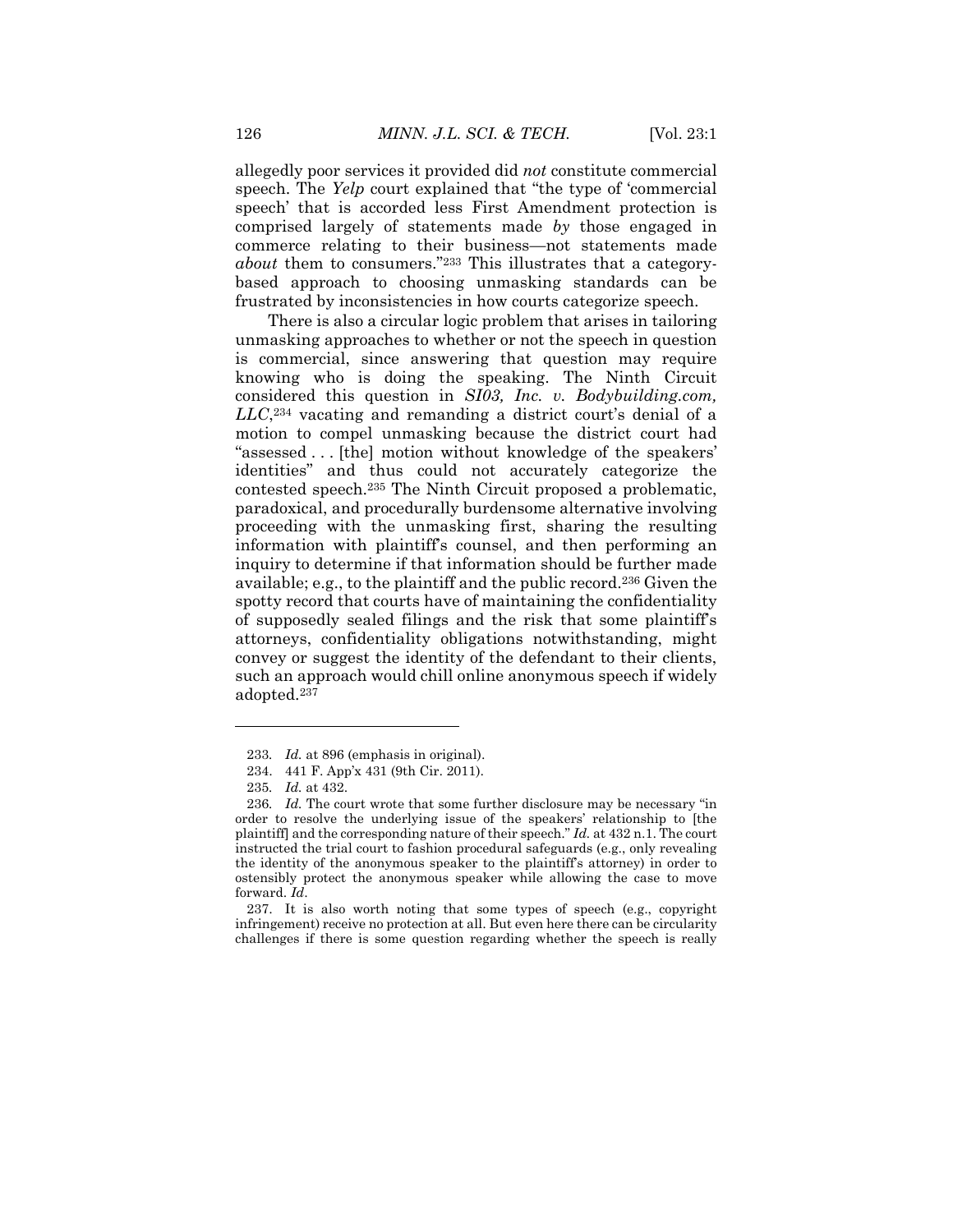In light of the above, the type of speech should weigh against unmasking if the speech is political, literary, or religious, and in favor of unmasking if the speech is commercial. However, considering the potential difficulty of ascertaining the nature of the speech without knowing the identity of the speaker, and the general inconsistencies with how speech is categorized, courts should err on the side of caution when making determinations about the nature of speech. Thus, this factor should weigh against unmasking if there is uncertainty or if determining the nature of the speech would itself require identifying the speaker.

#### 2. Party or Nonparty

 $\overline{a}$ 

The next factor considers whether the speaker whose identity is sought is a party to the litigation. Unmasking a nonparty may be critical to resolving a case—for example, if the nonparty's testimony would be important in proving (or disproving) the allegations at issue. Consider the following example: Person A posts under a pseudonym on social media that he went to lunch at a particular restaurant and got serious food poisoning that started almost immediately after the meal. Person B responds to Person A's post, also under a pseudonym, saying "He's not telling the truth—I was with him for hours after that meal and he was fine." The restaurant owner believes Person A is lying and files a defamation complaint.

This a case where the testimony of Person B could be vital to fact-finding, and where the unmasking to allow that to occur—and that the plaintiff would certainly seek—would need to be of someone not a party to the litigation. Despite the potential importance of Person B's testimony, our view is that, as a non-party not accused of any wrongdoing, Person B should benefit from a higher hurdle to unmasking than Person A.

Some courts<sup>238</sup> facing plaintiff demands to unmask a nonparty have followed the *Doe v. 2TheMart* approach—which

unprotected. For instance, a person who posts copyrighted content in a manner protected by fair use has a right to make the posting anonymously. But a defendant might find it hard to convince a court that the posting qualifies as fair use without providing identifying information that would amount to unmasking.

<sup>238</sup>*. See, e.g.*, Rich v. Butowsky, No. 20-mc-80081-DMR, 2020 WL 5910069 (N.D. Cal. Oct. 6, 2020) ("The court finds *2TheMart.com* persuasive for this issue and will refer to it for guidance."); Sedersten v. Taylor, No. 09-3031-CV-S-GAF,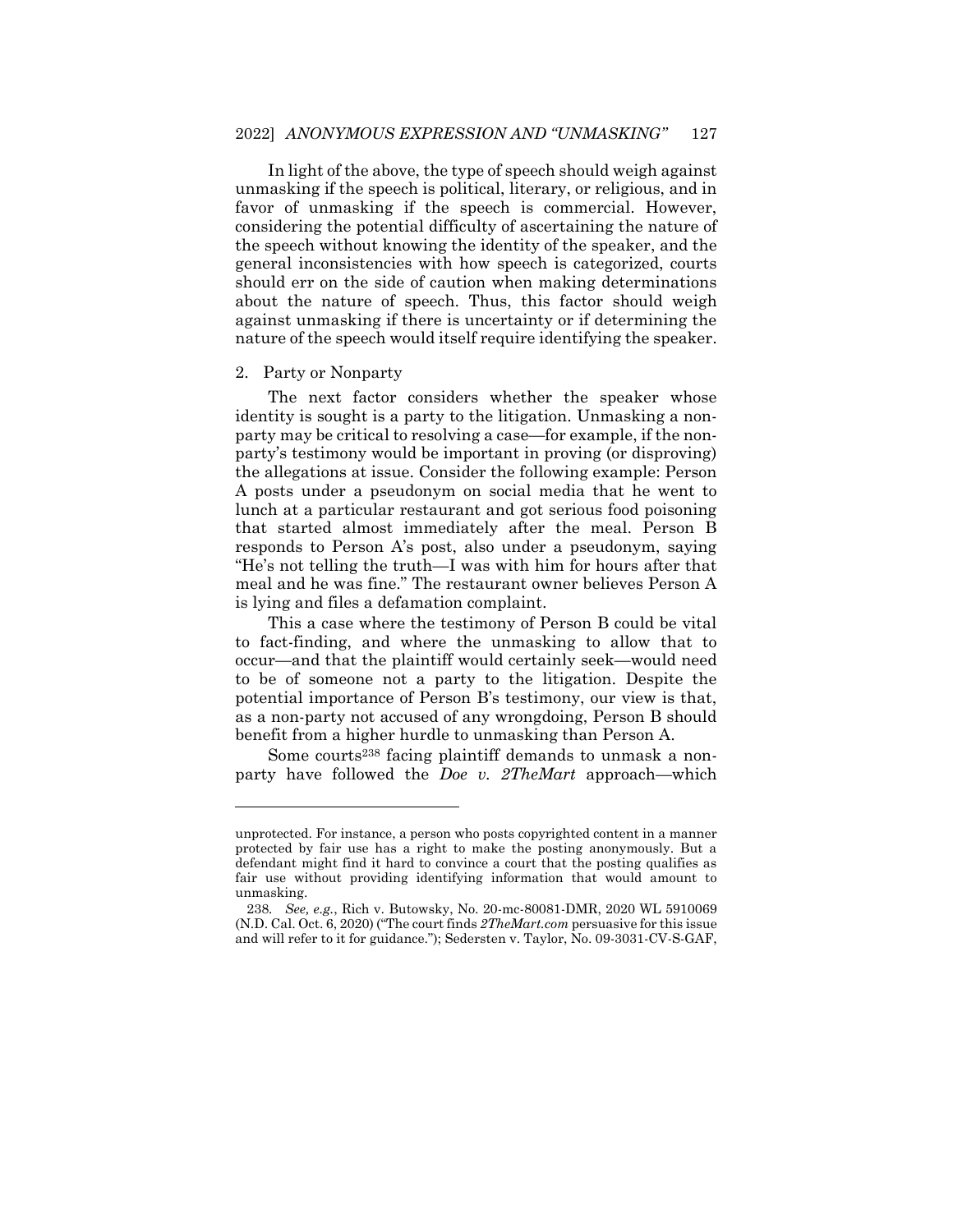requires that the identifying information is sought in good faith, "relates to and is directly and materially relevant to the claim or defense," and is unavailable elsewhere.<sup>239</sup> However, this sets the bar too low, as it permits unmasking of an anonymous speaker whose testimony might be "directly and materially relevant," but not necessary, to fact-finding (even information that is unavailable elsewhere may not be *necessary* to prove the asserted claim). When deciding whether to order unmasking, a better approach is for courts to examine the potential role of the anonymous non-party's testimony in light of the other evidentiary information, as well as the chilling effect and resulting broader harms that might result from the unmasking. This analysis will be highly context-dependent. For instance, unmasking an anonymous online speaker whose statements support an accusation regarding a claim of relatively minor harm might then disincentivize future speakers from speaking anonymously and whose later testimony might prove vital to resolving accusations of major harms.

## 3. Comparative Harms

 $\overline{a}$ 

The third factor examines the comparative potential harms to a party if an improper unmasking decision is made. This can occur if a court declines to allow unmasking of a defendant who engaged in tortious conduct, as well as if a court allows unmasking of a defendant who did not engage in tortious conduct. Consider, for example, a restaurant owner who files a defamation claim against an anonymous Yelp reviewer who claims that he or she was dramatically overcharged for a recent meal. If, as alleged by the restaurant owner, the reviewer's claims are false, then a court decision to deny unmasking will leave the restaurant owner with little recourse—unable to get the defamatory post(s) removed or to seek monetary damages. The most the owner can do is to respond to the post and hope that prospective customers will believe the owner's side of the

<sup>2009</sup> WL 4802567 (W.D. Mo. Dec. 9, 2009) (relying on the *2TheMart.com* test to quash plaintiff's motion to compel); Enterline v. Pocono Med. Ctr., No. 3:08-CV-1934, 2008 WL 5192386 (M.D. Pa. Dec. 11, 2008) (applying the *2TheMart.com*  test to deny plaintiff's motion to compel on the grounds that information was available from alternate sources); Solers, Inc. v. Doe, 977 A.2d 941, 952 (D.C. 2009) (applying *2TheMart*.com test).

<sup>239.</sup> Doe v. 2TheMart.com, 140 F. Supp. 2d 1088, 1095 (W.D. Wash. 2001) (outlining the standard a party must meet to compel the unmasking of an anonymous speaker who is not a party to the litigation).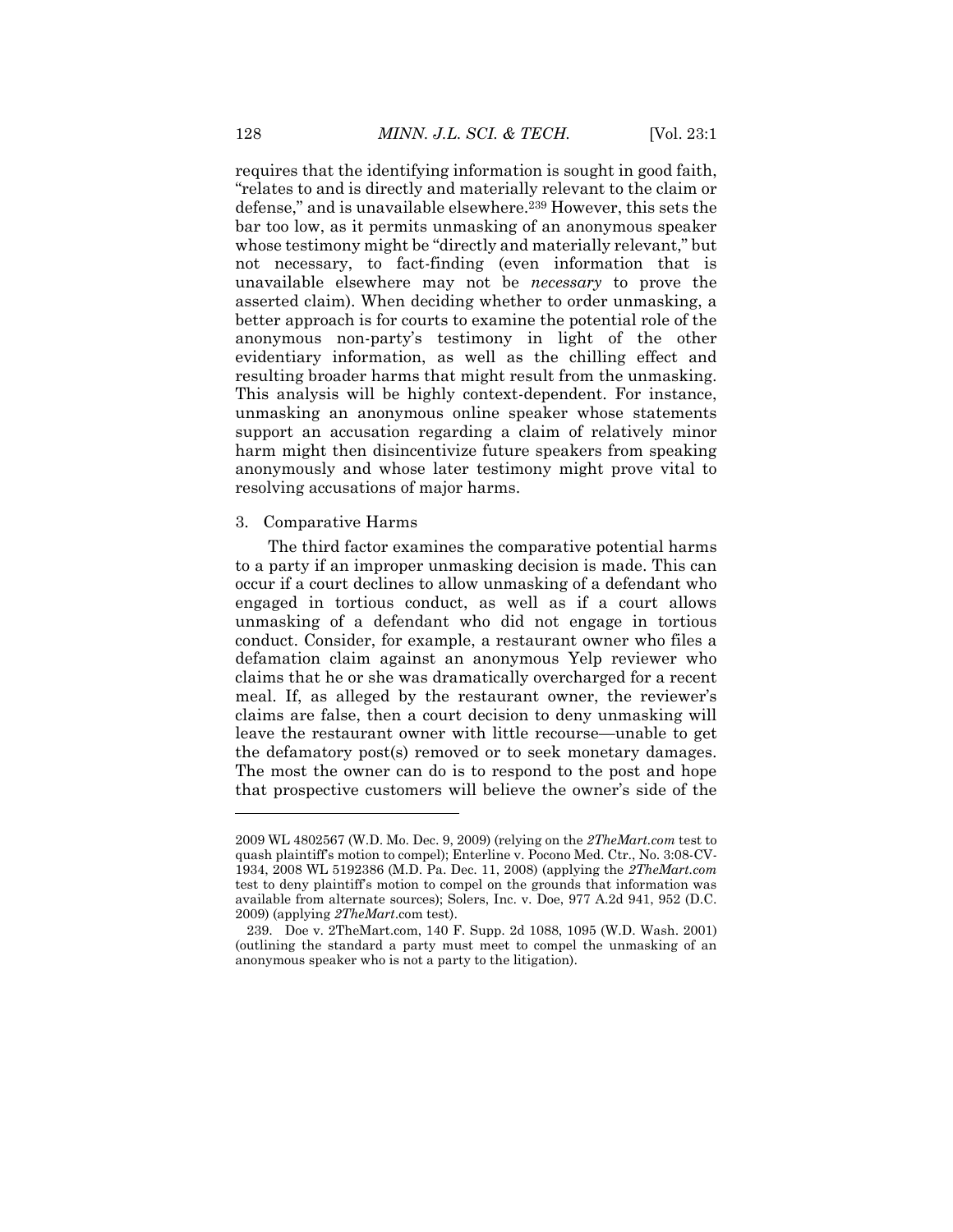story. On the other hand, a court decision to unmask a reviewer whose claims are accurate would violate that reviewer's constitutional right to speak anonymously.

While both types of wrong unmasking decision are problematic, they might cause different relative levels of harm. To explore this, consider two scenarios. First, if the restaurant has a long history of many complaints regarding overcharging from many different reviewers, the marginal harm to the restaurant owner of the defendant's review is lower regardless of its accuracy. In this scenario, a court might conclude that the potential harm to the defendant that would arise through an incorrect decision in favor of unmasking (i.e., allowing unmasking and then finding that the review was accurate) is higher than the potential harm to the plaintiff arising from an incorrect decision denying the unmasking demand.

For the second scenario, suppose that, other than from the anonymous reviewer named as the defendant, the restaurant has a history of receiving exclusively glowing reviews. In this scenario, a court might allocate heightened importance to determining the accuracy of the review(s) cited in the complaint, and proceed to authorize the unmasking. While the potential harm of an incorrect decision for the plaintiff might be the same regardless of whether the overcharging accusations in an accurate negative review were consistent with other reviews of the restaurant, the potential harm to the *defendant* of failing to authorize the unmasking is much higher. Thus, in a relative sense, this second scenario would weigh more heavily in favor of unmasking than the first.

# V. CONCLUSIONS

With anonymous online postings now a major component of the digital ecosystem, the issue of unmasking will arise with increasing frequency in both civil litigation and criminal investigations and prosecutions. With respect to civil litigation, this Article has argued that the current patchwork of caselaw is inconsistent, provides insufficiently clear guidance, and often fails to adequately consider the expression rights of anonymous online speakers.

The Article thus proposes an approach that adopts the prima facie burden of *Dendrite* with respect to the requisite evidentiary showing by a party seeking unmasking, but also goes further in articulating a specific balancing test including